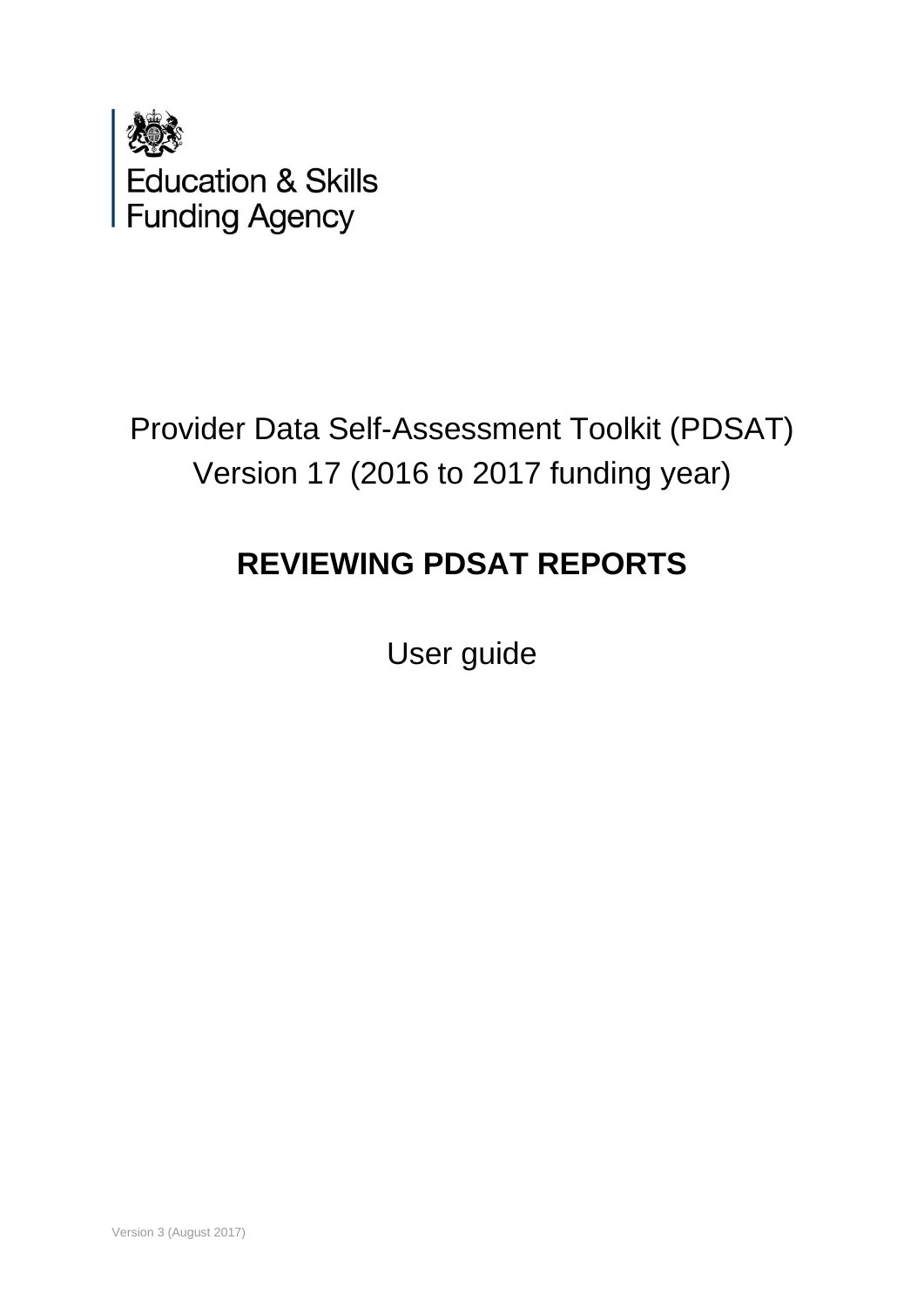## **CONTENTS**

| 1.   |                                                                                   |  |
|------|-----------------------------------------------------------------------------------|--|
| 2.   |                                                                                   |  |
| 3.   |                                                                                   |  |
| 4.   |                                                                                   |  |
| 4.1  |                                                                                   |  |
| 4.2  |                                                                                   |  |
| 4.3  |                                                                                   |  |
|      |                                                                                   |  |
| 4.4  |                                                                                   |  |
| 4.5  |                                                                                   |  |
| 4.6  |                                                                                   |  |
| 4.7  |                                                                                   |  |
|      |                                                                                   |  |
| 4.8  |                                                                                   |  |
| 4.9  |                                                                                   |  |
| 4.10 |                                                                                   |  |
|      |                                                                                   |  |
|      |                                                                                   |  |
| 5.   |                                                                                   |  |
| 5.1  |                                                                                   |  |
|      |                                                                                   |  |
|      |                                                                                   |  |
|      |                                                                                   |  |
| 5.2  |                                                                                   |  |
|      | 17S-101: All adult skills funding model learners and learning aims 13             |  |
|      | 17S-102: All apprenticeship standards learners and learning aims  13              |  |
|      |                                                                                   |  |
|      |                                                                                   |  |
|      |                                                                                   |  |
|      |                                                                                   |  |
|      | 17S-107: All Advanced Learner Loan and Loans Bursary Fund learners  15            |  |
|      | 17S-108: All learners and learning aims within the new apprenticeship programme16 |  |
|      |                                                                                   |  |
|      |                                                                                   |  |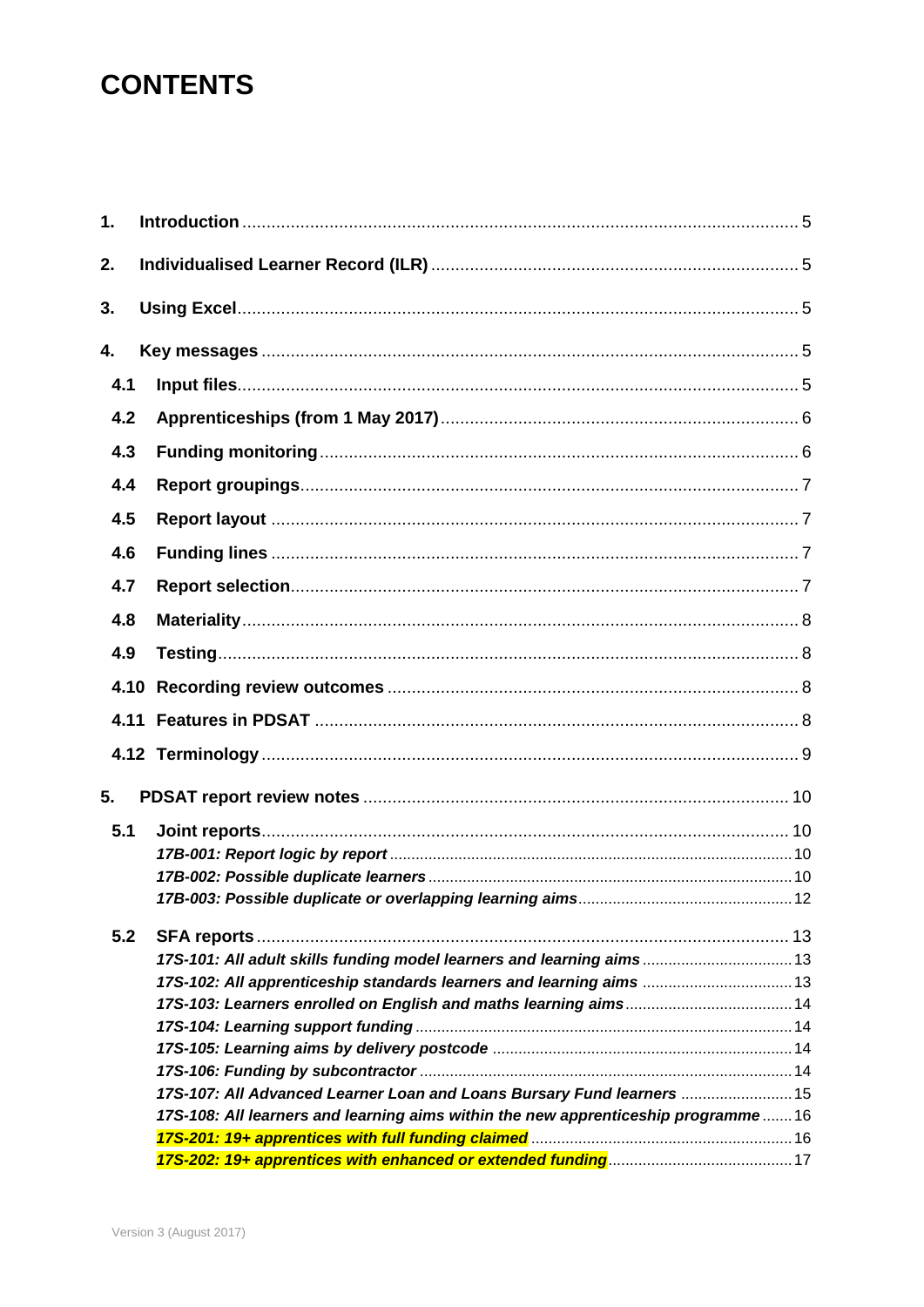## **CONTENTS**

| 17S-209: Apprentices undertaking level 1 or below in maths and/or English within an         |  |
|---------------------------------------------------------------------------------------------|--|
|                                                                                             |  |
| 17S-210: Negotiated prices as a proportion of funding band maxima                           |  |
| 17S-211: Apprentices funded for English and/or maths within the adult education budget      |  |
|                                                                                             |  |
| 17S-212: Apprentices withdrawing from the programme soon after attracting an                |  |
|                                                                                             |  |
| 17S-213: Apprentices that withdraw from existing programmes and restart in funding          |  |
|                                                                                             |  |
|                                                                                             |  |
|                                                                                             |  |
|                                                                                             |  |
| 17S-303: Trainees that have already completed a traineeship or achieved an                  |  |
|                                                                                             |  |
|                                                                                             |  |
|                                                                                             |  |
| 17S-402: Enrolments on level 2 entitlement aims after achieving a full level 2 or higher 29 |  |
| 17S-403: Enrolments on level 3 entitlement aims after achieving a full level 3 or higher 29 |  |
| 17S-501: Learners repeating learning aims or programmes that they have already              |  |
|                                                                                             |  |
|                                                                                             |  |
|                                                                                             |  |
|                                                                                             |  |
|                                                                                             |  |
| 17S-505: Learners in learning beyond their learning planned end date31                      |  |
|                                                                                             |  |
|                                                                                             |  |
|                                                                                             |  |
|                                                                                             |  |
|                                                                                             |  |
|                                                                                             |  |
|                                                                                             |  |
| 17S-513: Learners with prior attainment level recorded as not known 35                      |  |
| 17S-514: Learning aims where the annual funding cap has been applied36                      |  |
|                                                                                             |  |
| 17S-516: NI Numbers null, temporary or used for HMRC administrative purposes37              |  |
| 17S-517: European Social Fund data for directly funded and match funding provision37        |  |
|                                                                                             |  |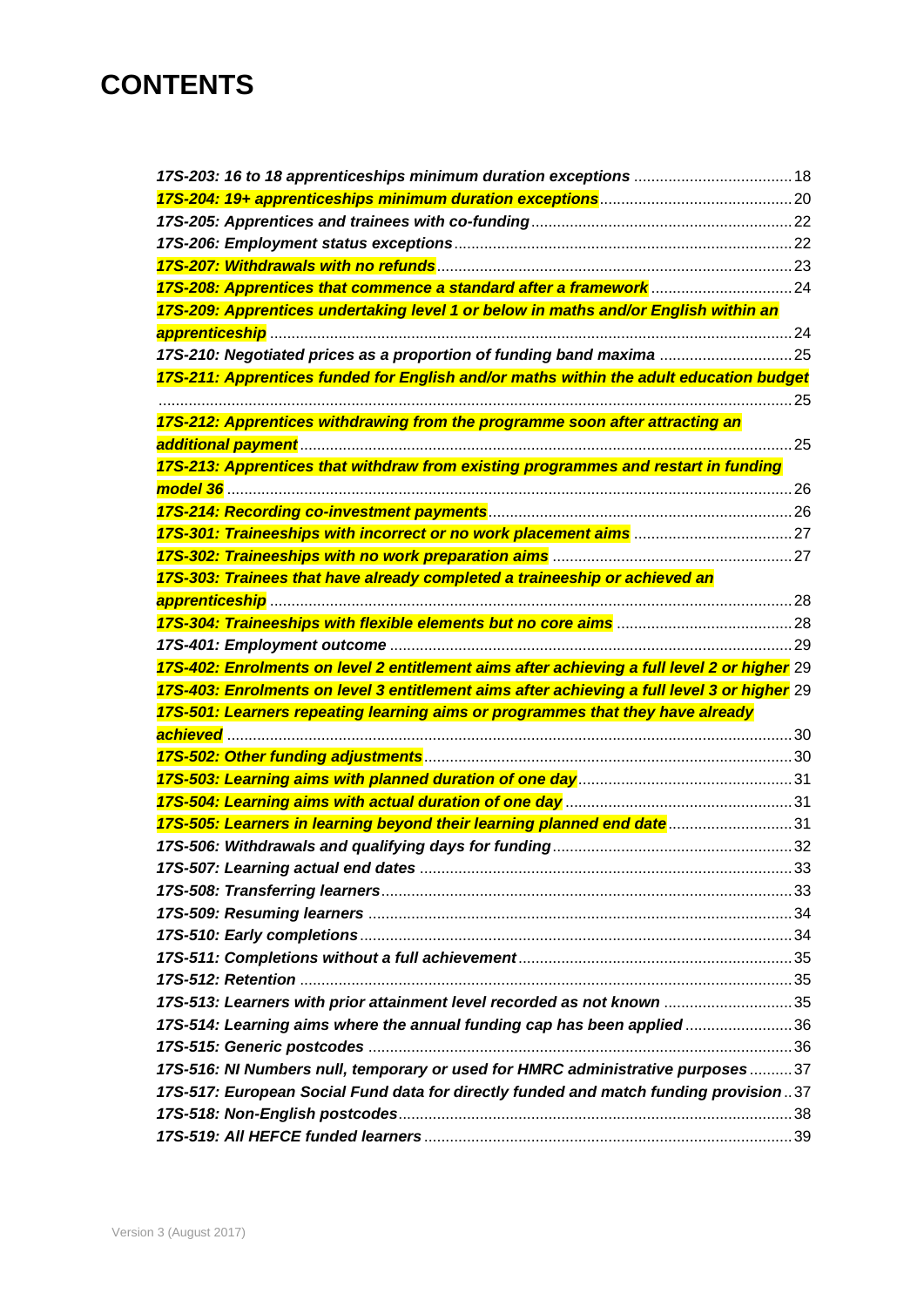## **CONTENTS**

| 5.3 |                                                                                     |  |
|-----|-------------------------------------------------------------------------------------|--|
|     |                                                                                     |  |
|     | 17E-102: Planned hours split by qualification hours and non-qualification hours  40 |  |
|     |                                                                                     |  |
|     |                                                                                     |  |
|     |                                                                                     |  |
|     |                                                                                     |  |
|     |                                                                                     |  |
|     |                                                                                     |  |
|     | 17E-204: Learners with qualification hours for non-qualification programmes  42     |  |
|     |                                                                                     |  |
|     | 17E-206: Learners on study programmes of no more than four weeks' duration  43      |  |
|     |                                                                                     |  |
|     | 17E-208: Withdrawals and qualifying days for Condition of Funding  43               |  |
|     |                                                                                     |  |
|     | 17E-210: Learner numbers by funding band and by planned duration in weeks  44       |  |
|     | 17E-211: Learners in learning beyond their learning planned end date45              |  |
|     |                                                                                     |  |
|     |                                                                                     |  |
|     |                                                                                     |  |
|     |                                                                                     |  |
|     |                                                                                     |  |
|     |                                                                                     |  |
|     |                                                                                     |  |
|     |                                                                                     |  |
|     |                                                                                     |  |
| 6.  |                                                                                     |  |
| 7.  |                                                                                     |  |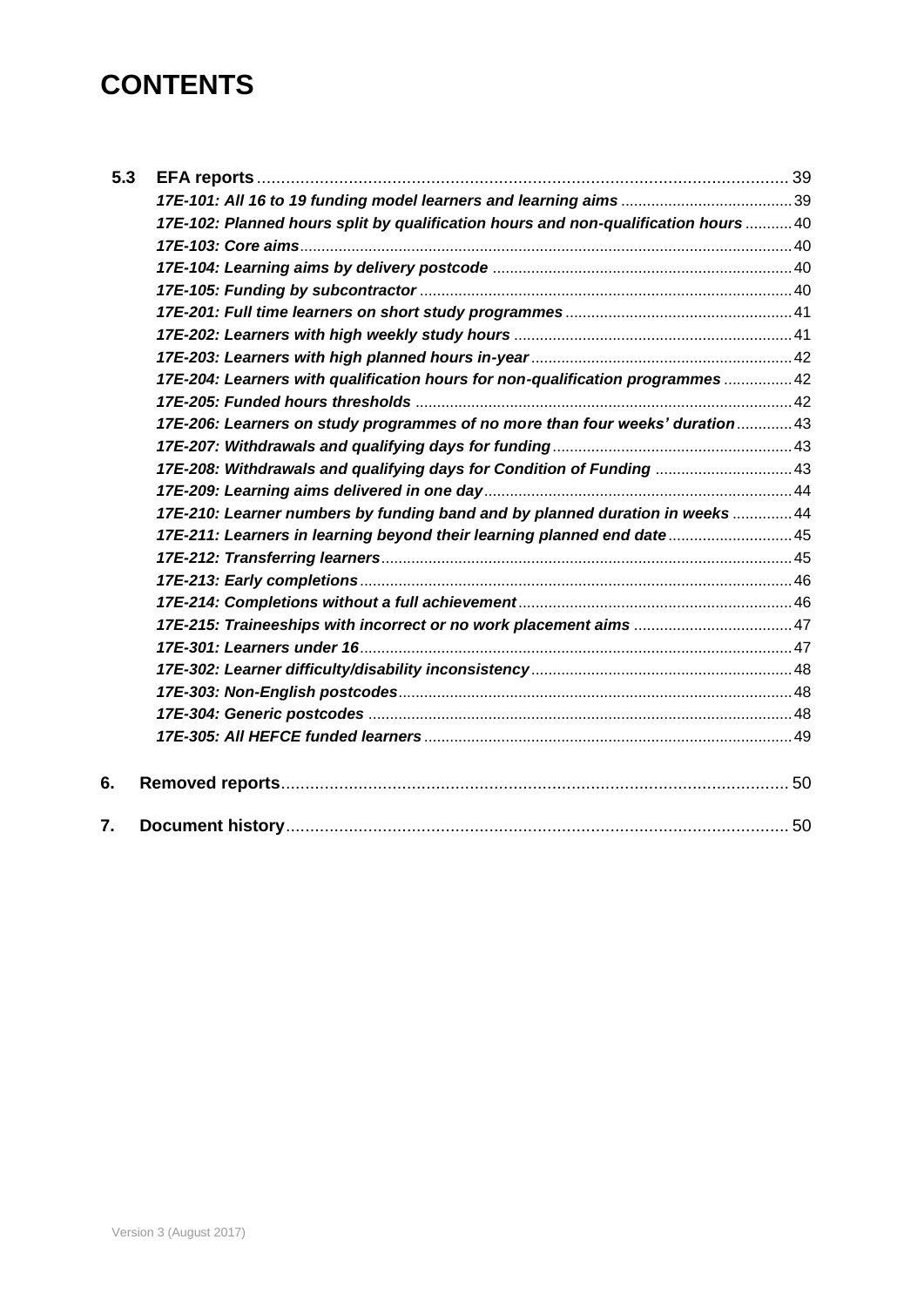#### <span id="page-4-0"></span>**1. Introduction**

The Provider Data Self-Assessment Toolkit (PDSAT) enables users to identify potential issues with the data recorded in ILR data returns. The PDSAT does not produce definitive results. It provides indicative reports based on areas of concern and risk. These reports may contain potential data anomalies that require further investigation for clarification and rectification. Such investigation requires careful review of the data contained within the reports.

The Education and Skills Funding Agency (ESFA) replaced both the Skills Funding Agency (SFA) and the Education Funding Agency (EFA) from 1 April 2017. Any references to the SFA and the EFA in this document relate to the responsible funding body prior to 1 April 2017.

This guide is to assist ESFA colleagues, particularly PRA auditors, and other PDSAT users in performing detailed data review of the suite of PDSAT reports used in assurance reviews of colleges and training organisations. Section 5 lists the PDSAT reports together with a description of each report's purpose and techniques for review of each report. Note that this is not an exhaustive list of techniques and reviewers may wish to carry out additional checks of their own, whilst being mindful of the purpose of each report.

This guide relates to PDSAT v17, which is for use with ILR data for the funding year 2016 to 2017, referred to in this guide as "2016/17".

This guide does not explain how to use the PDSAT software as such materials already exist. You can find a comprehensive user guide for the PDSAT software at [https://www.gov.uk/government/publications/ilr-data-check-that-it-meets-standards](https://www.gov.uk/government/publications/ilr-data-check-that-it-meets-standards-and-quality-requirements)[and-quality-requirements.](https://www.gov.uk/government/publications/ilr-data-check-that-it-meets-standards-and-quality-requirements)

#### <span id="page-4-1"></span>**2. Individualised Learner Record (ILR)**

This guide assumes that anyone reviewing PDSAT reports has a good working knowledge of the ILR, including field names and labels and the range of possible values, their meanings and their impact on funding.

For a full description of each ILR field, values and guidance, refer to the *Specification of the Individualised Learner Record for 2016 to 2017*, found at [https://www.gov.uk/government/publications/ilr-specification-validation-rules-and](https://www.gov.uk/government/publications/ilr-specification-validation-rules-and-appendices-2016-to-2017)[appendices-2016-to-2017.](https://www.gov.uk/government/publications/ilr-specification-validation-rules-and-appendices-2016-to-2017)

#### <span id="page-4-2"></span>**3. Using Excel**

<span id="page-4-3"></span>This guide assumes that anyone reviewing PDSAT reports has a working knowledge of using Microsoft Excel.

#### **4. Key messages**

#### <span id="page-4-4"></span>**4.1 Input files**

PDSAT accepts inputs in the form of both ILR XML files and by connecting directly to the Funding Information System (FIS) database. PDSAT does not run any validation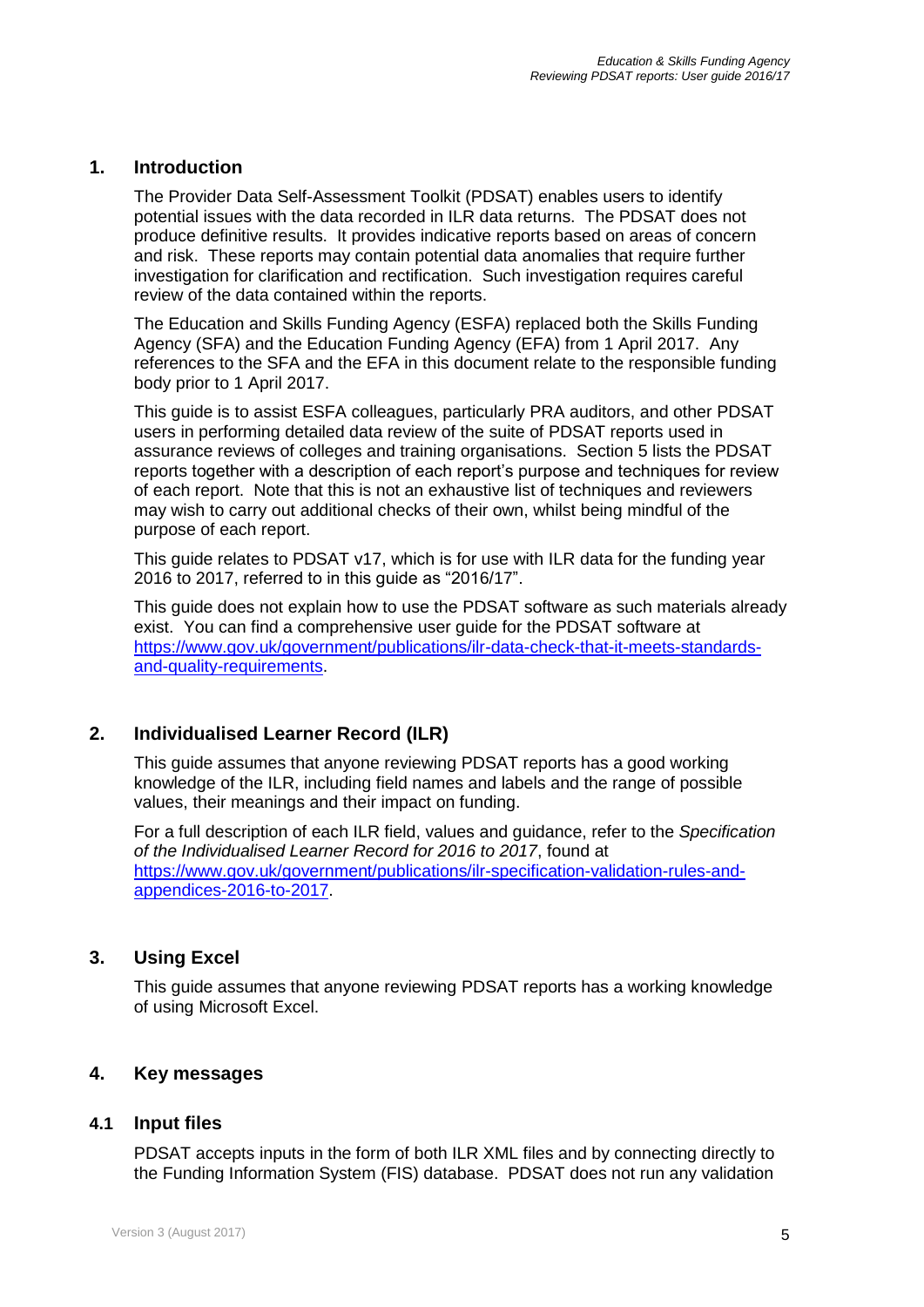routines on ILR XML files and so we strongly recommend that you validate ILR XML files before importing them to PDSAT. Failure to do so could result in invalid records appearing in PDSAT report output.

PDSAT does not incorporate a funding calculator and so no funding values are included in PDSAT report output where an ILR XML file is input. Despite this funding limitation, an ILR XML input is useful where you do not have FIS available. The reports that are output should contain the same records as they would when using the direct FIS database connection, assuming that you have used a valid ILR XML file.

We have used the label  $\frac{1}{2}$  in the review notes in section 5 below for reports that PDSAT cannot run with an ILR XML input. The reason for this is that the reports depend on funding values calculated during the processing of the ILR file in FIS. All reports will run when using the direct FIS database connection.

### <span id="page-5-0"></span>**4.2 Apprenticeships (from 1 May 2017)**

Due to the introduction of the apprenticeship levy, all new apprenticeship starts from 1 May 2017 are funded according to the rules governing the new apprenticeship programme. As a result, and where applicable, PDSAT report output now includes records relating to provision delivered under this new apprenticeship programme, including a series of new reports.

Users must note that where earnings information appears in PDSAT report output for the new apprenticeship programme, it must be treated as indicative only. This is because whilst ILRs processed through FIS are subject to an apprenticeship earnings calculation, FIS cannot access apprenticeships earnings history and commitments matching data, required for actual earnings calculations. This means that ILR records that are unmatched to Apprenticeship Service data can appear in PDSAT report output.

Earnings for some elements of the new apprenticeship programme are calculated in a similar way to SFA mainstream provision, such as funding for maths and English provision and learning support funding. These are not funded from employers' digital accounts or through co-investment, but are directly funded by the ESFA.

## <span id="page-5-1"></span>**4.3 Funding monitoring**

Part of the ESFA's assurance work involves monitoring providers' ILR data. You can find the *Financial Assurance: Monitoring the Funding Rules 2016 to 2017* monitoring plan at [https://www.gov.uk/government/publications/sfa-financial-assurance](https://www.gov.uk/government/publications/sfa-financial-assurance-monitoring-the-funding-rules)[monitoring-the-funding-rules.](https://www.gov.uk/government/publications/sfa-financial-assurance-monitoring-the-funding-rules) The plan lists the areas that we are monitoring during 2016/17.

Providers must review their own data in the monitored areas. As well as using their own management information systems (MIS), they can do this either by using the reports available on the Hub or by using the wide range of reports in PDSAT.

Each monitoring area in the plan is numbered and in the review notes in section 5 below, we have:

- used the label **MP** and the respective number in the plan for easy reference
- highlighted the relevant PDSAT report titles in the contents and in the body of the document
- placed a box around the steps to take to review the report specifically in relation to addressing the monitoring plan.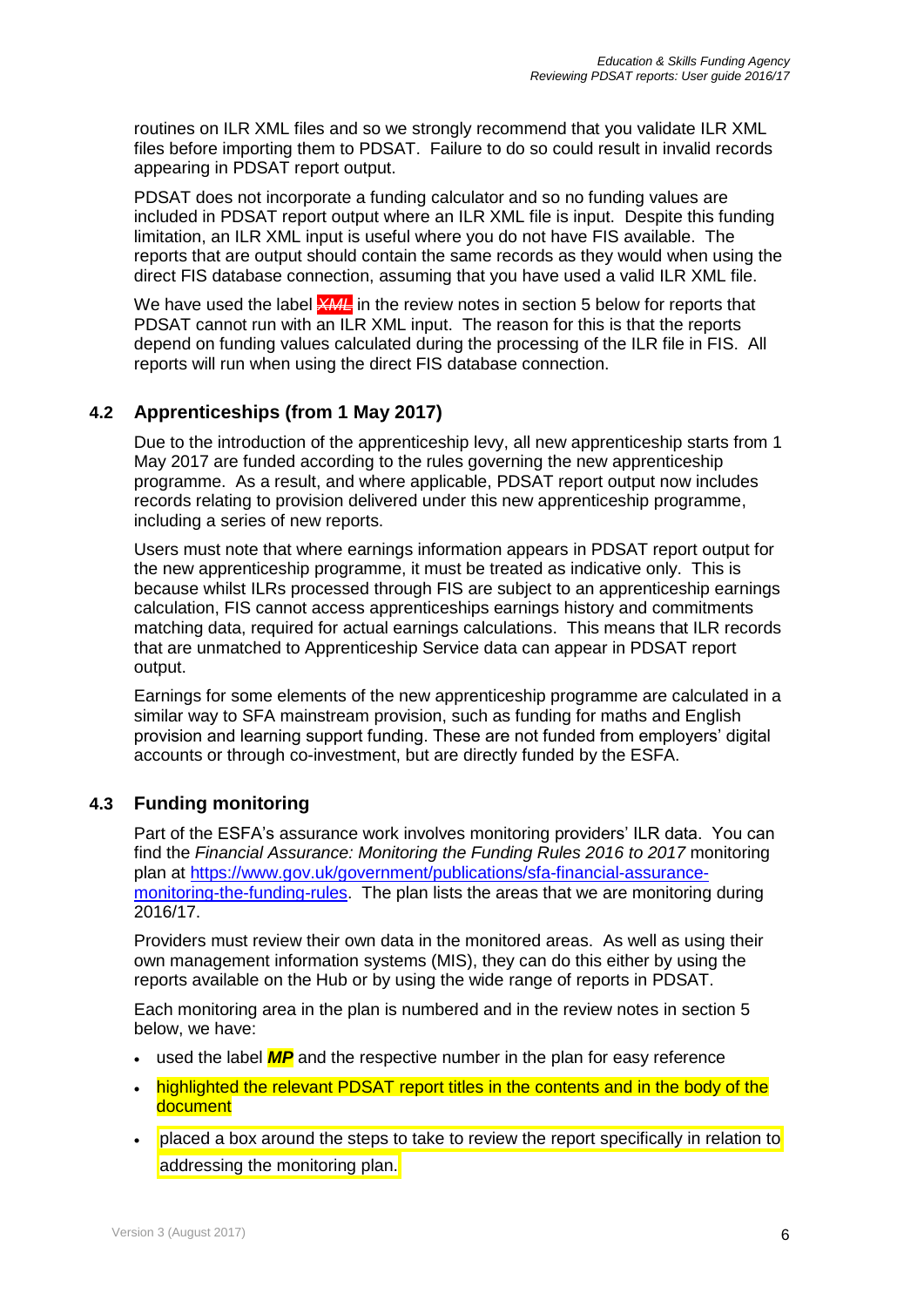Note that some of the reports that complement the monitoring plan address other issues and have additional review notes below those relating to the monitoring plan.

#### <span id="page-6-0"></span>**4.4 Report groupings**

We have grouped the PDSAT reports according to the funding models (which broadly follow the responsible funding body prior to 1 April 2017) relevant to the report output. They are:

 SFA Reports (17S- prefix): PDSAT interrogates and outputs ILR records predominantly relating to learners and learning aims within funding model 35 (Adult skills funding methodology) and funding model 36 (Apprenticeships (from 1 May 2017)). Some reports also output records relating to funding models 70 (ESF funded), 81 (Other SFA funding) and 99 (No SFA or EFA funding). These are all ESFA funded, except for elements of output relating to funding model 36 that are funded through employers' digital accounts or employer co-investment and output relating to funding model 99, where learners are financed by an Advanced Learner Loan.

We have labelled reports in the review notes in section 5 below, showing to which funding model they relate using *FM35 FM36 FM70 FM81* and *FM99*.

- EFA Reports (17E- prefix): PDSAT interrogates and outputs ILR records relating to learners and learning aims only within funding model 25 (16 to 19 EFA funding methodology). These are usually EFA funded but there are exceptions, such as SFA funded 16 to 18 traineeships where the provider does not have a contract with the EFA.
- Joint Reports (17B- prefix): PDSAT interrogates and outputs ILR records that are not funding model dependent.

<span id="page-6-1"></span>As well as the prefix, we have numbered the reports using a three-digit suffix.

#### **4.5 Report layout**

The reports contain header rows providing information relating to each report's description, logic, implications and user notes, as well as file and version details. When PDSAT creates the reports, these rows are grouped and hidden in order to display more records.

If you wish to see the header rows, simply click on group number  $\boxed{2}$  in the top-left corner of the worksheet pane, below the toolbar or ribbon. To hide the header rows, click on group number  $\overline{11}$ .

#### <span id="page-6-2"></span>**4.6 Funding lines**

Since providers submit a single ILR, funding lines that are both in scope and outside the scope of an assurance review can appear within the data returns. When reviewing PDSAT reports as part of an assurance review, start each report by filtering out all records that relate to funding lines outside the scope of the assurance review.

#### <span id="page-6-3"></span>**4.7 Report selection**

The Favourites feature in PDSAT allows you to create your own groups of favourite reports to facilitate ease of report selection. For assurance review purposes, simply run all reports.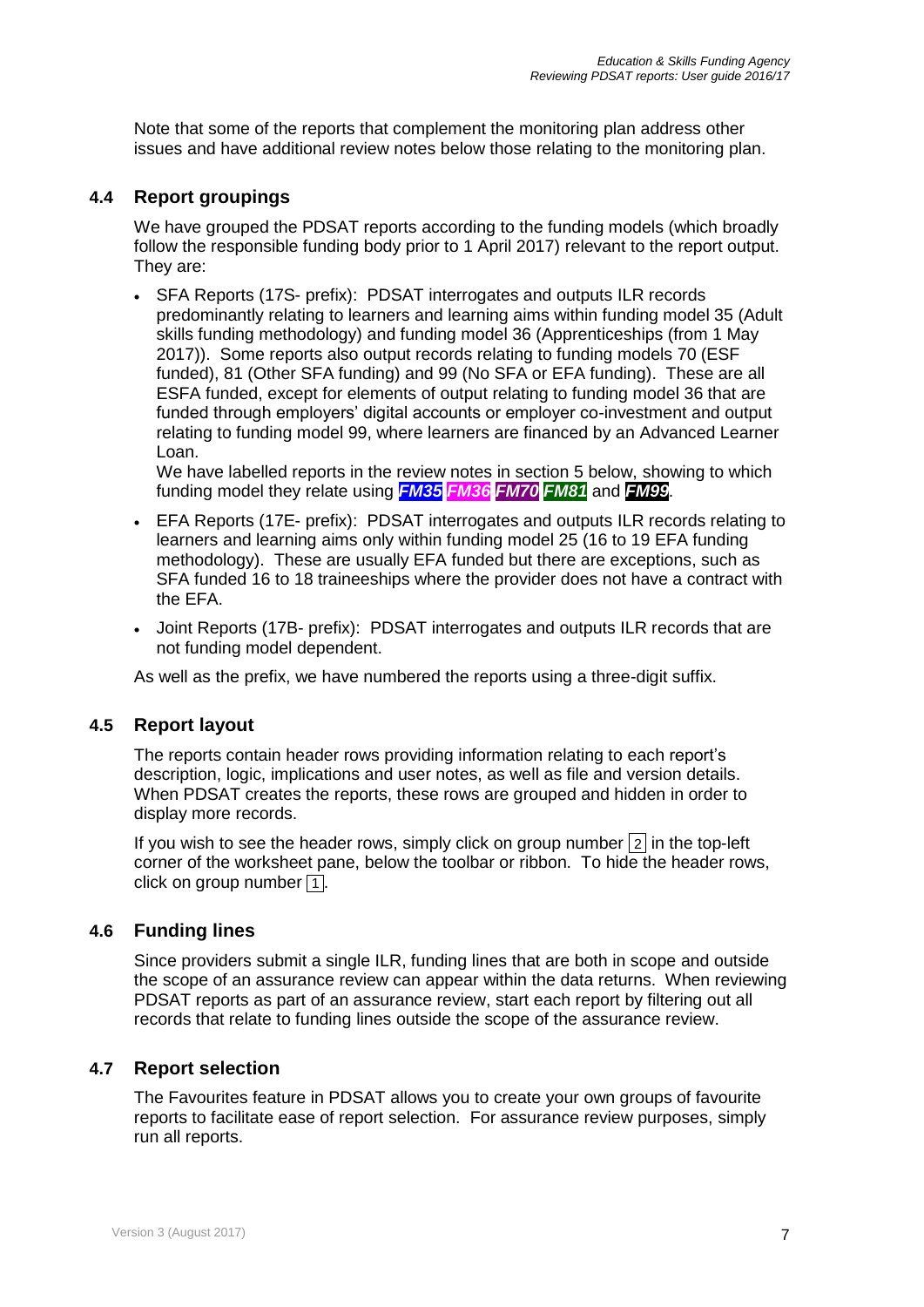You can find the suite of working papers used by PRA during assurance reviews on the ESFA pages of the GOV.UK website at

[https://www.gov.uk/government/collections/sfa-financial-assurance-demonstrating](https://www.gov.uk/government/collections/sfa-financial-assurance-demonstrating-appropriate-use-of-funds)[appropriate-use-of-funds.](https://www.gov.uk/government/collections/sfa-financial-assurance-demonstrating-appropriate-use-of-funds) The C1 working paper lists all the reports that PRA reviews as part of the assurance review process. However, it is best to run all PDSAT reports because some of them are listing reports that identify sub-populations of learners and aims that meet specific criteria. These can be useful during assurance reviews where we identify funding errors that require 100% testing of a specific group of learners with the same characteristics.

#### <span id="page-7-0"></span>**4.8 Materiality**

Having reviewed a PDSAT report, always consider the materiality of the funding that may be at risk. There may be several hundred rows of data appearing on the report but this may equate to little or no funding. The main priority when using PDSAT during assurance reviews is to identify potential data anomalies that result in funding being at risk.

Reviewers should also be mindful of the materiality of any effect that potential data anomalies may have in other areas such as lagged funding calculations and qualification achievement rates.

Note that whilst reviewers of PDSAT reports may consider materiality when focusing their work, the onus is still on providers to return ILR data that accurately describes the provision delivered to each learner and accurately and comprehensively reflects the contents of each learner's learning agreement.

#### <span id="page-7-1"></span>**4.9 Testing**

Many PDSAT reports that output records are likely to contain errors that require investigation and corrective action taken.

Where PDSAT reports identify data anomalies that may result in funding errors, and can be confirmed or cleared only by learner file review, start by selecting a small sample. In doing so, consider whether or not there are any files in the main substantive sample that can be used, thus reducing the extent to which additional samples need to be selected. However, ensure that you carry out sufficient testing of each area of concern to either clear or confirm any potential errors. *Where you confirm errors, you must ensure that all records on the PDSAT report are checked, using the specific PDSAT reports as the population. Ask the provider to carry out a 100% self-audit of the specific population or, if practicable, test them yourself.*

#### <span id="page-7-2"></span>**4.10 Recording review outcomes**

PRA auditors must use the C1 working paper to record the outcome of PDSAT review at report level. In addition, you can use the *User annotation* facility to record findings at learner or learning aim level in the rightmost column of most PDSAT reports. You can save user annotations within the PDSAT software (refer to the [PDSAT User Guide](https://www.gov.uk/government/publications/ilr-data-check-that-it-meets-standards-and-quality-requirements) for instructions on how to do this), enabling such annotations to be output to PDSAT reports generated from a different ILR.

#### <span id="page-7-3"></span>**4.11 Features in PDSAT**

PDSAT v17 contains the following features: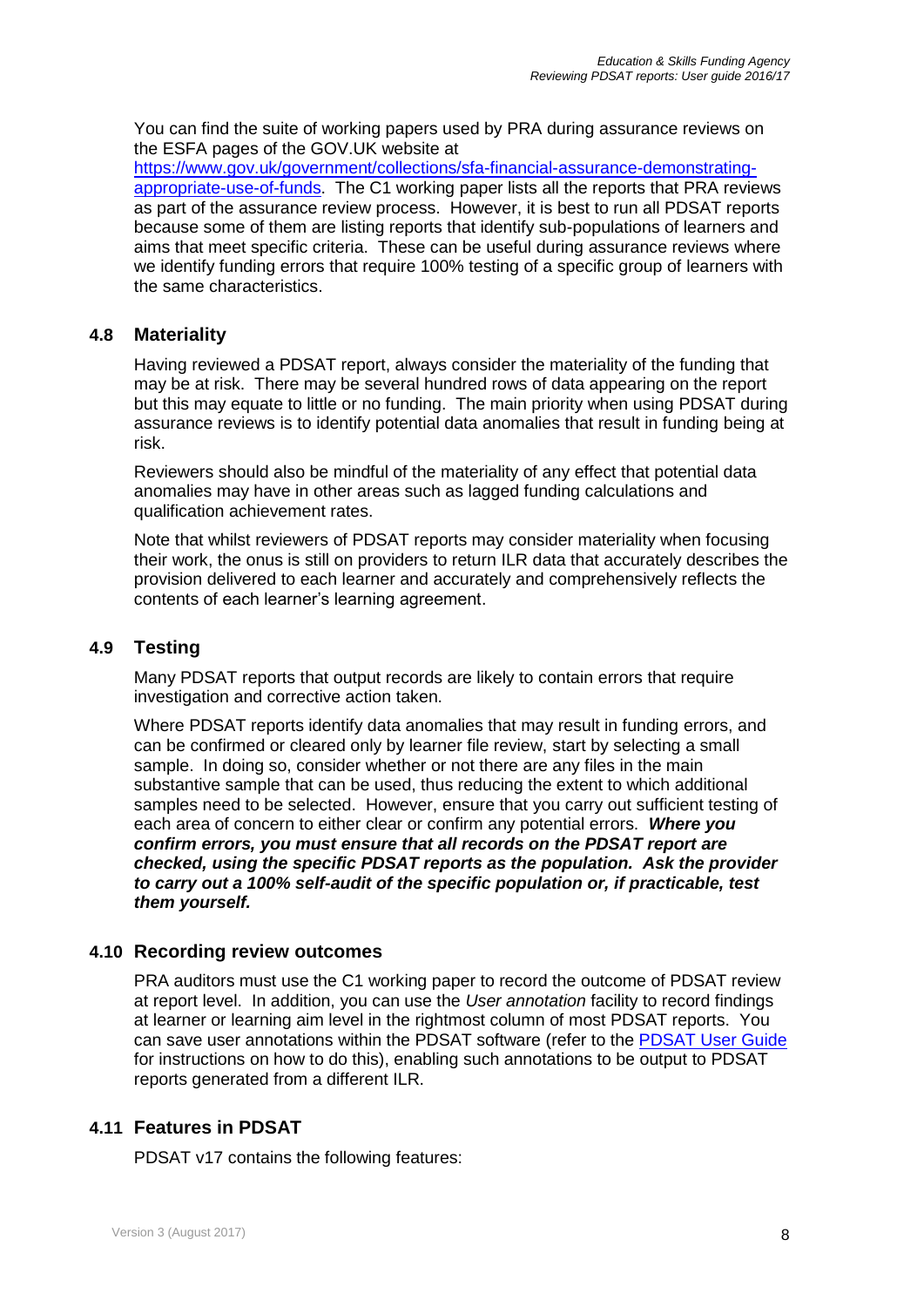- Zero record reports: You can set PDSAT to output only those reports that contain any records.
- Reduced field output: The full PDSAT report output contains a significant number of ILR fields and derived variables. Whilst all of this information is useful, it may not be necessary to have all of this information, depending on the reason for running reports. PDSAT now contains the facility to run reports containing fewer output fields, reducing processing time and the size of the output file.
- Split reports by subcontractor/partner UKPRN: You can set PDSAT to output only those reports that contain records relating to specific subcontractors. Users can preselect the partner UKPRN value(s) for which they want to run PDSAT reports.
- Viewer: Rather than exporting reports to Excel, you can view report output using the viewer facility in PDSAT. Having viewed report output, you still have the option to export the output in the viewer to Excel if you so wish.
- Log file: PDSAT now maintains a log file of all actions that PDSAT performs. Should you encounter any problems with PDSAT that require assistance from the PDSAT helpdesk, you can supply the log file to the helpdesk, allowing it to identify and fix the cause of the problem much more easily.

<span id="page-8-0"></span>Access each of these features using the *Settings* tab.

#### **4.12 Terminology**

The EFA formerly referred to learners as "students" and to providers as "institutions". However, to maintain consistency in this document, we continue to use the terms "learners" and "providers", formerly used by the SFA, throughout.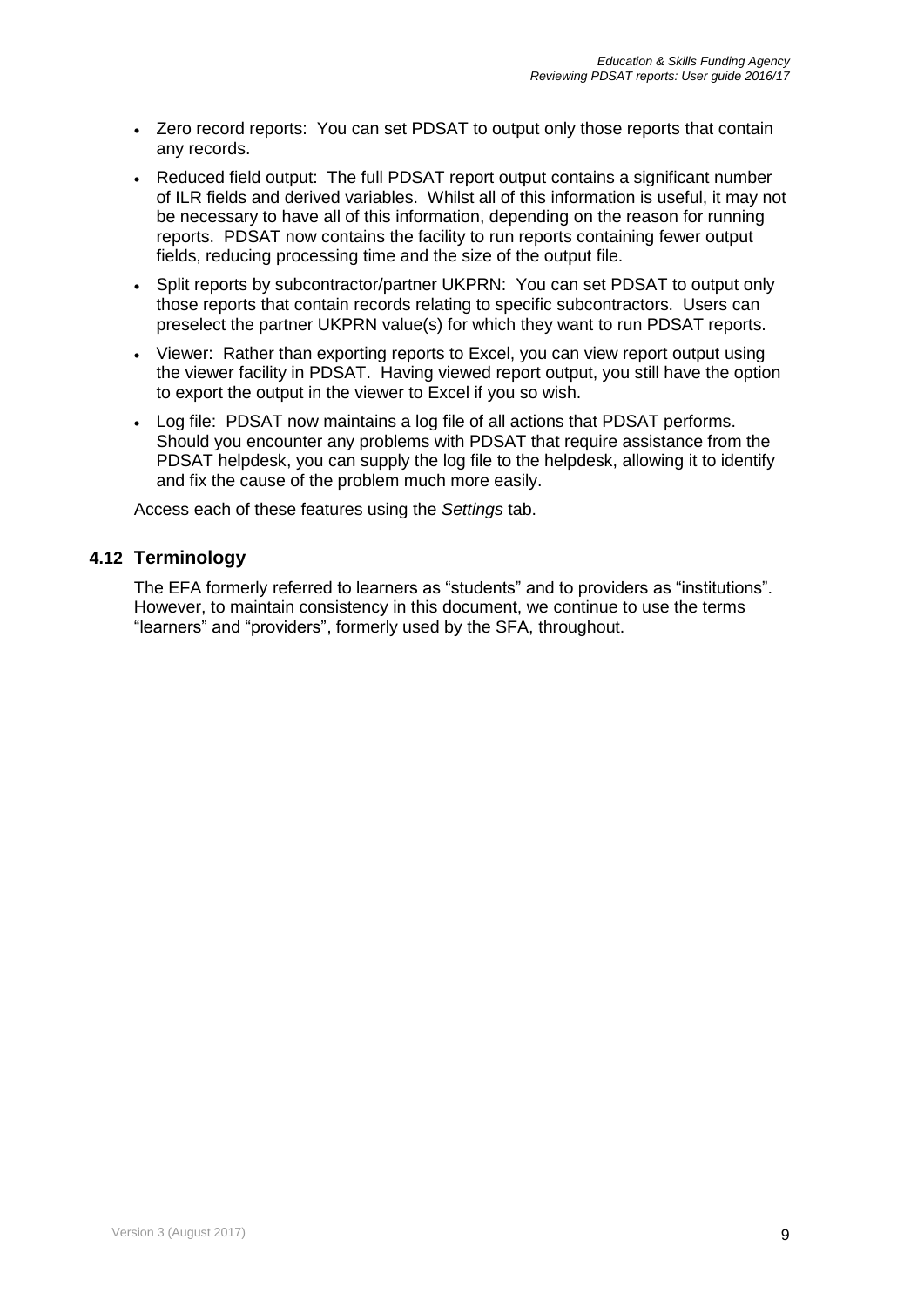#### **5. PDSAT report review notes**

<span id="page-9-0"></span>All references to the following documentation relate to the latest versions available at the time of release of this document.

The suite of documents that sets out the SFA's *Funding Rules 2016 to 2017* is available on the ESFA pages of the GOV.UK website [\(https://www.gov.uk/government/collections/sfa-funding-rules-2016-to-2017\)](https://www.gov.uk/government/collections/sfa-funding-rules-2016-to-2017).

The EFA's *Funding guidance for young people 2016 to 2017: Funding regulations* is available on the ESFA pages of the GOV.UK website [\(https://www.gov.uk/government/publications/advice-funding-regulations-for-post-16](https://www.gov.uk/government/publications/advice-funding-regulations-for-post-16-provision) [provision\)](https://www.gov.uk/government/publications/advice-funding-regulations-for-post-16-provision)

The *Specification of the Individualised Learner Record for 2016 to 2017* is available on the ESFA pages of the GOV.UK website [\(https://www.gov.uk/government/publications/ilr-specification-validation-rules-and](https://www.gov.uk/government/publications/ilr-specification-validation-rules-and-appendices-2016-to-2017)[appendices-2016-to-2017\)](https://www.gov.uk/government/publications/ilr-specification-validation-rules-and-appendices-2016-to-2017).

#### <span id="page-9-1"></span>**5.1 Joint reports**

These reports are not dependent on the funding model of the records that are interrogated and output. As a result, output them both for SFA and for EFA funding assurance reviews.

#### <span id="page-9-2"></span>*17B-001: Report logic by report*

*Lists all PDSAT reports and records the title, description, logic and assurance review implications for each report.*

Review of this report is not required, although the report is needed should you wish to use the automated facility to copy the report record counts into the C1 working paper of the PRA assurance programme.

#### <span id="page-9-3"></span>*17B-002: Possible duplicate learners*

Lists all instances where the same learner details appear for more than one learner *record in the provider's data return.*

*PDSAT compares the values of Family name, Date of birth, Gender, Postcode prior to enrolment, National insurance number and Unique learner number and categorises learners by Type depending on the combination of matching values. The different match types are:*

*Type = 1: Family name, Date of birth, Sex, Postcode prior to enrolment and National Insurance number each contain the same value for more than one learner record in the provider's data return.*

*Type = 2: Family name, Date of birth, Sex and Postcode prior to enrolment each contain the same value for more than one record (excluding Type 1). This is why the PDSAT report could identify twins as possible duplicates, as the four matching values are likely to be the same in this instance.*

*Type = 3: Family name, Date of birth, Sex and National Insurance number each contain the same value for more than one record (excluding Types 1 & 2).*

*Type = 4: Family name, Date of birth and Sex each contain the same value for more than one record (excluding Types 1 to 3).*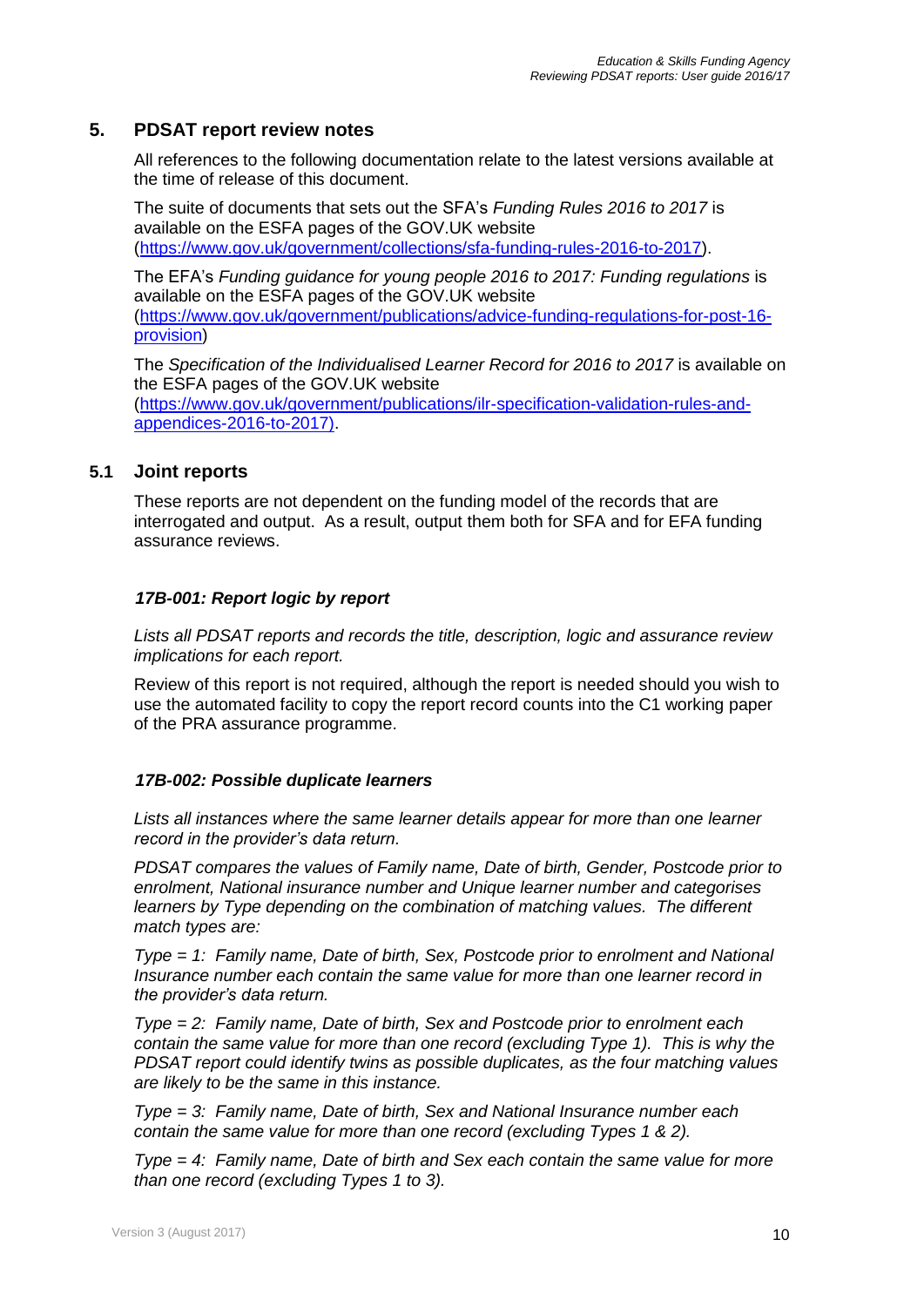*Type = 5: Date of birth, Sex, Postcode prior to enrolment and National Insurance number each contain the same value for more than one record (excluding Types 1 to 4). Note that duplicates of this type will have different names and so it may not be evident at first why they are duplicates.*

*Type = 6: Date of birth, Sex and Postcode prior to enrolment each contain the same value for more than one record (excluding Types 1 to 5). Note that duplicates of this type will have different names and so it may not be evident at first why they are duplicates.*

*Clearly, Type 1 is the strongest match and Type 6 is the weakest match.*

*Type = 7: National Insurance number contains the same value for more than one record.*

*Type = 8: Unique Learner Number contains the same value for more than one record.*

Records that relate to potentially duplicated learners may not be adjacent. For types 1 to 6, the date of birth is common to potentially duplicated records so find each group of records with the same date of birth and check whether any remedial action appears necessary.

This report could identify learners for which the provider has allocated two or more learner reference numbers, which should be avoided where possible. If it had to unavoidably allocate different learner reference numbers to the same learner (for example, due to a change in MIS), it may be that the provider has, or should have, recorded the value used in the previous year in the ILR field *Learner reference number in previous year*. You should check why the provider used different learner reference numbers and instruct the provider to use the *Learner reference number in previous*  year field if applicable<sup>1</sup>.

Under no circumstances should you ask the provider to respond to your review until you have flagged learners that appear to be twins. Check whether any of the potential duplicates appear to be twins and flag them as such. The provider may have already done this and if it has sent you any of its own reviews of PDSAT reports, check if it has annotated this report accordingly.

Test all Type 1 and 2 duplicates and, depending on volume, check all or a sample of Types 3, 4, 5 and 6 duplicates. Where you have identified a significant number of learners that appear to be twins, include all or some of them in your sample. Check enrolment documentation and/or learning agreements to confirm whether they are duplicated learners.

For Type 7 duplicates, where they are two different learners with the same NI Number, the provider must correct them. However, in many cases, individual learners identified have the same NI number but two different ULNs or learner reference numbers recorded. The provider must also correct such instances as these.

For Type 8 duplicates, where the provider has used the same ULN for more than one learner, it must correct them. This report can also identify learners with only one ULN but two distinct learner reference numbers. Providers should not allocate more than one learner reference number to the same learner in year and should avoid changing it across years, unless it is unavoidable, such as a change to the provider's MIS.

<sup>1</sup> See the *Specification of the Individualised Learner Record for 2016 to 2017* for details of the *Learner reference number in previous year* ILR field.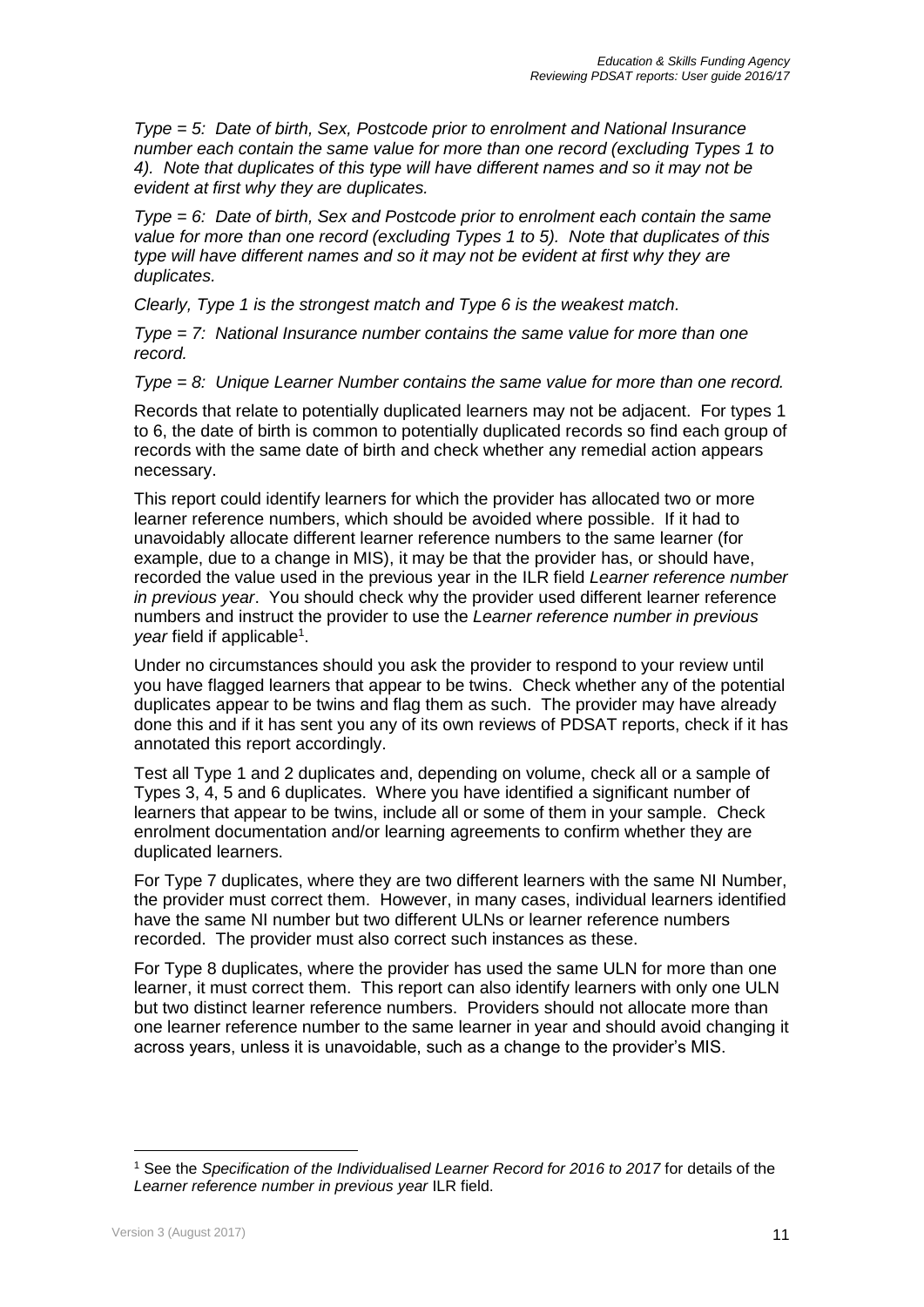Instruct the provider to use the *Learner reference number in previous year* field if applicable<sup>2</sup>.

#### <span id="page-11-0"></span>*17B-003: Possible duplicate or overlapping learning aims*

*Lists all instances where the same learning aim details appear for more than one learning delivery record relating to the same learner details in the provider's data return, and the dates of delivery either are duplicated or overlap.*

*PDSAT compares the values of Family name, Date of birth, Sex, Postcode prior to enrolment, National Insurance number and Learning aim reference, and categorises them by Type, depending on the combination of matching values. The different match types are:*

*Type = 1: Family name, Date of birth, Sex, Postcode prior to enrolment, National Insurance number and Learning aim reference each contain the same value for more than one learning delivery record and related learner record in the provider's data return.*

*Type = 2: Family name, Date of birth, Sex, Postcode prior to enrolment and Learning aim reference each contain the same value in more than one record (excluding Type 1).*

*Type = 3: Family name, Date of birth, Sex, National Insurance number and Learning aim reference each contain the same value in more than one record (excluding Types 1 & 2).*

*Type = 4: Family name, Date of birth, Sex and Learning aim reference each contain the same value in more than one record (excluding Types 1 to 3).*

*Type = 5: Date of birth, Sex, Postcode prior to enrolment, National Insurance number and Learning aim reference each contain the same value in more than one record (excluding Types 1 to 4).*

*Type = 6: Date of birth, Sex, Postcode prior to enrolment and Learning aim reference each contain the same value in more than one record (excluding Types 1 to 5).*

Groups of records that relate to potentially duplicated or overlapping learning aims may not be adjacent. The date of birth is common to all reported records so find each group of records with the same date of birth and check whether any remedial action appears necessary.

Under no circumstances should you ask the provider to respond to your review until you have flagged learners that appear to be twins. Check whether any of the potential duplicates appear to be twins and flag them as such. The provider may have already done this and if it has sent you any of its own reviews of PDSAT reports, check if it has annotated this report accordingly.

Having identified learners with duplicated or overlapping learning aims (excluding generic aims), discuss with these with the provider to ensure that the provider is not claiming funding inappropriately.

When selecting samples, you may wish to group learners by aim and select a learner from each group. However, ensure coverage of all Type 1 and Type 2 and, depending on volume, all or a sample from Types 3, 4, 5 and 6. Where you have identified a

<sup>2</sup> See the *Specification of the Individualised Learner Record for 2016 to 2017* for details of the *Learner reference number in previous year* ILR field.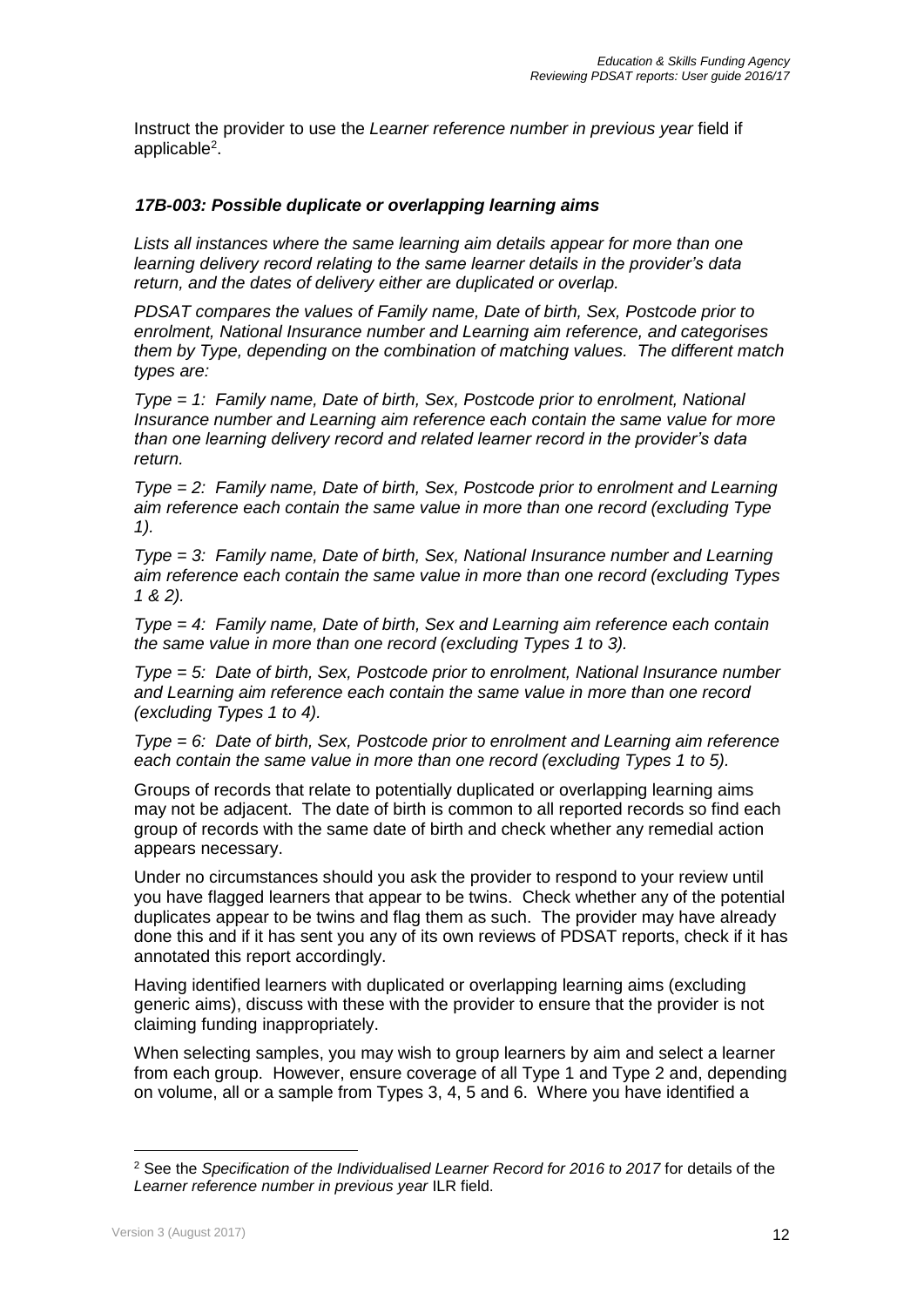significant number of learners that appear to be twins, include all or some of them in your sample.

If there are any obvious duplicate entries where the same details relating to the learning aim have been input twice, the provider must remove the incorrect instance.

You may identify learners that the provider has recorded as transferring between instances of the same learning aim. This is incorrect as a transfer (*Withdrawal reason = 40*) occurs only when a learner transfers to a *new* learning aim with the provider. Some providers report learning aims as a transfer simply because the learner has moved from one class to another but remained on the same learning aim which is an incorrect use of *Withdrawal reason = 40*. The provider must correct such instances.

Note that where the first learning aim can be reinstated by removing a *Completion status* of 3 and the second learning aim can be simply removed from the ILR, without affecting funding, the provider should take this course of action.

#### <span id="page-12-0"></span>**5.2 SFA reports**

These reports predominantly contain records relating to learners and learning aims within funding model 35, which the former SFA funded. They must be output for assurance reviews of former SFA funding. In the notes below, we have labelled reports containing records that are not exclusively within funding model 35 to show the respective funding model(s) reported.

#### <span id="page-12-1"></span>*17S-101: All adult skills funding model learners and learning aims FM35*

*Lists all adult skills funding model learners and their learning aims so that the user can filter on any specific learning aim(s).*

This is a complete listing of all learners and learning aims within the adult skills funding model (FM35). Review of this report is not required but the report will be useful for identifying sub-populations for additional testing where you identify funding errors that could be ring-fenced.

There are checks that providers can carry out using this report as part of their routine data cleansing. For example, referring to the rules on financial contributions, they can check whether they are claiming the correct funding level<sup>3</sup> for different groups of learners by applying the appropriate filters.

#### <span id="page-12-2"></span>*17S-102: All apprenticeship standards learners and learning aims FM81*

*Lists learners enrolled on apprenticeship standards programmes and their learning aims.*

This is a complete listing of all learners enrolled on Apprenticeship standards programmes within FM81 and their component learning aims. Review of this report is not required but the report will be useful for identifying sub-populations for additional testing where you identify funding errors that could be ring-fenced.

<sup>3</sup> Page 4, *Adult education budget funding and performance management rules for the 2016 to 2017 funding year*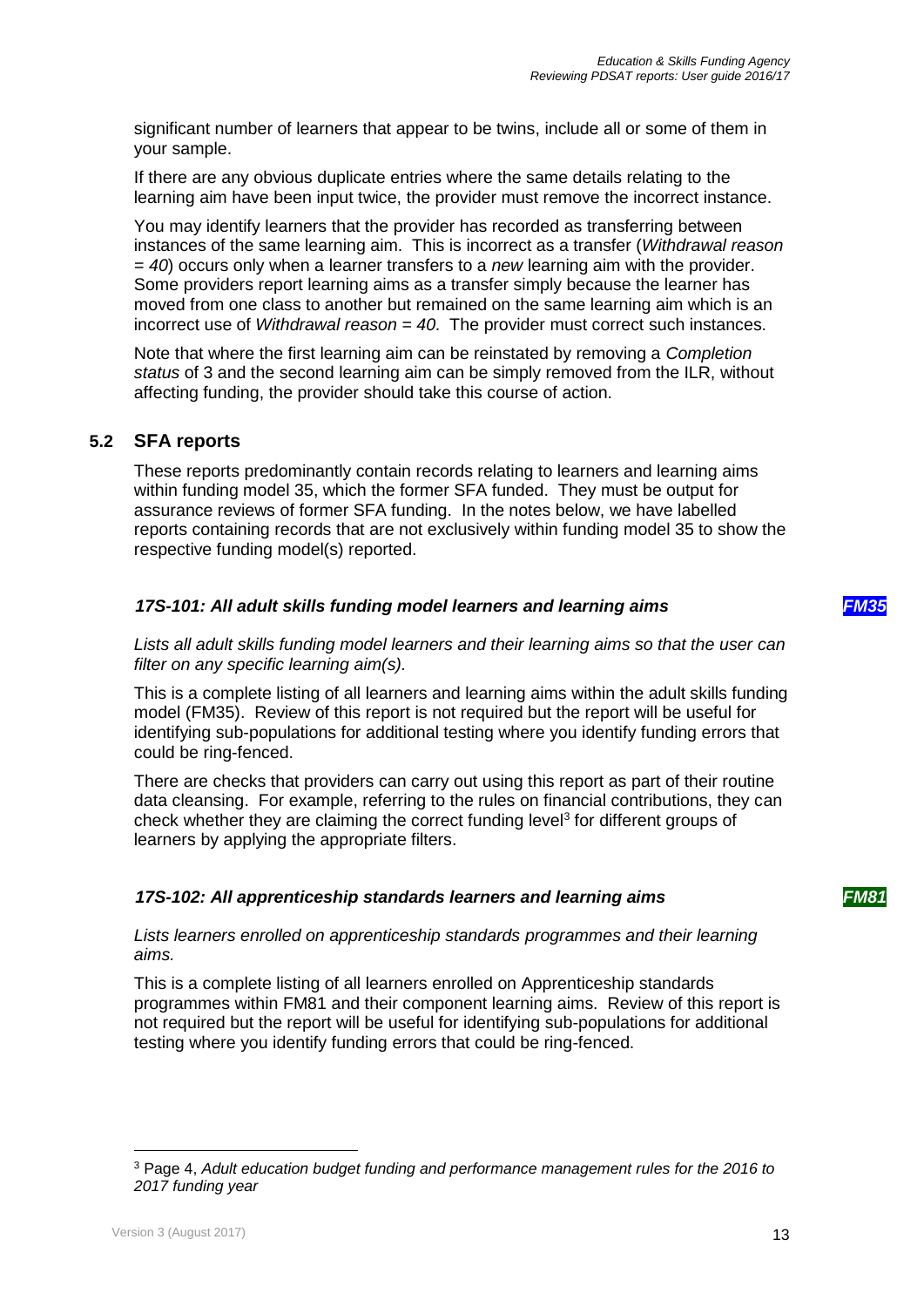#### <span id="page-13-0"></span>*17S-103: Learners enrolled on English and maths learning aims FM35 FM36*

*Lists all learners and any English and maths learning aims on which they have been enrolled.*

Review of this report is not required but the report will be useful should you need to undertake any additional testing of English and/or maths.

#### <span id="page-13-1"></span>*17S-104: Learning support funding FM35 FM36*

*Identifies learners and all recorded instances of learning support funding.*

Review of this report is not required but the report will be useful should you need to undertake any additional testing of learning support funding.

#### <span id="page-13-2"></span>*17S-105: Learning aims by delivery postcode*

*Summarises the volume of learning aim enrolments in the ILR by delivery location postcode.*

Review of this report is not required but the report may be useful for identifying the extent of a potential issue where you identify funding errors that could be ring-fenced according to a particular delivery location, and you need to undertake additional testing.

#### <span id="page-13-3"></span>*17S-106: Funding by subcontractor FM35 FM36*

*Summarises by subcontractor and funding line the value of ESFA funded provision delivered by a subcontractor (outputs count of learners only with an XML input).*

For each subcontractor's UKPRN, filter on *Subcontracted or partnership UKPRN* to determine the total value of ESFA funded provision (only with a FIS input). In doing so, bear in mind the limitations on the earnings values for FM36 provision.

Compare each of these values with the provider's *Subcontractor declaration*. Check any UKPRN values that do not appear on the *declaration* on the website [\(UK Register](http://www.ukrlp.co.uk/)  [of Learning Providers \(UKRLP\)\)](http://www.ukrlp.co.uk/) to identify the subcontractor. Raise with the provider any instances where it has not reported the subcontractor on the *declaration* and instruct the provider to notify the ESFA via an updated *declaration*. The value of ESFA funded provision in the ILR may exceed the value on the declaration because the amount the provider pays its subcontractors will be different to the value of ESFA funding. However, if it is significantly greater, raise this with the ESFA contract manager.

Use this report in completing working papers D3 and D3a.

Note that providers must complete the *Subcontracted or partnership UKPRN* field if a subcontractor delivers any proportion of the learning aim, no matter how small.







*FM81*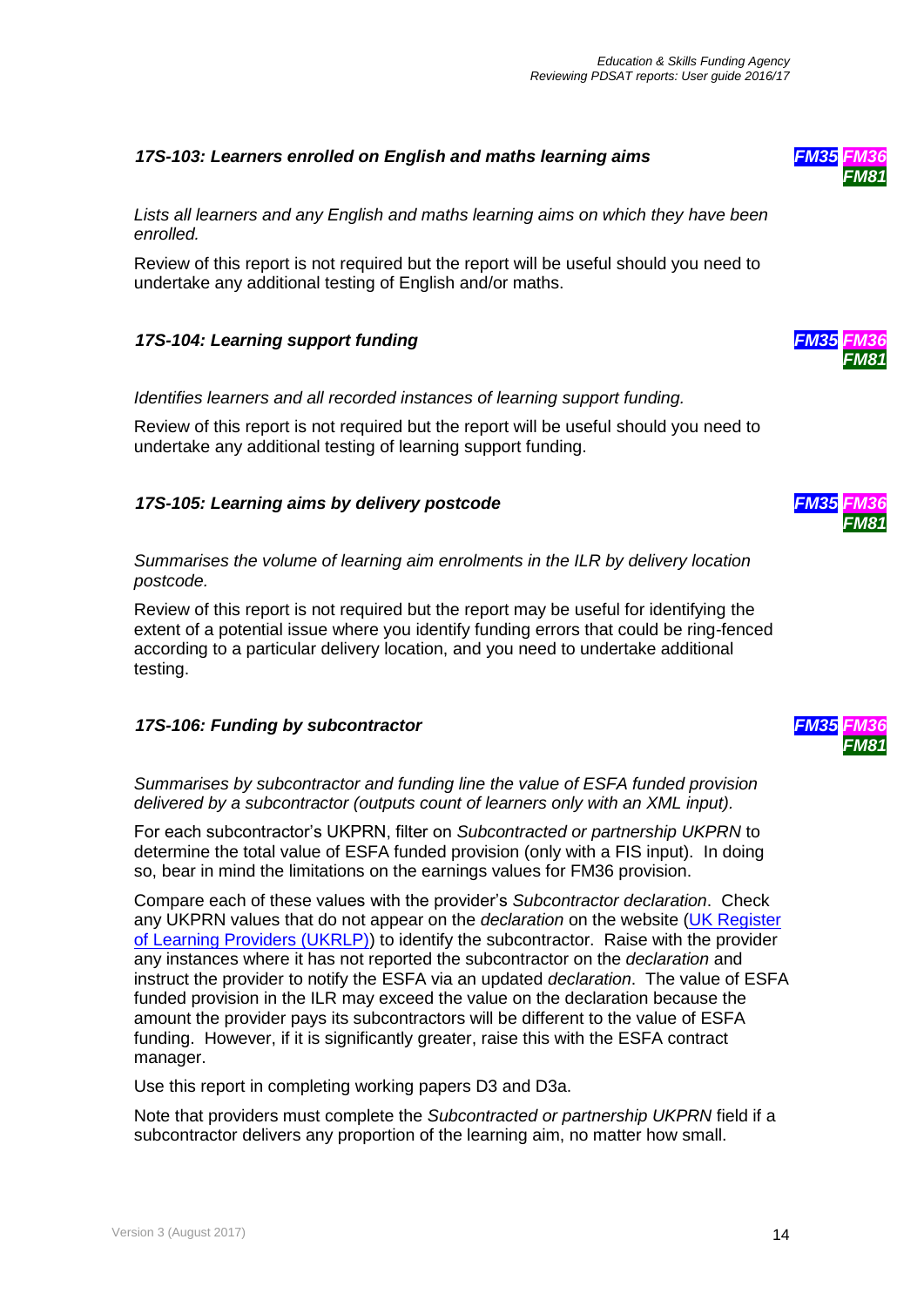#### <span id="page-14-0"></span>*17S-107: All Advanced Learner Loan and Loans Bursary Fund learners FM99*

*Identifies learners funded by Advanced Learner Loans and lists all of their learning aims and, in addition, identifies those learners that are receiving Advanced Learner Loans Bursary funding.*

Review of this report depends on the agreement between the ESFA and the provider.

Where the provider holds only a loans facility agreement (and does not have a direct funding agreement for any other funding stream), it must not subcontract any Loans provision in 2016/17. In this case, inspect the *Subcontracted or partnership UKPRN* field to check that there are no UKPRNs recorded. Report any exceptions.

Where the provider holds a direct funding agreement for adult education budget and/or apprenticeships provision, establish whether the provider subcontracted any provision funded by Advanced Learner Loans ("Loans provision") during the 2015 to 2016 funding year ("2015/16") and, if so, obtain a list of the UKPRNs of the subcontractors.

If the provider did not subcontract Loans provision in 2015/16, it must not subcontract any Loans provision in 2016/17. In this case, inspect the *Subcontracted or partnership UKPRN* field to check that there are no UKPRNs recorded. Report any exceptions.

If the provider did subcontract Loans provision in 2015/16, it can continue to subcontract Loans provision in 2016/17 but only to those organisations with which it held subcontracting arrangements in 2015/16. However, all such Loans provision must be planned to be completed, and must be completed, by 31<sup>st</sup> July 2017.

In this case, inspect the values in the *Subcontracted or partnership UKPRN* field to check that the only subcontracted learning aims are delivered by subcontractors on the list of UKPRNs of 2015/16 subcontractors obtained earlier. Report any exceptions.

Whilst undertaking this check, compare each of these values with the provider's *Subcontractor declaration*. Check any UKPRN values that do not appear on the *declaration* on the website [\(UK Register of Learning Providers \(UKRLP\)\)](http://www.ukrlp.co.uk/) to identify the subcontractor. Raise with the provider any instances where it has not reported the subcontractor on the *declaration* and instruct the provider to notify the ESFA via an updated *declaration*. Use this check in completing working paper D3.

Note that providers must complete the *Subcontracted or partnership UKPRN* field if a subcontractor delivers any proportion of the learning aim, no matter how small.

Check that any subcontracted Loans provision is planned to be completed by  $31<sup>st</sup>$  July 2017 by applying the following filters:

- *Subcontracted or partnership UKPRN* is not blank; and
- *Learning planned end date* is after 31/07/2017.

Any records that remain are contrary to the funding rules and the provider must review all affected provision.

After 31<sup>st</sup> July 2017, check that any subcontracted Loans provision has been completed by this date by applying the following pairs of filters.

Firstly,

- *Subcontracted or partnership UKPRN* is not blank; and
- *Learning actual end date* is blank.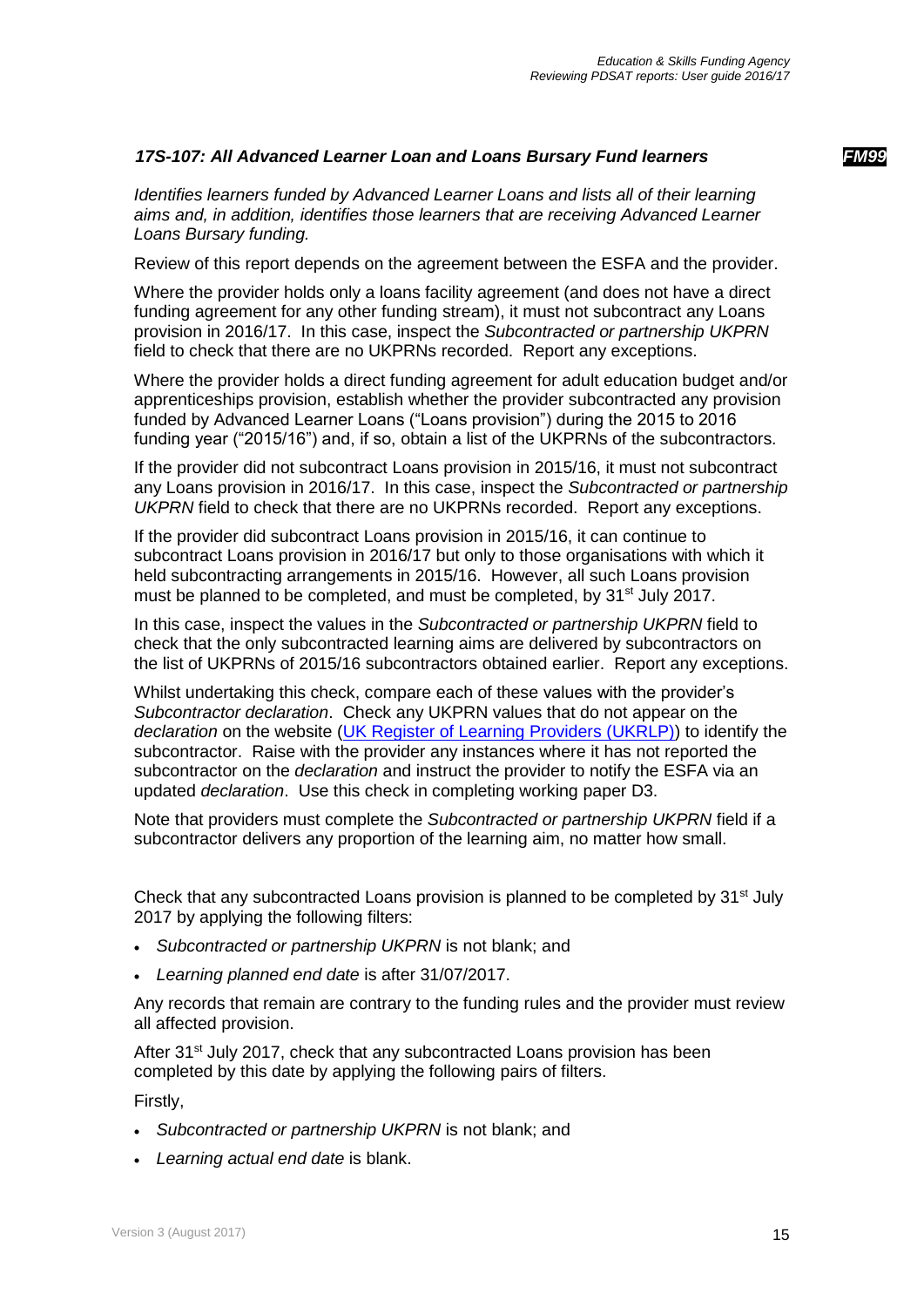Secondly,

- *Subcontracted or partnership UKPRN* is not blank; and
- *Learning actual end date* is not blank and is after 31/07/2017.

In both cases, any records that remain are contrary to the funding rules and the provider must review all affected provision.

This report will also be useful should you need to undertake any additional testing of loans learners or loans bursary funding, including reconciliation to SLC records and additional testing.

#### <span id="page-15-0"></span>*17S-108: All learners and learning aims within the new apprenticeship programme*

*Lists learners enrolled on apprenticeship programmes starting on or after 1 May 2017, together with their learning aims.*

This is a complete listing of all learners and learning aims within the apprenticeships (from 1 May 2017) funding model (FM36). Note that individual learning aims may have multiple records where a learner moves from a levy paying employer to a non-levy paying employer or vice versa.

This report contains a derived variable that calculates the *Total negotiated price as proportion of funding band maximum*. As a result, it can be used in conjunction with report 17S-210 (Negotiated prices as a proportion of funding band maxima) to identify learners that fall within a specific range.

It also contains a derived variable that calculates the *Total assessment price as proportion of funding band maximum.* Use this field to check whether there are any apprenticeship standards where the price of end-point assessment exceeds 20% of the funding band maximum, as this should not usually be the case $4$ .

Review of this report is not required but the report will be useful for identifying subpopulations for additional testing where you identify funding errors that could be ringfenced.

#### *MP12 17S-201: 19+ apprentices with full funding claimed FM35*

<span id="page-15-1"></span>*Lists fully funded learning aims for apprentices aged 19 and over at the start of their learning aim or programme.*

The ESFA is monitoring fully funded adult apprenticeship frameworks to confirm that:

- extended funding applies; or
- the apprentice started when they were aged between 19 and 24 and is subject to a learning difficulty assessment (LDA) or an Education, Health and Care Plan (EHCP); or
- the apprentice started when they were aged between 16 and 18, took a break in learning and returned to the same apprenticeship framework after they had turned 19.

These are the only reasons for fully funding an adult apprenticeship framework.

l

*FM36*

<sup>4</sup> Paragraphs P117, EP102 and E102 of the respective *Apprenticeship funding rules (May 2017 to March 2018)* for training providers, employer-providers and employers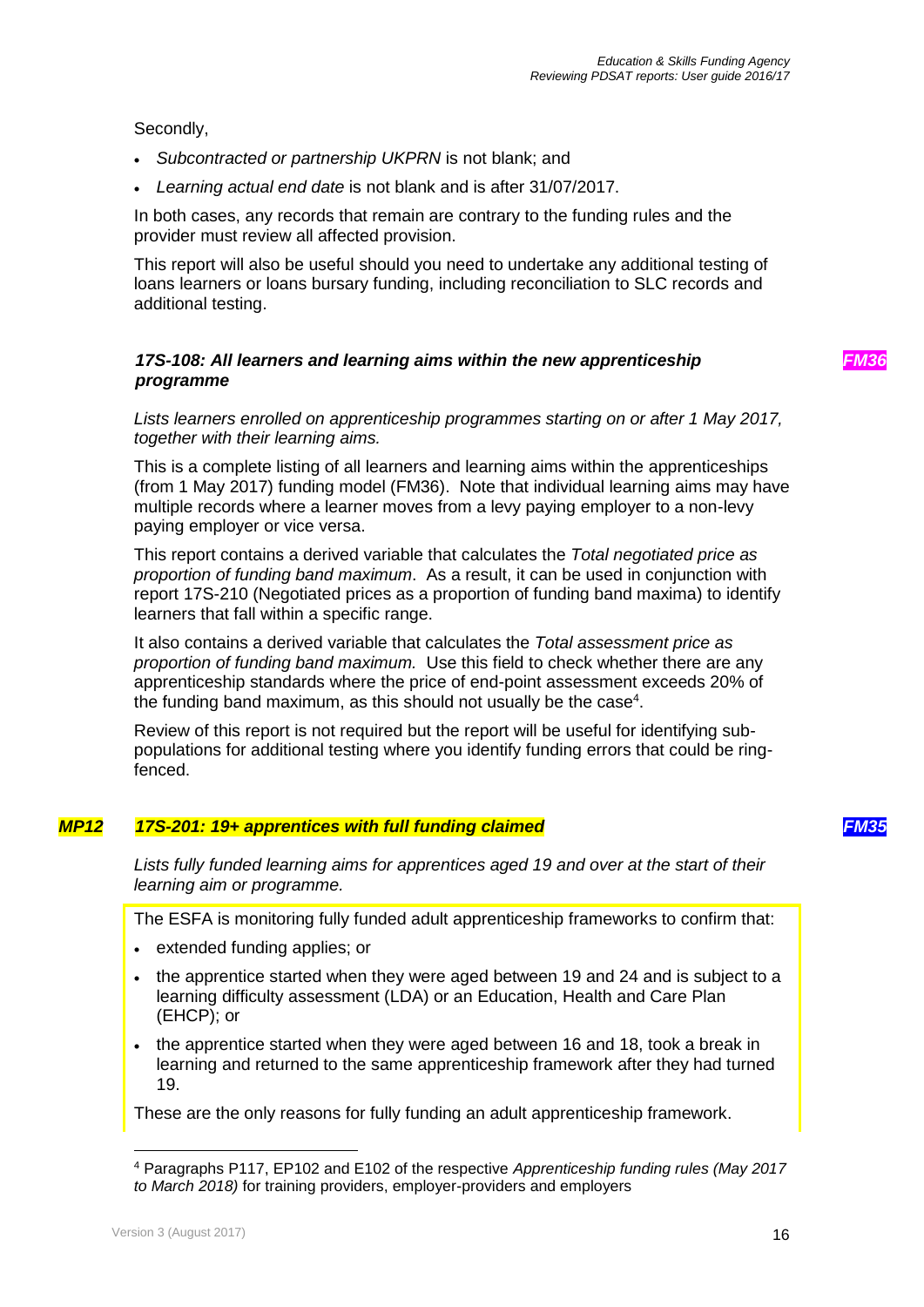Report 17S-202 deals with those learners where *Eligibility for enhanced apprenticeship funding* applies. The output for this report excludes such learners.

Check for learners without a LDA or an EHCP by applying the following filters:

- *Learning difficulty assessment* is blank; and
- *Education Health Care Plan is blank.*

Any records that remain must contain data errors and may also contain over-claims of funding. Where the provider holds evidence to support claims for full funding, it must correct the respective ILR field. This is likely to be the learner's date of birth, the original learning start date of the apprenticeship programme, *Learning difficulty assessment*, *Education Health Care Plan* or *Eligibility for enhanced apprenticeship funding*.

Co-funding applies to all apprentices aged 25 and over when they start so any such learners listed are likely to be funding errors. Identify these by filtering on *Age at start of programme* > 24.

Where an adult apprenticeship is correctly co-funded, any claims for full funding for English and maths within the apprenticeship (e.g. functional skills) are funding errors.

Where the learner does not qualify for full funding, the provider must change the Code value relating to the ILR Learning Delivery Funding and Monitoring (FAM) Type *FFI (Full or co-funding indicator)* to 2 (co-funding). This includes instances of learners returning to learning having previously withdrawn, where there is no evidence of an intention to return when the learning was suspended<sup>5</sup>.

<span id="page-16-0"></span>In addition to the use of this report in addressing the monitoring plan, auditors can use this report to check evidence held to support claims for full funding for adult apprentices.

#### *MP12 17S-202: 19+ apprentices with enhanced or extended funding FM35 FM36*

*Identifies learning aims for which enhanced or extended funding is being claimed for apprentices that were 19 and over when they started.*

This report considers ILR Learning Delivery FAM Type *EEF (Eligibility for enhanced apprenticeship funding)* which is only required for aims that are part of an apprenticeship programme.

The ESFA is monitoring adult apprenticeship frameworks with enhanced or extended funding to confirm that:

- the ILR Learning Delivery FAM Type *RES (Restart indicator)* has been completed (as well as *Original learning start date*, where applicable); or
- the apprentice was aged between 19 and 24 when they started and is subject to an LDA or EHCP.

Exclude apprentices that meet these criteria from the report output by applying all of the following filters:

- *Funding model* = 35; and
- *Learning aim reference* = "ZPROG001"; and

<sup>5</sup> Paragraph A41 of the *Skills Funding Agency: common and performance management funding rules for the 2016 to 2017 funding year*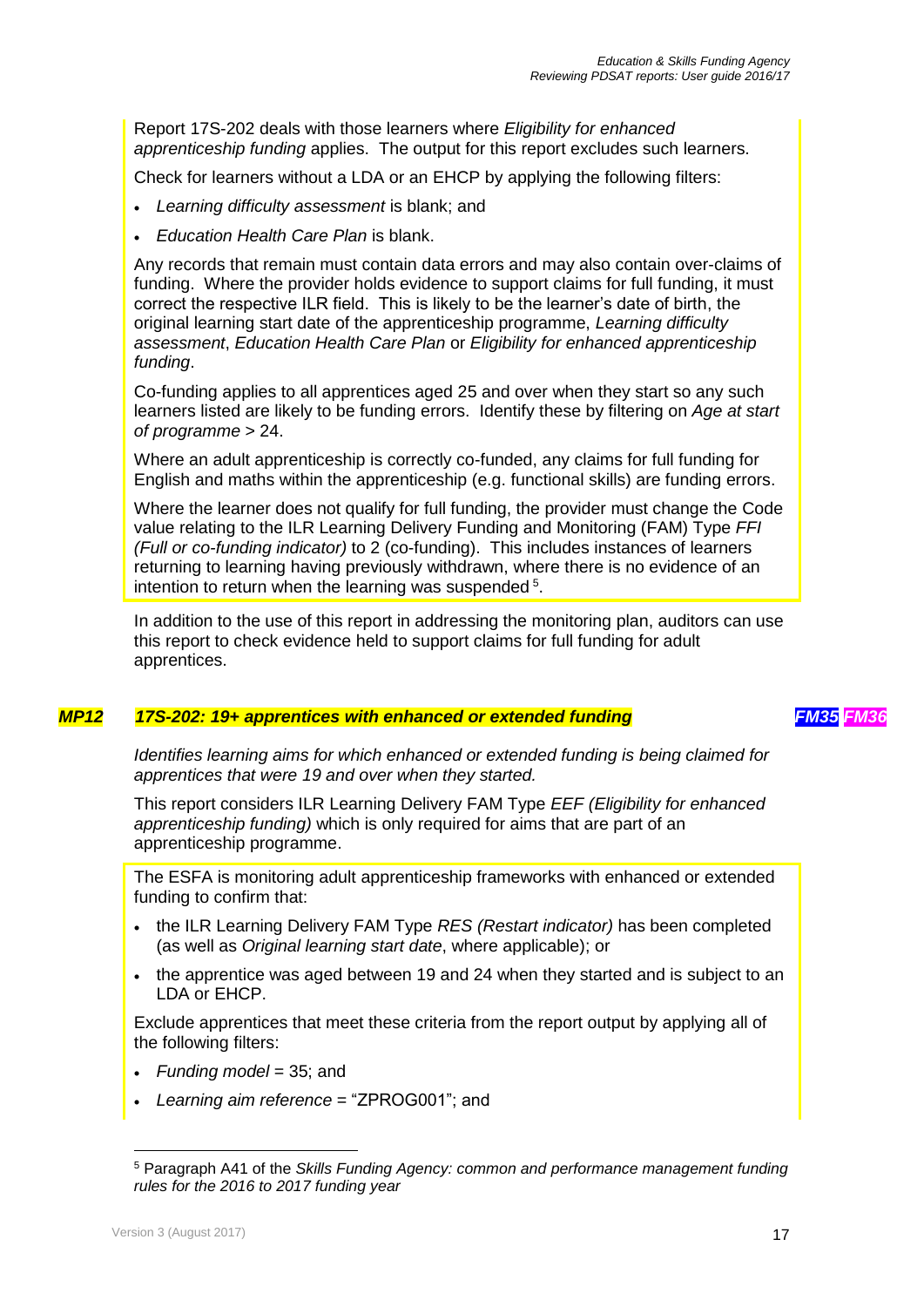- *Restart indicator* is blank; and
- *Learning difficulty assessment* is blank; and
- *Education Health Care Plan* is blank.

Any records that remain are likely to contain data errors and over-claims of funding. Only in exceptional circumstances will the data and funding be correct. Note that remaining records will be programme aims only but data errors could be, and overclaims of funding will be, at learning aim level. Flag the respective programme aims accordingly so that when you remove the filter, you can still identify the learners affected.

Where the provider holds evidence to support claims for enhanced or extended funding, it must correct the respective ILR field. Where the learner does not qualify for enhanced or extended funding, the provider must remove the ILR Learning Delivery FAM Type *EEF (Eligibility for enhanced Apprenticeship funding)* and the respective Code (2 or 3). This includes instances of learners returning to learning having previously withdrawn, where there is no evidence of an intention to return when the learning was suspended<sup>6</sup>.

In addition to the use of this report in addressing the monitoring plan, auditors can use this report to check evidence held to support claims for enhanced or extended funding for adult apprentices including evidence of learners' intention to return following breaks in learning.

Apprentices aged between 19- and 24- years old starting programmes on or after 1 May 2017 are eligible for certain additional payments if they have either an EHCP or have been in the care of their local authority. The ILR Learning Delivery FAM Type *EEF (Eligibility for enhanced apprenticeship funding)* is used to identify such apprentices using the respective Codes 2 and 4.

Ensure that where the provider has recorded one of these Codes, it holds evidence to support this value and any resulting additional payments.

In addition, check that relevant fields have been completed properly by applying the following filters:

- *Funding model* = 36; and
- *Learning aim reference* = "ZPROG001"; and
- *Eligibility for enhanced apprenticeship funding* = 2; and
- *Education Health Care Plan* is blank.

Check with the provider as to which of the *Education Health Care Plan* and *Eligibility for enhanced apprenticeship funding* fields require correction and ensure that it takes the necessary action.

#### <span id="page-17-0"></span>*17S-203: 16 to 18 apprenticeships minimum duration exceptions FM35*

*Lists learners on 16 to 18 apprenticeship frameworks that may not satisfy apprenticeship minimum duration requirements. The report output contains all component learning aims for learners identified.*

<sup>6</sup> Paragraph A41 of the *Skills Funding Agency: common and performance management funding rules for the 2016 to 2017 funding year*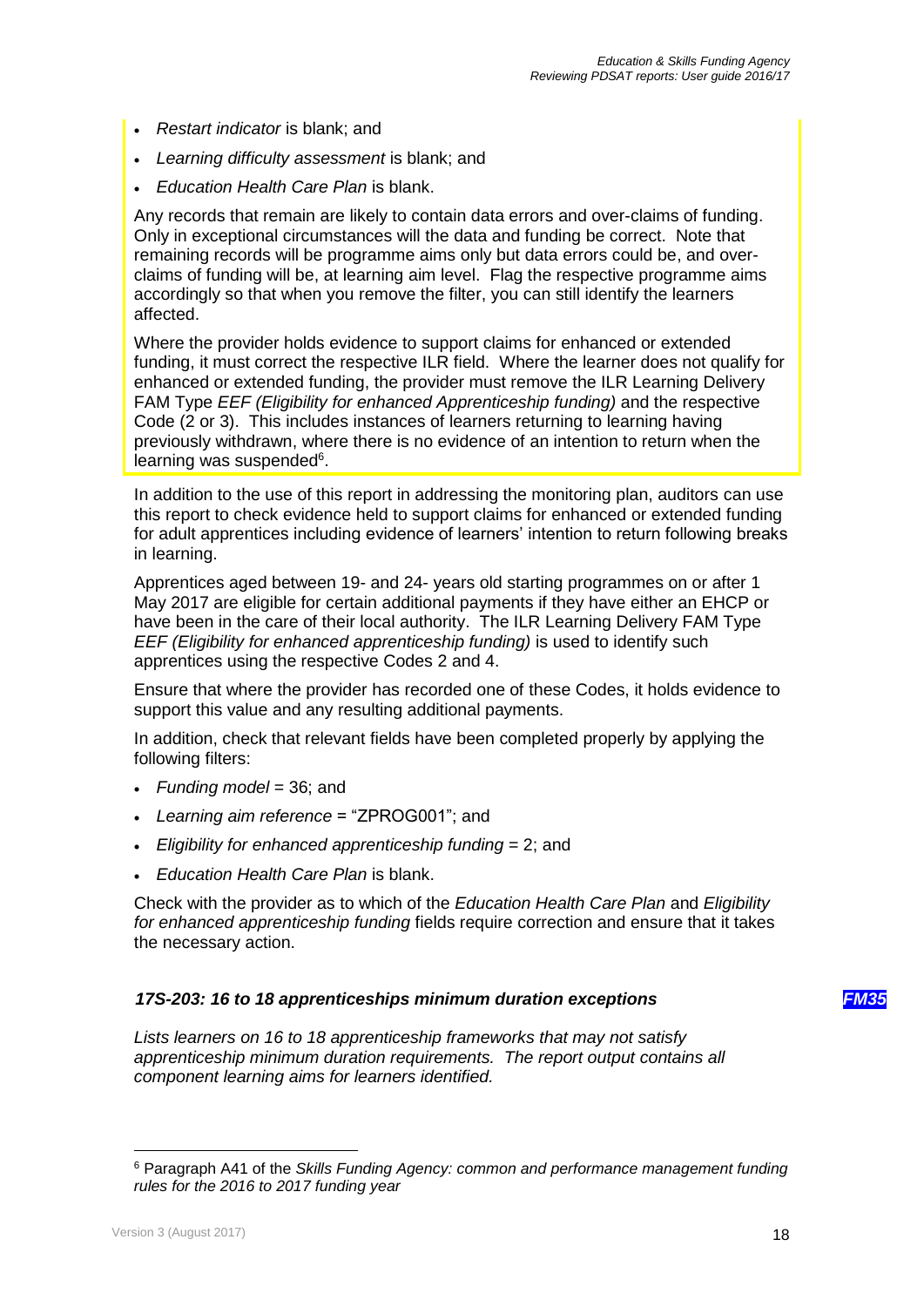Apprenticeships for learners aged 16 to 18 must have a minimum planned delivery duration of at least a year. For ILR purposes, the *Learning planned end date* must be on or after the anniversary of the *Learning start date*.

The exception to this is where the learner is a restart or a transfer between providers, in which case the total amount of time spent on the programme must be at least the minimum duration.

PDSAT goes beyond the new validation rules in determining whether an apprenticeship programme fails to satisfy the rules on minimum duration. The report identifies such programmes in the following cases:

- For achievements, programmes with an actual duration of less than a year. Where there is more than one episode of learning in the ILR, PDSAT checks the cumulative actual duration. If the planned duration is also less than a year, all the funding is ineligible. If the planned duration is at least a year, the provider cannot record the apprenticeship as achieved in the ILR (i.e. they must not record *Outcome* = 1) or claim an achievement payment.
- For leavers that have not been recorded as achievements, programmes with an actual duration of less than a year and a planned duration of less than a year. Where there is more than one episode of learning in the ILR, PDSAT checks the planned duration of the most recent programme, taking into account the actual amount of time on previous episodes of learning. The funding for the most recent episode of learning is ineligible. This may also be the case for previous episodes of learning if they also failed to satisfy the rules on minimum duration.
- For learners still in learning, programmes with a planned duration of less than a year and an actual duration to date of less than a year (including cumulative durations as described above). The provider must end the current apprenticeship programme and add a restarted programme with a learning planned end date that ensures that the minimum duration requirement is satisfied. Funding adjustments for prior learning will be required for individual learning aims.

Note that PDSAT can only calculate cumulative duration based on records in the ILR file under review.

Use the programme aim to gain an overview of each learner's programme by filtering on *Learning aim reference* = "ZPROG001". The report also displays two variables, *Programme planned duration days* and the *Programme actual duration days (to ILR date if still in learning)*, to aid review, calculated as follows:

- *Programme planned duration days*: The planned duration of the most recent episode of apprenticeship learning plus the actual duration of all previous episodes of the same apprenticeship framework and pathway.
- *Programme actual duration days (to ILR date if still in learning)*: The sum of the actual duration of all episodes of apprenticeship learning for the same apprenticeship framework and pathway.

The provider will need to investigate the circumstances of each learner listed on the report. It could be that there are earlier episodes of learning in prior years and that PDSAT cannot count these because they do not appear in this year's ILR. The additional duration of any such earlier episodes of learning may enable the learner to meet the rules on minimum duration. However, the provider will need to supply evidence of these.

Check that the *Learning planned end date* has been correctly input based on the information in the learning agreement. Where the provider has correctly input the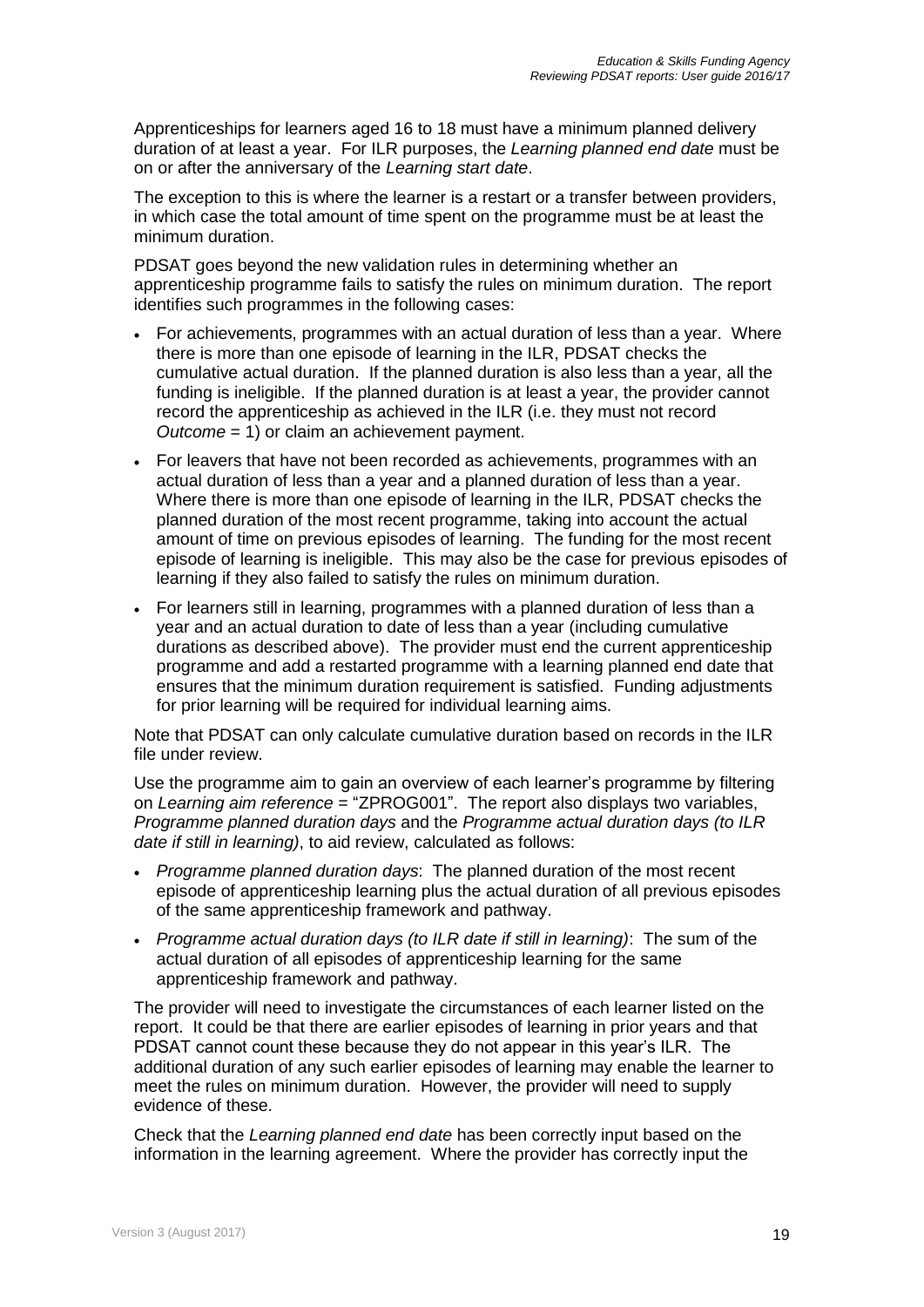<span id="page-19-0"></span>*Learning planned end date* and the apprenticeship does not meet minimum duration requirements, the provider must take corrective action accordingly.

#### *MP17 17S-204: 19+ apprenticeships minimum duration exceptions FM35*

*Lists learners on adult apprenticeship frameworks that may not satisfy apprenticeship minimum planned duration requirements. The report output contains all component learning aims for learners identified.*

The ESFA is monitoring apprentices aged 19 and over when they start an apprenticeship programme of at least 6 months' and less than a year's duration, to confirm that either there is prior learning requiring a funding adjustment or the provider is not claiming funding for all mandatory learning aims within the framework.

Given the difficulties in establishing how many days to filter on when identifying programmes of at least six months' and less than a year's duration, we recommend that you address the monitoring plan by investigating the circumstances of each learner listed on the report. However, if you want to start by seeking to identify those learners that are subject to monitoring, highlight learners identified by applying filters similar to the following:

- *Learning aim reference* = "ZPROG001"; and
- *Restart indicator* ≠ 1; and
- *Programme planned duration days* is between 182 and (365 or 366). Note that the number of days in this expression is the minimum number of days that a programme lasting at least six months can be and the maximum number of days that a programme lasting less than a year can be (where the programme does not include and does include a "leap day", respectively).

Apprenticeships for learners aged 19 and over on the day they start must have a minimum planned delivery duration of at least a year unless the provider is not delivering all the elements of the apprenticeship framework due to the recognition of prior learning or previously certificated achievement of a mandatory aim. Even with this exception, the duration must be at least six months<sup>7</sup>. Otherwise, they are not eligible for funding.

For ILR purposes, for a one year programme, the *Learning planned end date* must be on or after the anniversary of the *Learning start date*. The exception to this is where the learner is a restart or a transfer, in which case the total amount of time spent on the programme must be at least the minimum duration.

PDSAT goes beyond the new validation rules in determining whether an apprenticeship programme may not satisfy the rules on minimum duration. The report identifies such programmes in the following cases:

- For achievements, programmes with an actual duration of less than a year. Where there is more than one episode of learning in the ILR, PDSAT checks the cumulative actual duration. If the planned duration is also less than a year, all the funding could be ineligible. If the planned duration is at least a year, the provider cannot record the apprenticeship as achieved in the ILR (using *Outcome* = 1) or claim an achievement payment.
- For leavers that have not been recorded as achievements, programmes with an actual duration of less than a year and a planned duration of less than a year.

<sup>7</sup> Paragraph C7 of the *Apprenticeship frameworks funding and AGE performance-management rules for the 2016 to 2017 funding year*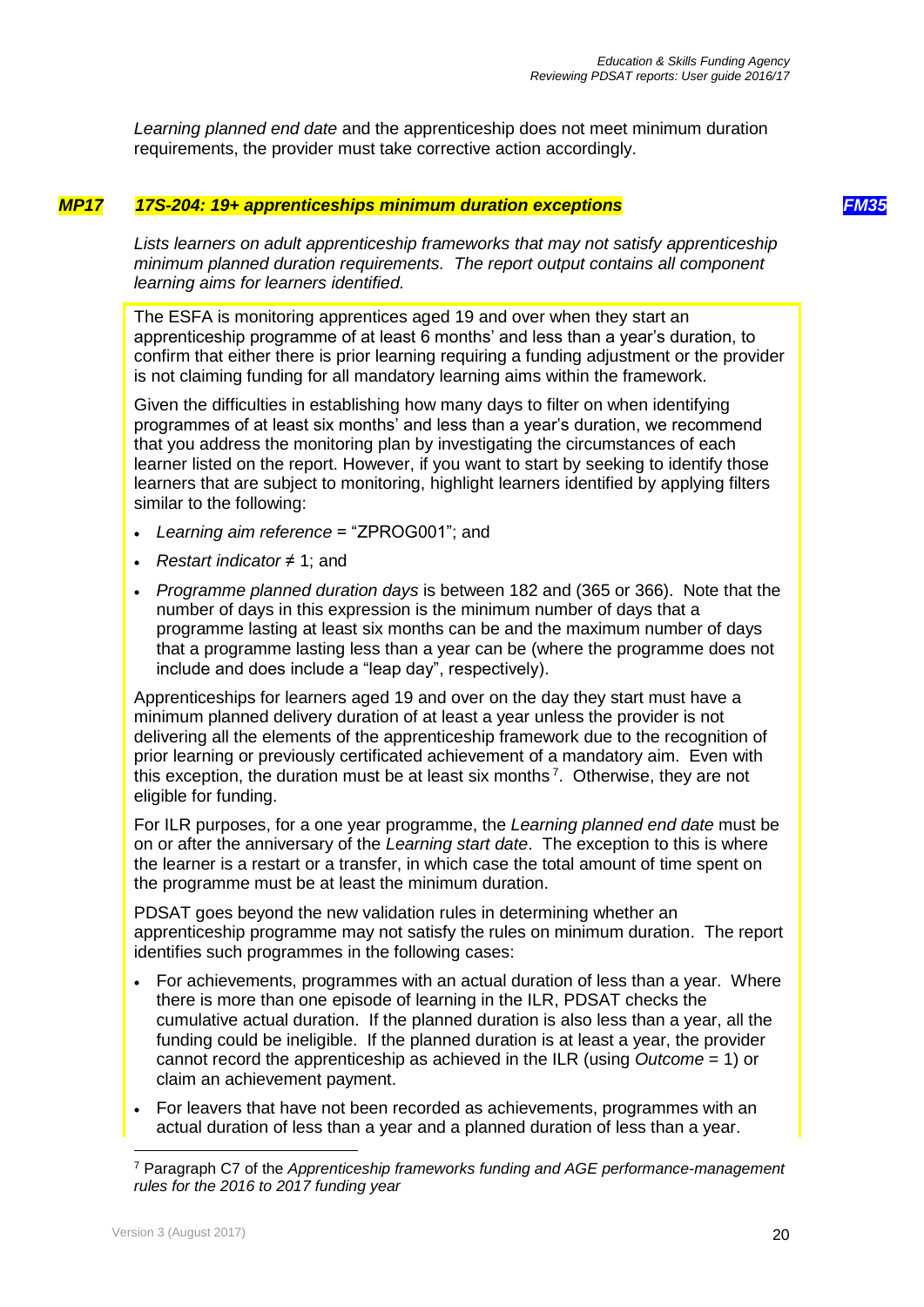Where there is more than one episode of learning in the ILR, PDSAT checks the planned duration of the most recent programme, taking into account the actual amount of time on previous episodes of learning. The funding for the most recent episode of learning is ineligible. This may also be the case for previous episodes of learning if they also failed to satisfy the rules on minimum duration.

 For learners still in learning, programmes with a planned duration of less than a year and an actual duration to date of less than a year (including cumulative durations as described above). The provider must end the current apprenticeship programme and add a restarted programme with a learning planned end date that ensures that the minimum duration requirement is satisfied. Funding adjustments for prior learning will be required for individual learning aims.

Note that PDSAT can only calculate cumulative duration based on records in the ILR file under review.

Use the programme aim to gain an overview of each learner's programme by filtering on Learning aim reference = "ZPROG001". The report also displays two variables, *Programme planned duration days* and the *Programme actual duration days (to ILR date if still in learning)*, to aid review, calculated as follows:

- *Programme planned duration days*: The planned duration of the most recent episode of apprenticeship learning plus the actual duration of all previous episodes of the same apprenticeship framework and pathway.
- *Programme actual duration days (to ILR date if still in learning)*: The sum of the actual duration of all episodes of apprenticeship learning for the same apprenticeship framework and pathway.

The provider will need to investigate the circumstances of each learner listed on the report. It could be that there are earlier episodes of learning in prior years and that PDSAT cannot count these because they do not appear in this year's ILR. The additional duration of any such earlier episodes of learning may enable the learner to meet the rules on minimum duration. However, the provider will need to supply evidence of these.

Check that the *Learning planned end date* has been correctly input based on the information in the learning agreement. Where the provider has correctly input the *Learning planned end date* and the apprenticeship does not meet minimum duration requirements, the provider must take corrective action accordingly.

Check whether any element of the framework either has a funding reduction for prior learning applied or is not being delivered at all. In some cases, it will be easy to spot apprenticeship programmes where the provider is not delivering all elements of the framework, for example, where it contains no English or maths learning aim. However, where you are unfamiliar with the mandatory aims of a particular framework, you can find details by searching on the apprenticeship frameworks online website [\(http://www.afo.sscalliance.org/frameworkslibrary\)](http://www.afo.sscalliance.org/frameworkslibrary).

It is acceptable to reduce the planned duration of the adult apprenticeship below one year if, for example, the provider is not delivering a functional skill because prior achievement of a GCSE satisfies the mandatory requirement of the framework. Note that where there is no prior learning, it is not acceptable to apply a funding reduction solely with the intention of delivering an adult apprenticeship in less than a year.

Check for adult apprenticeships planned to last for less than six months in total as these are not eligible for funding at all.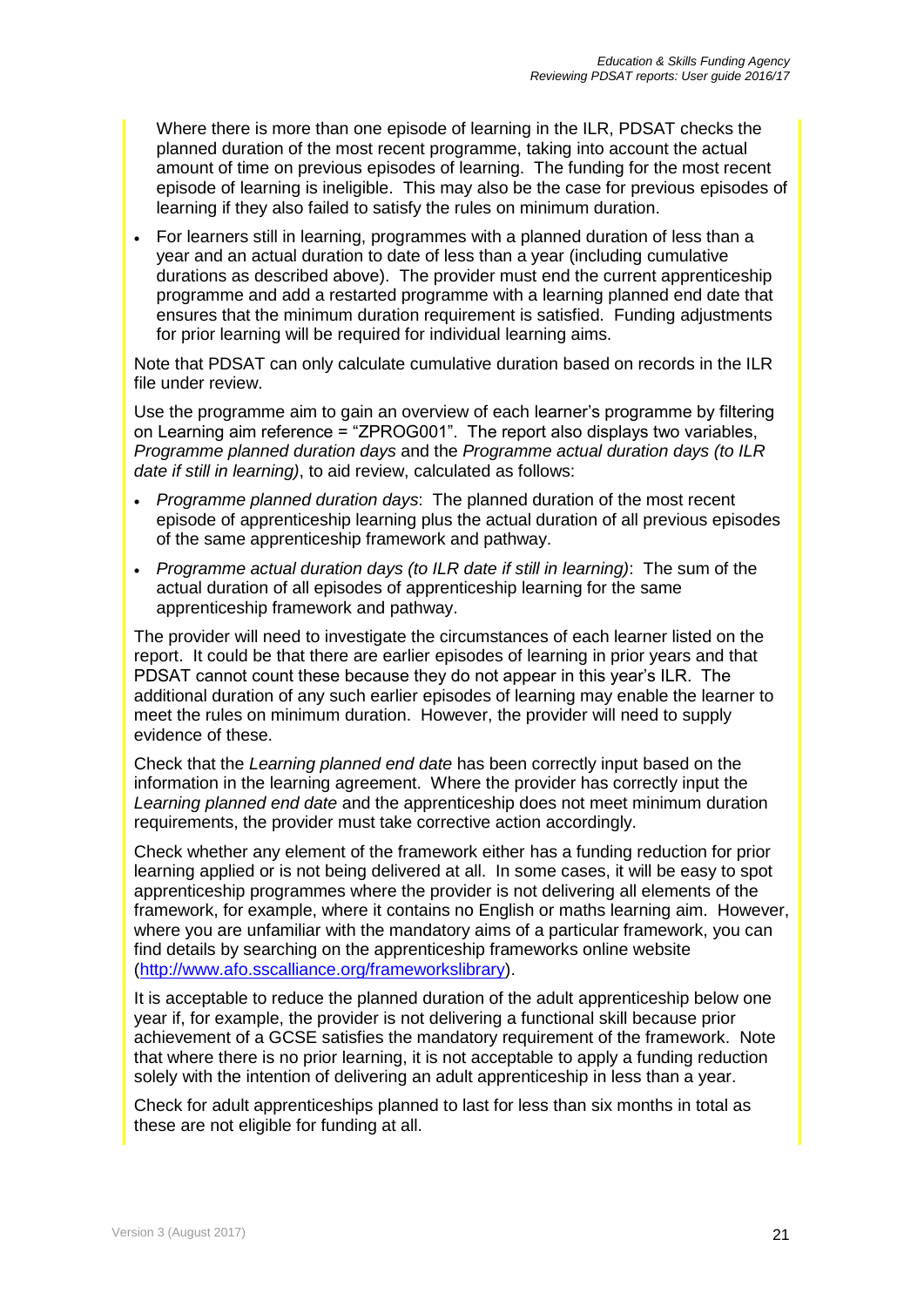Where the provider has correctly input the data in line with the learning agreement and the apprenticeship does not meet minimum duration requirements, the provider must take corrective action accordingly.

#### <span id="page-21-0"></span>*17S-205: Apprentices and trainees with co-funding FM35*

*Lists apprentices that were aged 16 to 18 when they started their framework, apprentices with learning difficulty assessments (LDA) or education, health and care plans (EHCP) that were aged 19 to 24 when they started their framework and trainees, where their learning aims are co-funded.*

The ESFA fully funds all apprentices aged 16 to 18 when they start and all apprentices aged 19 to 24 when they start if they have an LDA or an EHCP. In addition, the ESFA fully funds all the core elements of a traineeship programme.

Any records on this report are likely to be under-claims of funding, unless the provider has returned an incorrect date of birth.

#### <span id="page-21-1"></span>*17S-206: Employment status exceptions FM35 FM36*

*Identifies apprentices whose employment status record indicates that at any time during their programme, they are not "in paid employment", they are self-employed or,*  for apprentices that started their programme prior to 1 May 2017, they are working *fewer than 16 hours per week or they are in receipt of JSA, ESA (WRAG) or Universal Credit (mandated to skills training), and lists all of their learning aims.*

This looks at apprentices' employment status records to check whether they are:

- not in paid employment; or
- self-employed; or
- in receipt of Jobseeker's Allowance (JSA), Employment and Support Allowance (work-related activity group) (ESA (WRAG)) or Universal Credit (and mandated to skills training); or
- working fewer than 16 hours per week.

Apprentices that started their programmes prior to 1 May 2017 cannot be in one of the groups listed and participate in an apprenticeship programme (except in the case of apprenticeship frameworks, where alternative completion conditions apply to selfemployed learners<sup>8</sup> or unemployed learners<sup>9</sup>, and apprenticeship standards, where specific rules apply in the case of redundancy<sup>10</sup>).

Apprentices that started their programmes on or after 1 May 2017 cannot be in one of the first two groups listed and participate in an apprenticeship programme (except for when specific rules apply in the case of redundancy<sup>11</sup>).

l <sup>8</sup> Paragraph B9 of the *Apprenticeships: common funding and performance-management rules for the 2016 to 2017 funding year*

<sup>9</sup> Paragraph C3 of the *Apprenticeship frameworks funding and AGE performance-management rules for the 2016 to 2017 funding year*

<sup>10</sup> Paragraph D137 of the *Apprenticeship standards funding rules 2016 to 2017*

<sup>11</sup> Paragraph P201 of the *Apprenticeship funding and performance-management rules for training providers (May 2017 to March 2018)*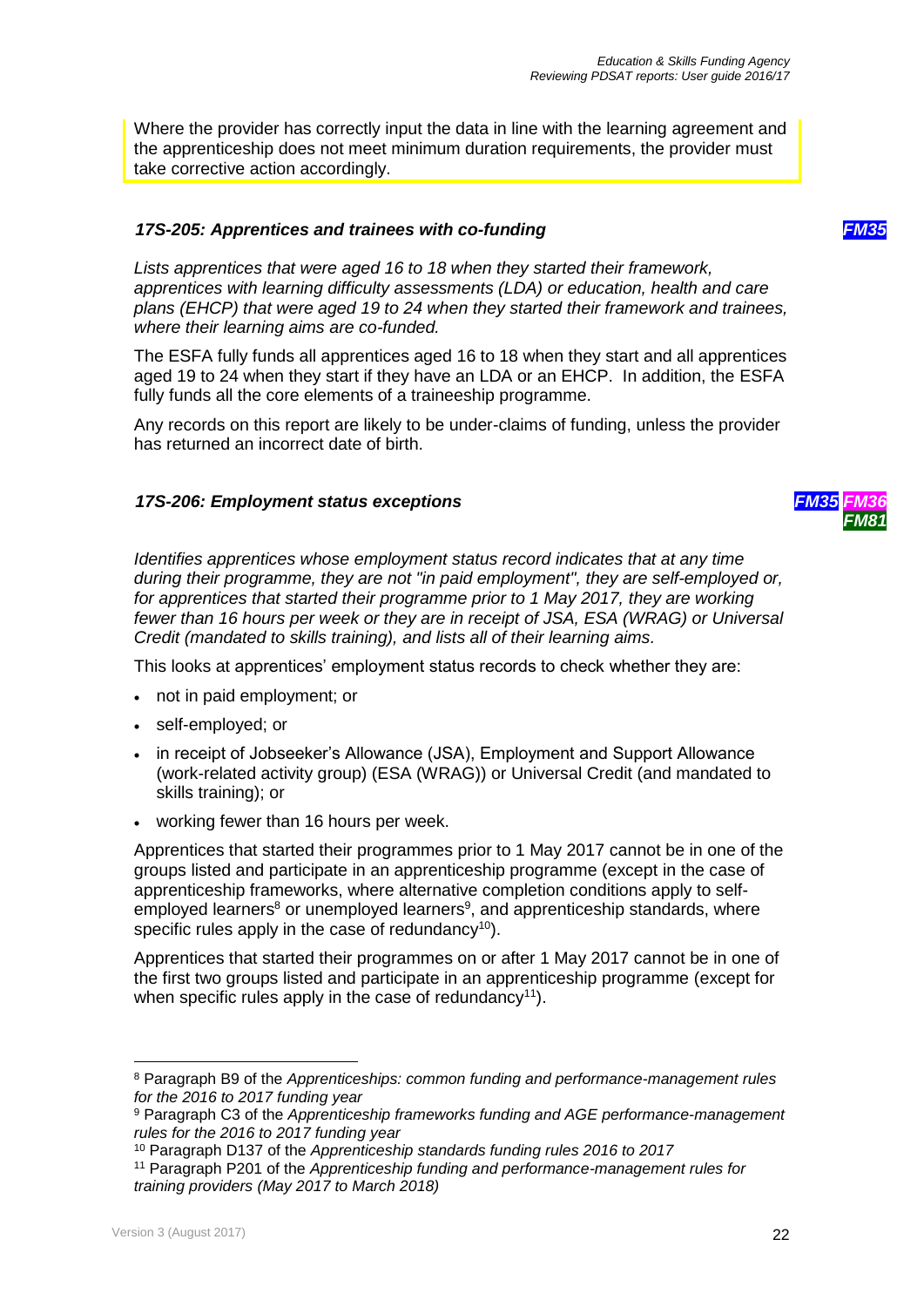Providers can use this report to identify records that are likely to contain either data errors or over-claims of funding.

Identify learners in each of the groups above by filtering on *Funding model* in (35, 36, 81) and applying each of the following filters in turn:

- *Employment status* in (11, 12, 98)
- *Self employment indicator* = 1

Change the filter to *Funding model* in (35, 81) and applying each of the following filters in turn:

- *Benefit status indicator* in (1, 2, 4)
- *Employment intensity indicator* = 2.

For each filtered list, any records that appear are likely to contain either data errors or over-claims of funding. Exceptions are the filter on *Employment status*, where you will need to check whether rules on redundancy apply, and the filter on *Self employment indicator*, where you will need to check whether alternative completion conditions apply to each learner's occupation and framework<sup>12</sup> before determining whether a data or funding error exists. Where the provider holds evidence to support claims for apprenticeship funding, it must correct the respective ILR field. Where the ILR data accurately reflects the learner's circumstances and the provider has claimed funding in error, it must take remedial action to correct the funding. This could involve removing the learner's apprenticeship programme from the ILR where the programme is ineligible for funding.

<span id="page-22-0"></span>The provider must make any corrections to the data as necessary.

#### *MP16 17S-207: Withdrawals with no refunds FM36 FM81*

*Identifies learning aims for learners that withdraw from an apprenticeship standard where there is no reimbursement of funds to the employer.*

The ESFA is monitoring apprentices that start an apprenticeship standard prior to 1 May 2017 and withdraw or take an agreed break to mitigate the risk of overpayment of Government funds where employer payments may exceed the value of provision delivered.

Where a learner withdraws or takes an agreed break from an apprenticeship standard, such a change of circumstances could result in an overpayment of Government funding, depending on the actual delivery and the payment schedule agreed by the employer and the lead provider. Where learners withdraw from an apprenticeship standard but there is no reimbursement of funds, this could be due to an omission in reporting unless the provider can demonstrate that the value of payments made reflects the value of provision delivered.

Compare the proportion of the time on the programme completed (using the *Percent complete* field) with the proportion of the negotiated price paid. This may provide a useful guide as to whether the value of payments made by the employer is reasonable.

Only apprentices for whom there is one or more payment record but no reimbursement are listed.

<sup>12</sup> Paragraph C5 of the *Apprenticeship frameworks funding and AGE performancemanagement rules for the 2016 to 2017 funding year*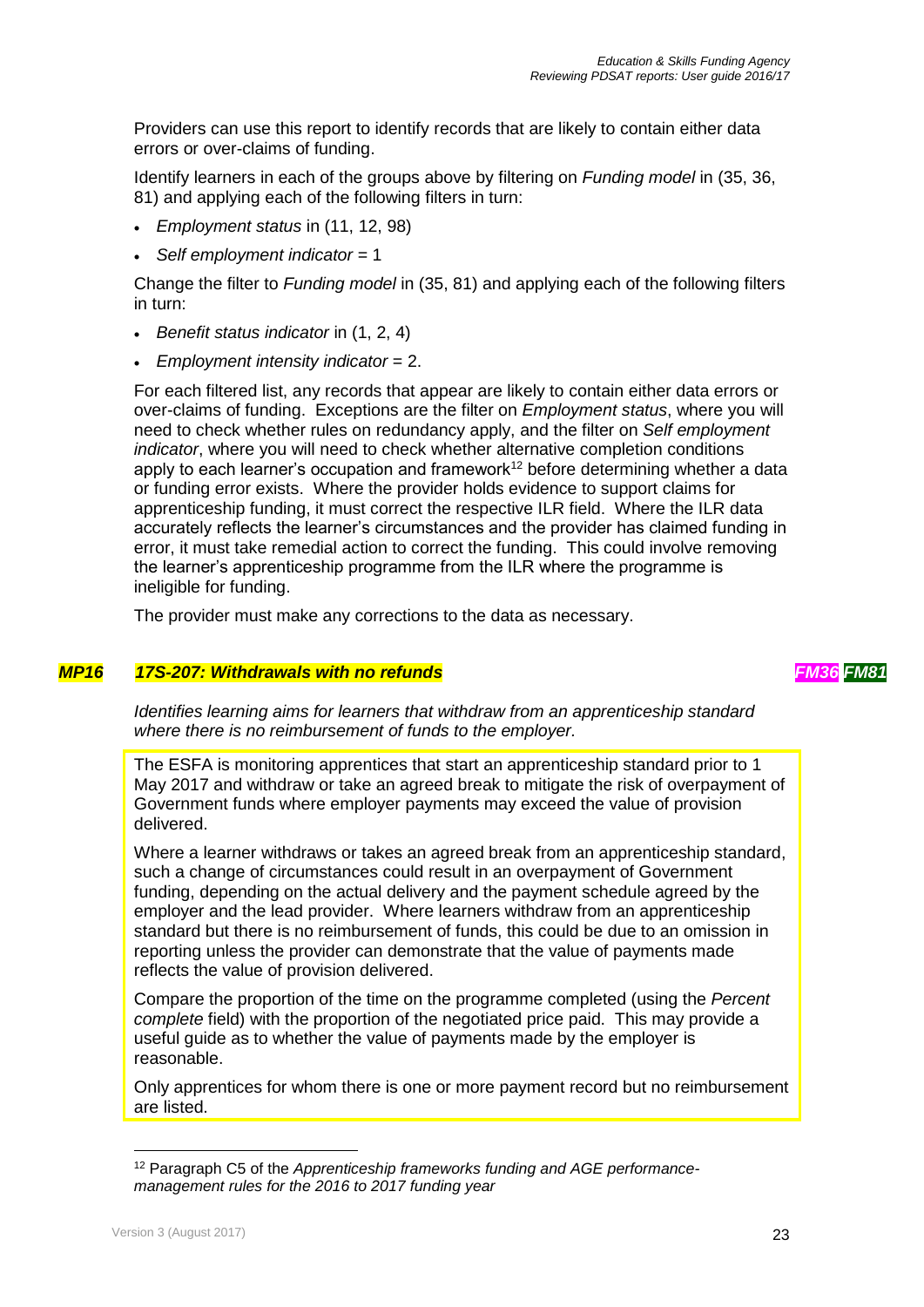#### *MP18 17S-208: Apprentices that commence a standard after a framework FM81*

<span id="page-23-0"></span>*Identifies (and lists learning aims for) apprentices that commence a standard having completed or withdrawn from a framework in a similar subject area or at the same or higher level.*

The ESFA is monitoring apprentices that complete or withdraw from an apprenticeship framework to ensure that they do not start an apprenticeship standard in a similar subject area or at the same or a lower level.

The ESFA does not expect learners that complete an apprenticeship to start a second apprenticeship at the same or a lower level. Neither does it expect learners to withdraw from a framework and commence a similar standard.

<span id="page-23-1"></span>For learners listed, the provider must be able to demonstrate that it is satisfied that the apprenticeship supports learners in a new job role or that significant new skills are required.

#### *MP11 17S-209: Apprentices undertaking level 1 or below in maths and/or English within an apprenticeship*

*FM36 FM81*

*Identifies (and lists learning aims for) learners undertaking level 1 or below in maths and/or English within an apprenticeship standard starting prior to 1 May 2017 or any apprenticeship starting on or after 1 May 2017.*

The ESFA is monitoring apprentices enrolled on level 1 or below in maths and/or English within a standard starting prior to 1 May 2017 or any apprenticeship starting on or after 1 May 2017 to ensure that the apprentice needs to study at level 1 or below first in order to successfully achieve level 2.

For apprentices starting a standard prior to 1 May 2017, unless they have already achieved level 2 in maths and English, such apprenticeship standards require learners to take level 2 maths and/or English. Only where the lead or contracted provider conducts a formal, recognised assessment demonstrating that the learner needs to study at level 1 first in order to successfully achieve level 2 can the learner be enrolled on level 1 maths and/or English. Learners cannot be enrolled on maths and/or English below level 1, any such funding claimed is in error and the provider must amend the ILR accordingly to remove funding.

For learners listed, the provider must hold evidence of such an assessment, otherwise it cannot claim funding for level 1 maths and/or English and must amend the ILR accordingly.

For apprentices starting a programme on or after 1 May 2017, unless they have already achieved level 2 in maths and English, they are required to take level 2 maths and/or English. Only where the lead or contracted provider conducts a formal, recognised assessment demonstrating that the learner needs to study at level 1 or below first in order to successfully achieve level 2 can the learner be enrolled on level 1 or below in maths and/or English.

For learners listed, the provider must hold evidence of such an assessment, otherwise it cannot claim funding for level 1 or below in maths and/or English and must amend the ILR accordingly.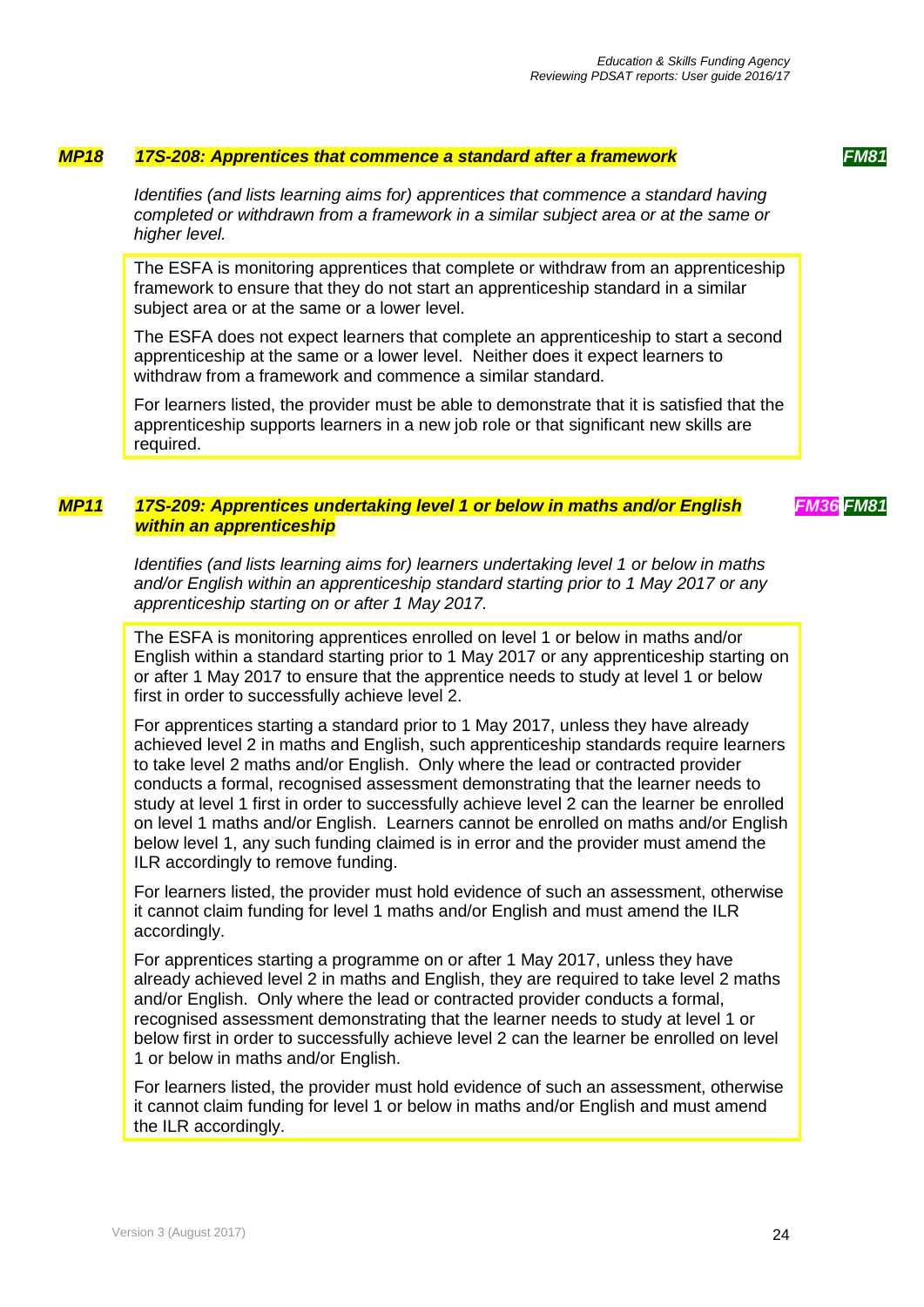#### <span id="page-24-0"></span>*17S-210: Negotiated prices as a proportion of funding band maxima FM36*

*Summarises the volume of apprenticeships starting on or after 1 May 2017 according to the value of the negotiated price as a proportion of the funding band maxima.*

For each apprenticeship programme, the total negotiated price as a proportion of the funding band maximum is calculated and the values are then counted and grouped in this report (>150%, ≤50% and in 10% intervals in between).

You can use this report if you are interested in establishing whether the provider's negotiated prices appear to be disproportionately spread. For example, they may be fixed at the funding band maximum, in which case you should be mindful of this when reviewing apprentices' evidence packs in case you find that some apprentices have prior learning that may have rendered a price reduction appropriate. Alternatively, they may be predominantly set above the funding band maximum, requiring an element of 100% employer co-investment.

<span id="page-24-1"></span>This report can be used in conjunction with 17S-108 where you are undertaking any specific review of negotiated prices.

#### *MP29 17S-211: Apprentices funded for English and/or maths within the adult education budget*

*Identifies learners commencing any level of English and/or maths learning aim within the adult education budget having already started an apprenticeship programme on or after 1 May 2017.*

The ESFA is monitoring apprentices that commence and are funded through the adult education budget for English and/or maths.

Apprentices that start their programmes on or after 1 May 2017 and enrol on English and/or maths provision must be funded by apprenticeship funding and not through the adult education budget<sup>13</sup>. Any records appearing on this report are errors and the provider must correct the ILR accordingly.

<span id="page-24-2"></span>Where the provision is eligible for funding within the apprenticeship programme, the provider must re-categorise the provision accordingly, otherwise it must amend the ILR to remove the funding.

#### *MP31 17S-212: Apprentices withdrawing from the programme soon after attracting an additional payment*

*Identifies programmes from which apprentices withdraw where the actual duration is within 14 days of the qualifying date for additional payments.*

The ESFA is monitoring apprentices that withdraw within 14 days of attracting an additional payment, where the payment is dependent upon the number of days on the programme.

All learners listed on this report should have attracted an additional payment, which you can check by referring to the *FM36 additional* indicative earnings fields.

l

*FM36*

*FM36*

<sup>13</sup> Paragraphs P108 and EP93 of the respective *Apprenticeship funding rules (May 2017 to March 2018)* for training providers and employer-providers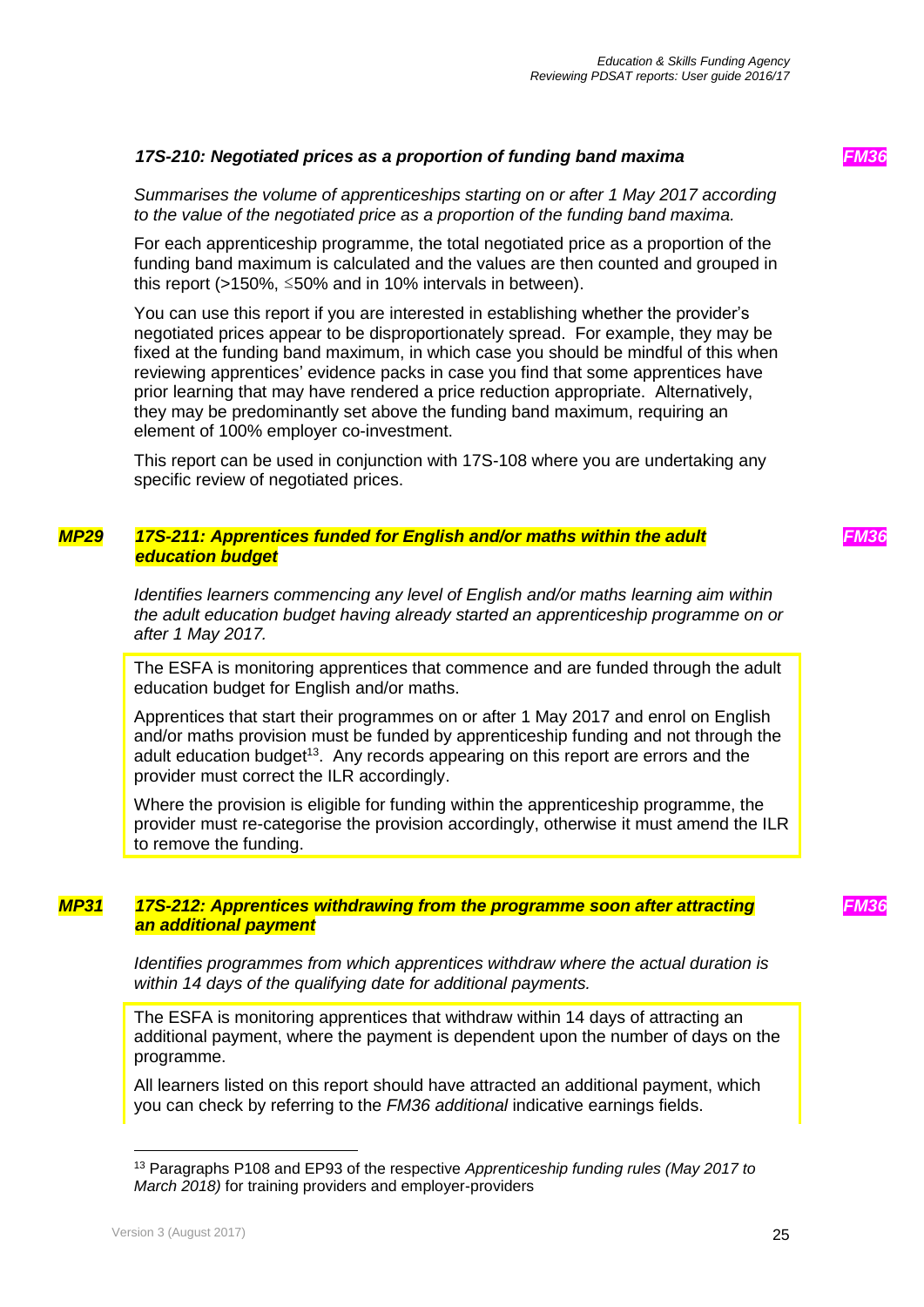For the learners identified, ask the provider for evidence to support the learners' eligibility for additional payments<sup>14</sup>, and check evidence to support the Learning start *date* and the *Learning actual end date*. The provider will need to make the necessary data adjustments where it cannot supply the evidence.

#### <span id="page-25-0"></span>*MP32 17S-213: Apprentices that withdraw from existing programmes and restart in funding model 36*

*Identifies apprentices that withdraw from programmes that commenced prior to 1 May 2017 and restart under the new apprenticeship programme funding system.*

The ESFA is monitoring apprentices that withdraw from existing apprenticeship frameworks or standards under funding models 35 or 81 respectively, and restart in funding model 36 under the new apprenticeship funding arrangements.

Only where it is in an apprentice's best interests can they enrol on an apprenticeship in the new funding system when returning from a break in learning<sup>15</sup>. For learners listed on this report, the provider must be able to evidence that this is the case, otherwise they must amend the ILR accordingly to restart the apprentice in the same funding model from which they took a break.

#### *MP30 17S-214: Recording co-investment payments FM36*

<span id="page-25-1"></span>*Identifies apprenticeship programmes where co-investment is expected (subject to exceptions) but there are no employer payment records in the ILR.*

The ESFA is monitoring apprentices where co-investment is expected to ensure that employer payments are correctly recorded in the ILR.

For non-levy paying employers and levy paying employers with insufficient funds, employers must co-invest 10% of the negotiated price up to the maximum value of the funding band and 100% where the negotiated price is above the funding band maximum.

For learners listed, filter on *Learning aim reference* = "ZPROG001" and use the *Learning start date* values to establish whether the provider should have collected and recorded employers' co-investment payments, bearing in mind that the learner may not have been on the programme long enough for a payment to have been made.

Filter on *Small employer* = 1 to identify whether there are no co-investment payments because the employer has been recorded in the ILR as qualifying for small employer support. The provider must be able to evidence that the employer has fewer than 50 employees.

Where co-investment payments have been made but not recorded in the ILR, the provider must update the ILR accordingly. Where co-investment payments have not been made but should have been, the provider must collect the payments and record them in the ILR. In either case, the provider risks rendering any subsequent completion payment ineligible if it does not take the necessary action.

<sup>14</sup> Paragraphs P86 to P90, EP76 to EP79 and E71 to E74 of the respective *Apprenticeship funding rules (May 2017 to March 2018)* for training providers, employer-providers and employers

<sup>15</sup> Paragraphs P189 and EP169 of the respective *Apprenticeship funding rules (May 2017 to March 2018)* for training providers and employer-providers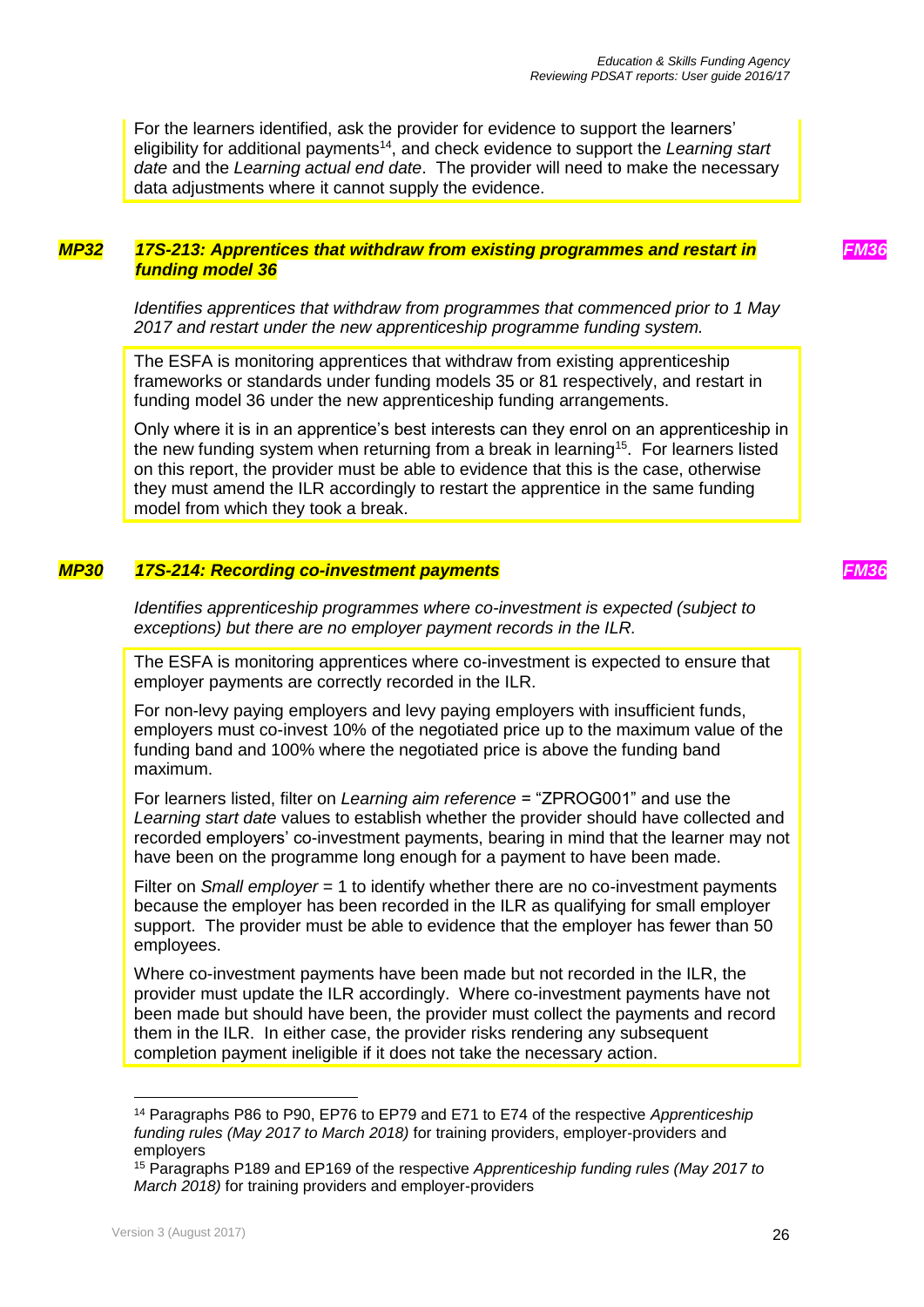#### *MP23* **17S-301: Traineeships with incorrect or no work placement aims**

<span id="page-26-0"></span>*Identifies traineeship programmes containing either no work placement aims or work placements that are not available for funding as they are below the minimum of 100 planned hours, and lists all component aims.*

The ESFA is monitoring traineeship programmes that do not include a work placement.

A traineeship includes a work placement<sup>16</sup>. There are three learning aim reference numbers that the provider can use to report work placements within funding model 35 in the  $ILR^{17}$ .

If the provider has used an incorrect learning aim reference number, check the learning agreement to confirm whether the planned duration of the work placement was at least 100 hours. If it was, the provider must correct the learning aim reference number accordingly. If it was not, the traineeship could be ineligible for funding.

If there is no work placement reported in the ILR, check the learning agreement to confirm whether a work placement was planned to take place at all. If it was, there may be reasons why the provider has not reported it in the ILR. For example, the employer may have withdrawn the placement or the learner may have left the traineeship programme before the placement started. If there was no placement planned, the provider must remove the learner from the traineeship programme.

It is possible that the ESFA will still fund these learners for some of the individual learning aims, depending on whether they satisfy the rules on financial contributions<sup>18</sup>. If fundable, the provider will need to amend the relevant ILR records accordingly, including amending the code value relating to the learning delivery FAM type *FFI (Full or co-funding indicator)* to 2 where only co-funding applies. Otherwise, the learning aims must be set to non-funded or removed.

#### *MP24 17S-302: Traineeships with no work preparation aims FM35*

<span id="page-26-1"></span>*Identifies traineeship programmes containing no work preparation learning aims.*

The ESFA is monitoring traineeship programmes that do not include work preparation.

A traineeship programme must contain work preparation as a core element<sup>19</sup> and is ineligible for funding otherwise. All work preparation activity, including non-regulated aims, must be recorded using learning aims categorised as Work Preparation-SFA Traineeships on the Learning Aim Reference Service (LARS). You can identify such learning aims by referring to the Core\_LARS\_LearningDeliveryCategory table in LARS and filter on *CategoryRef = 2*.

Learners listed in this report have no such work preparation learning aims recorded in their traineeship programme. Where these learners' learning agreements contain an

<sup>16</sup> Paragraph 48.1 of the *Adult education budget funding and performance-management rules for the 2016 to 2017 funding year*

<sup>17</sup> Paragraph 573 of version 3 of the *Provider Support Manual for 2016 to 2017*

<sup>18</sup> Government contribution table (page 4) and following paragraphs of the *Adult education budget funding and performance-management rules for the 2016 to 2017 funding year* <sup>19</sup> Paragraph 48.2 of the *Adult education budget funding and performance-management rules for the 2016 to 2017 funding year*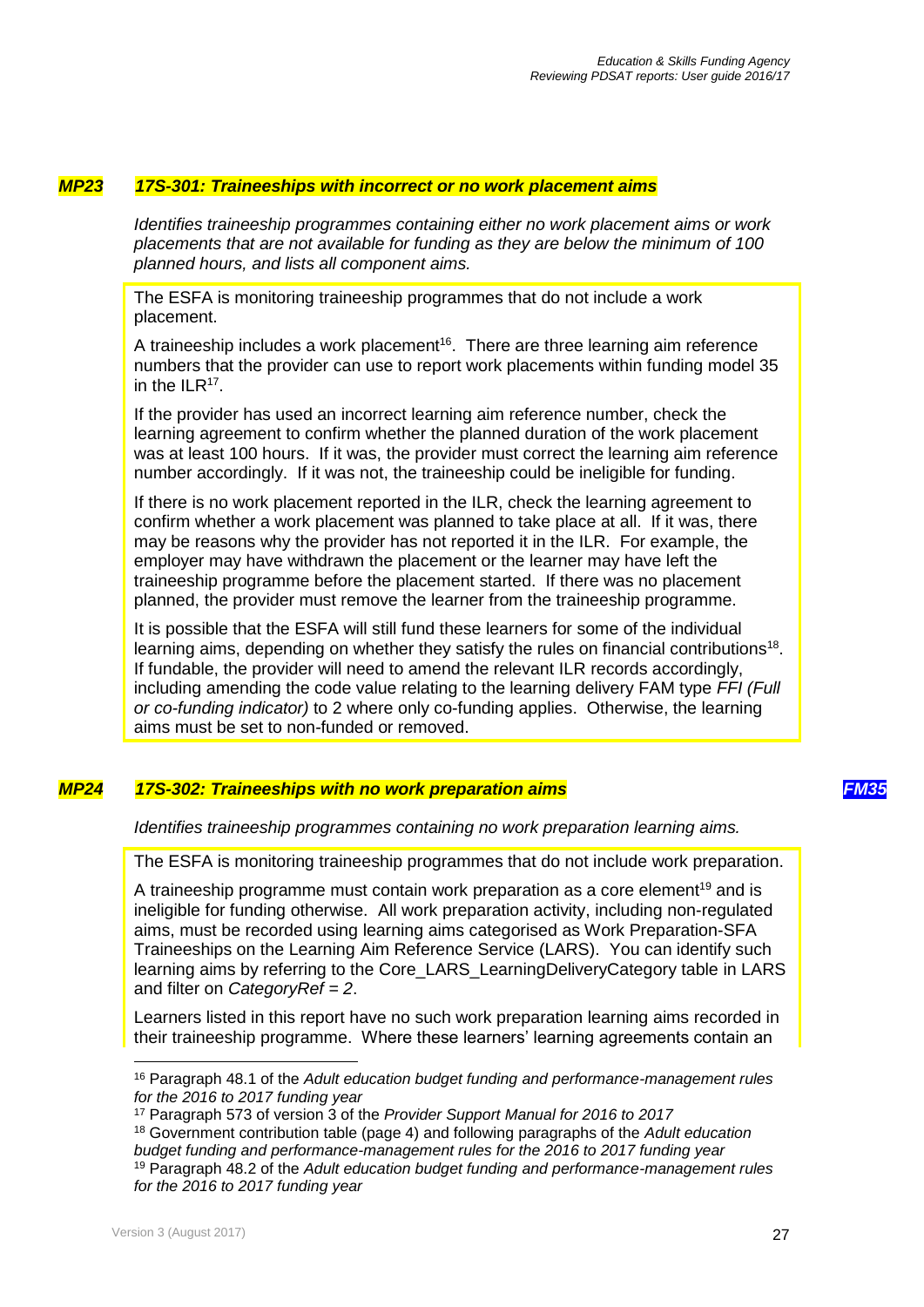eligible work preparation learning aim and the provider has omitted to return details of the learning aim in its ILR data return, it must make the necessary data corrections. Where they do not, the provider must remove the learner from the traineeship programme. It is possible that the ESFA will still fund these learners for some of the individual learning aims, depending on whether they satisfy the rules on financial contributions<sup>20</sup>. If fundable, the provider will need to amend the relevant ILR records accordingly, including amending the code value relating to the learning delivery FAM type *FFI (Full or co-funding indicator)* to 2 where only co-funding applies. Otherwise, the learning aims must be set to non-funded or removed.

#### <span id="page-27-0"></span>*MP25 17S-303: Trainees that have already completed a traineeship or achieved an apprenticeship*

*Identifies learners enrolled on a traineeship programme starting in the 2016 to 2017 funding year, having already been recorded in the ILR as having either completed a traineeship programme or achieved an apprenticeship.*

The ESFA is monitoring traineeship programmes to ensure that there is no evidence that learners have sufficient work experience to enable them to enter and sustain employment.

The ESFA will only fund traineeship programmes where the learner has little or no work experience and is focused on employment, an apprenticeship or the prospect of this, and they have been assessed as having the potential to be ready for employment or an apprenticeship within six months.

Any learner that has previously completed an apprenticeship or traineeship programme will have significant work experience. Only in exceptional circumstances will learners listed meet the criteria for funding for a traineeship programme.

<span id="page-27-1"></span>The provider will need to demonstrate why it believes that learners listed can be funded for a traineeship.

#### *MP26 17S-304: Traineeships with flexible elements but no core aims FM35*

#### *Identifies traineeship programmes that contain flexible elements but no core aims.*

The ESFA is monitoring traineeship programmes that contain flexible elements where there is no record of any core elements.

Providers can deliver these additional learning aims only if they are alongside the core elements of a traineeship programme. This report lists all traineeship programmes that contain no work placement but contains learning aims other than those identified as either work preparation or English and maths.

In such circumstances, the ESFA will not fund these learning aims and the provider must amend its ILR data accordingly to remove funding.

<sup>20</sup> Government contribution table (page 4) and following paragraphs of the *Adult education budget funding and performance-management rules for the 2016 to 2017 funding year*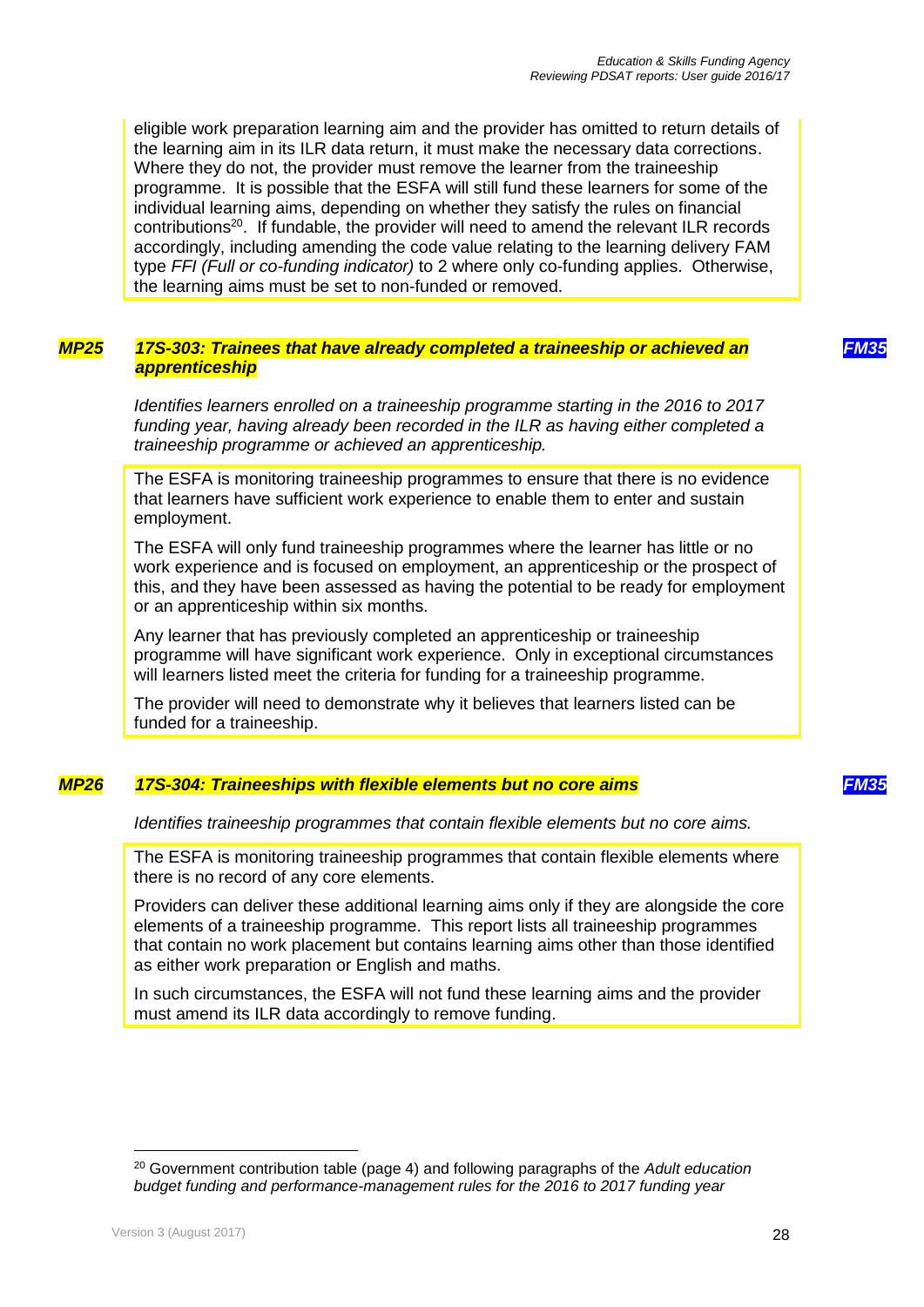#### <span id="page-28-0"></span>*17S-401: Employment outcome FM35*

*Identifies learners for whom an employment outcome has been recorded and job outcome payment claimed but the relevant ILR fields do not support such a claim.*

To qualify for a job outcome payment (recorded in the ILR using the *Employment outcome* field), a learner must satisfy certain criteria<sup>21</sup> and the provider must complete the ILR accordingly.

This report contains any exceptions to these criteria. Follow up all records with the provider to check whether the job outcome payment is valid.

Records must contain either data errors or over-claims of funding. Where the provider holds evidence to confirm the eligibility of job outcome payments, it must correct the respective ILR field. This is likely to be one or more of the following:

- *Employment status*
- Employment Status Monitoring Type *BSI (Benefit status indicator)*
- <span id="page-28-1"></span>Learning Delivery FAM Type *LDM (Learning delivery monitoring).*

#### *MP20 17S-402: Enrolments on level 2 entitlement aims after achieving a full level 2 or higher*

*Identifies (and lists relevant learning aims for) learners that achieve a full level 2 (or higher) qualification and are subsequently enrolled on a fully funded level 2 entitlement learning aim.*

The ESFA is monitoring fully funded learners on level 2 entitlement learning aims where they have already achieved a full level 2 (or higher) qualification.

Only unemployed learners<sup>22</sup> can be fully funded under such circumstances. This report excludes learners for whom the ILR indicates that they are in receipt of JSA, ESA (WRAG) or Universal Credit, or are in receipt of another state benefit and are either in fewer than 16 hours of paid employment or not in paid employment.

<span id="page-28-2"></span>Check learners listed to establish whether they meet any of the other criteria within the definition of unemployed. Where they do not, the subsequent level 2 entitlement learning aim must be co-funded.

#### *MP21 17S-403: Enrolments on level 3 entitlement aims after achieving a full level 3 or higher*

*Identifies (and lists relevant learning aims for) learners that achieve a full level 3 (or higher) qualification and are subsequently enrolled on a funded level 3 entitlement learning aim.*

The ESFA is monitoring fully funded learners on level 3 entitlement learning aims where they have already achieved a full level 3 (or higher) qualification.

l

*FM35*

**FM3** 

<sup>21</sup> Paragraph 82 of the *Adult education budget funding and performance-management rules for the 2016 to 2017 funding year*

<sup>22</sup> Paragraphs 4 to 9 of the *Adult education budget funding and performance-management rules for the 2016 to 2017 funding year*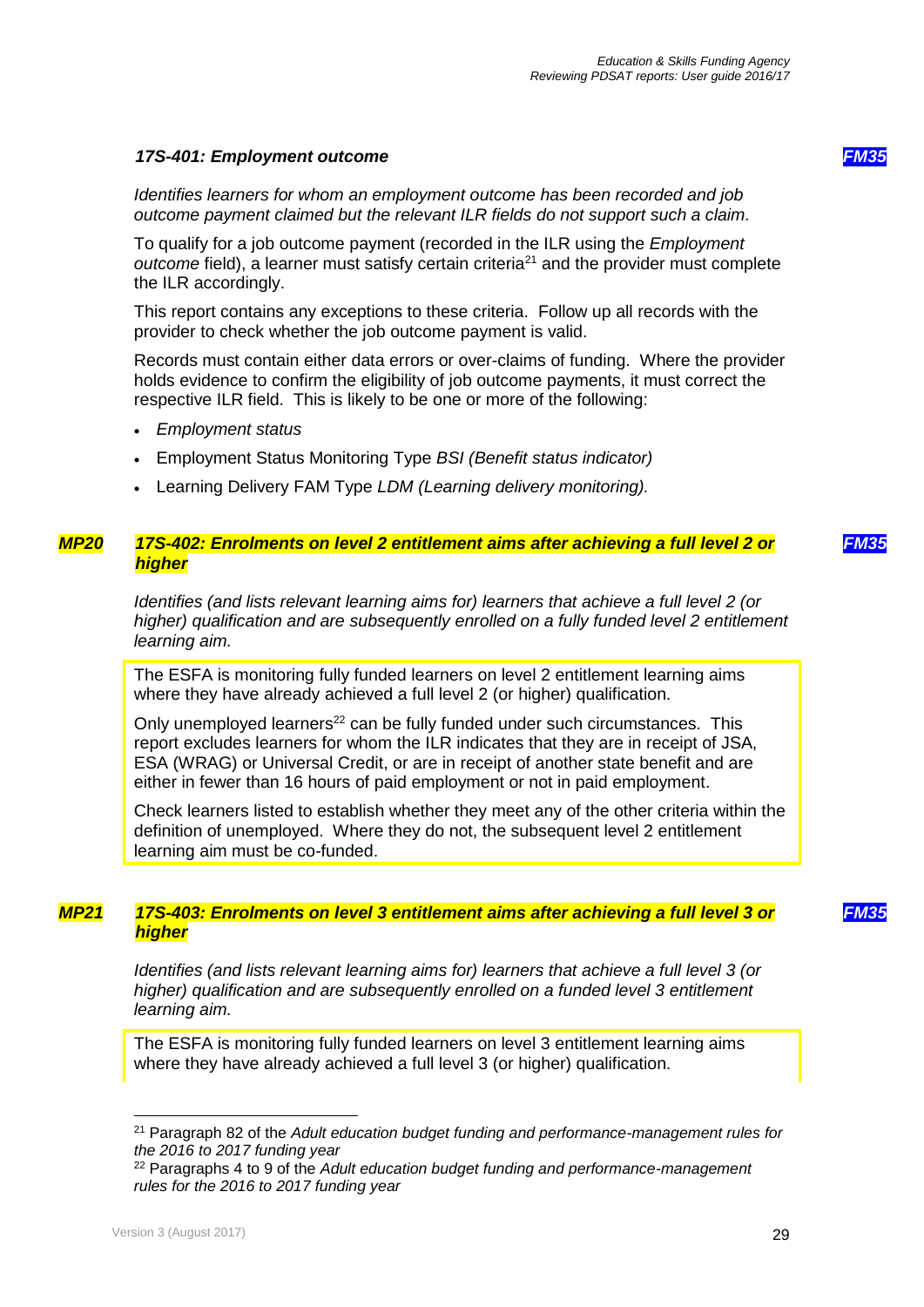Learners cannot be funded in such circumstances and must either fund their own learning or apply for an Advanced Learner Loan.

<span id="page-29-0"></span>Any records listed must contain data errors and are likely to contain funding errors, and the provider will need to correct the data accordingly.

#### *MP1 MP14 17S-501: Learners repeating learning aims or programmes that they have already achieved*



*Identifies learners with programmes or regulated learning aims where the ILR contains a record of earlier achievement of the same programme or aim.*

The ESFA is monitoring learners that achieve a learning aim or apprenticeship programme and are funded again for the same learning aim or apprenticeship.

The ESFA will fund a learner to repeat the same qualification that they have already achieved only where it is:

- a requirement of an apprenticeship; or
- to obtain a higher grade in a GCSE where the learner has not achieved grade C or 4, or higher $^{23}$ .

For any learners and repeated learning aims or apprenticeships that appear in this report, if the provider does not hold evidence to confirm that it is due to one of the reasons listed above, it must remove funding for all instances of the learning aim after the first record of achievement.

Note that although the ESFA is comparing data in the current funding year with that of previous years to identify repeated learning aims, PDSAT can only report repeated learning aims in the current funding year. This report excludes non-regulated learning aims and programme aims relating to different apprenticeship frameworks/pathways and standards for the same learner.

#### <span id="page-29-1"></span>*MP4 17S-502: Other funding adjustments FM35 FM36*



*Identifies learning aims with a value recorded in the ILR field Other funding adjustment.*

The ESFA is monitoring the use of the ILR field *Other funding adjustment*.

Providers can complete this field for reasons other than prior learning only with the ESFA's agreement. Where the provider does not have evidence of this agreement, it must remove the funding adjustments from this field and, if applicable, transfer them to the *Funding adjustment for prior learning* field.

<sup>23</sup> Paragraph A31 of the *Skills Funding Agency: common and performance management funding rules for the 2016 to 2017 funding year* and paragraphs P82.11, EP75.11 and E67.11 of the respective *Apprenticeship funding rules (May 2017 to March 2018)* for training providers, employer-providers and employers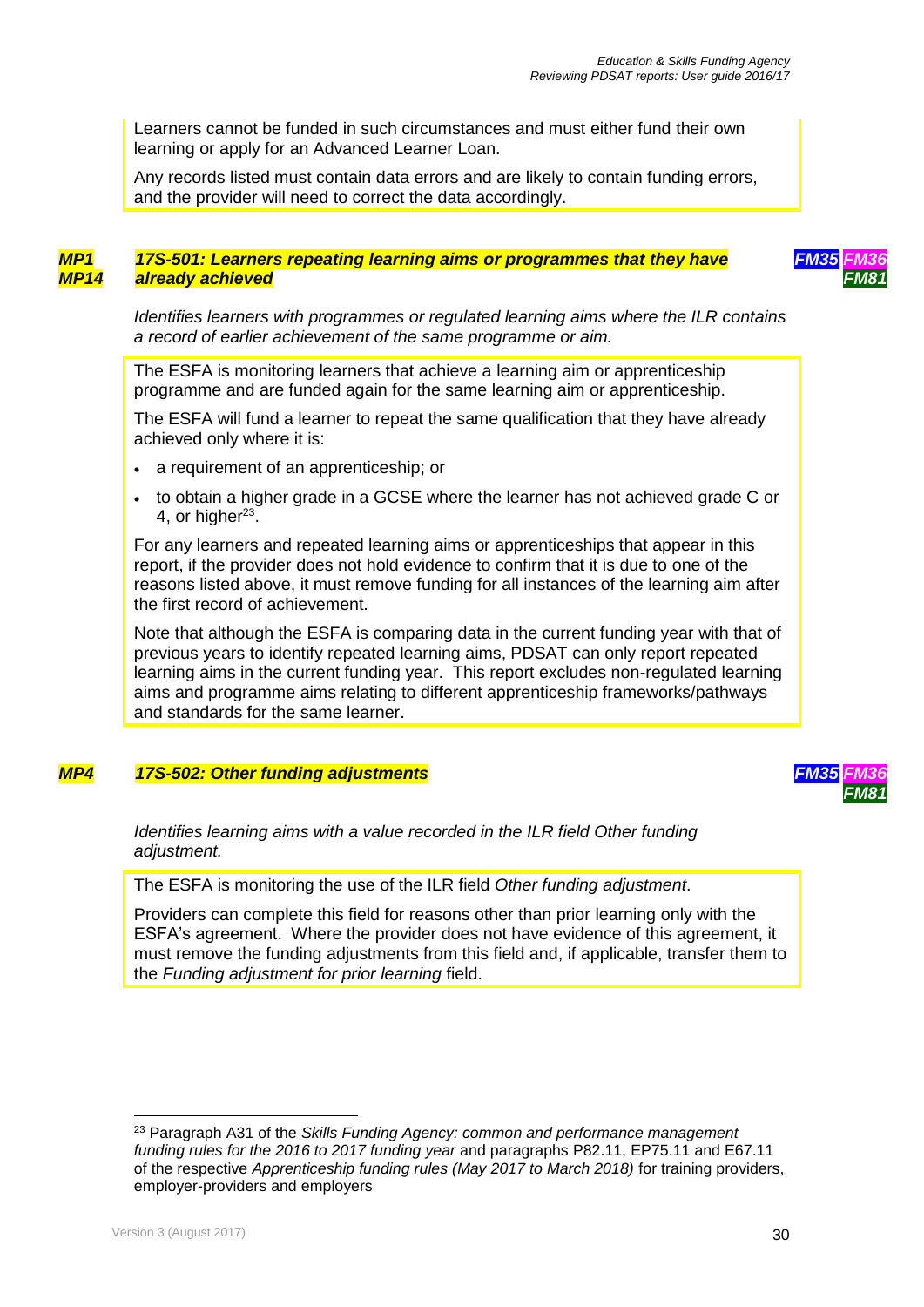#### <span id="page-30-0"></span>*MP9 17S-503: Learning aims with planned duration of one day FM35 FM36*



#### *Identifies learning aims planned for one day that learners fail to achieve.*

The ESFA is monitoring learning aims with a planned duration of one day to ensure that they are correctly included in ILR returns.

Learning aims must only be reported in the ILR if there is evidence that learning is taking or has taken place. Learners that enrol but do not attend a single episode of learning must not be reported.

It is unlikely that a learner will attend a learning aim with a planned duration of one day and either withdraw or fail to achieve. It is more likely that the learner will have enrolled but failed to participate. It is also possible that the provider may have input an incorrect *Learning start date* and/or *Learning planned end date*.

<span id="page-30-1"></span>Unless the provider holds evidence to confirm the accuracy of the ILR data, it must make the necessary amendments. This includes removing the learning aim from the ILR completely if the learner did not participate in any learning activity.

#### *MP8 17S-504: Learning aims with actual duration of one day FM35 FM36*



*Identifies learning aims that learners leave without achieving on the day that they start, where the planned duration is greater than one day.*

The ESFA is monitoring learning aims with an actual duration of one day to ensure that learners actually participated in learning.

Learning aims must only be reported in the ILR if there is evidence that learning is taking or has taken place. Learners that enrol but do not attend a single episode of learning must not be reported.

It is possible that the provider may have input an incorrect *Learning start date* and/or *Learning actual end date*.

<span id="page-30-2"></span>Unless the provider holds evidence to confirm the accuracy of the ILR data, it must make the necessary amendments. This includes removing the learning aim from the ILR completely if the learner did not participate in any learning activity.

#### *MP15 MP22 17S-505: Learners in learning beyond their learning planned end date FM35 FM36*

*Lists learners and their learning aims where, as at the date on which the provider prepared its ILR data return, apprentices in learning and other learners either in learning or withdrawn had passed their planned end date.*

This report identifies specific groups of learners that have passed their learning planned end date and, as such, should have completed their learning aim.

The ESFA is monitoring the following groups of learners:

 Apprentices that are still in learning more than 300 days after their programme learning planned end date.

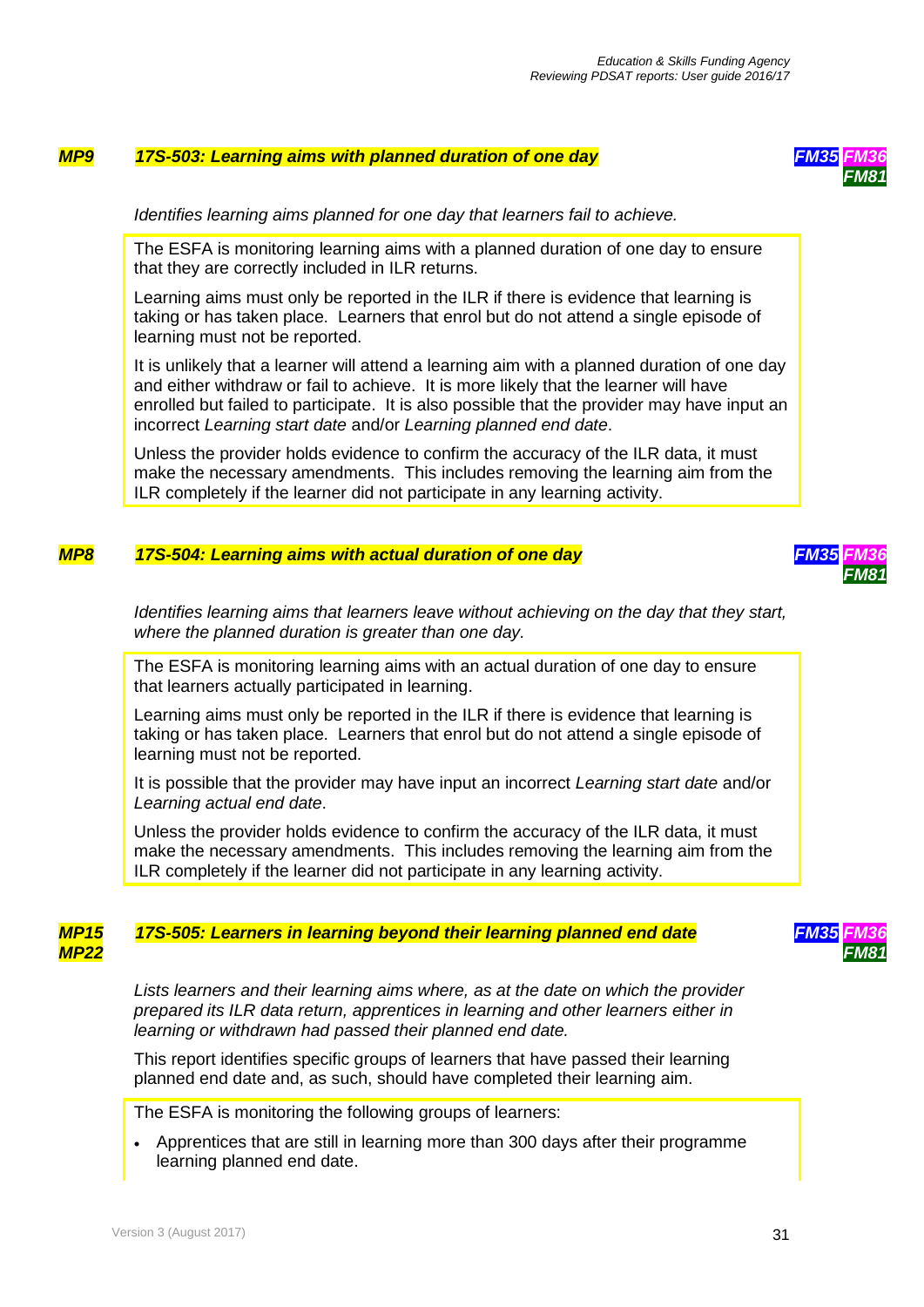Learners (other than apprentices) that left without achievement or that are still in learning, more than 100 days after their learning planned end date.

In such instances, there is a risk that providers are claiming funding too early or that they are not reporting learners leaving or completing learning on a timely basis.

For apprentices, identify those in learning more than 300 days after their programme planned end date by filtering on *Days in learning beyond programme planned end date (to ILR date)* > 300. Ask the provider to check whether these learners are still in learning. It may be that they have achieved or withdrawn and the provider is yet to input the data. If they are still in learning, the provider must be able to evidence this if requested.

For learners other than apprentices, first identify those in learning more than 100 days after their learning planned end date by applying all of the following filters:

- *Programme type* not in (2, 3, 20, 21, 22, 23)
- *Days in learning beyond learning planned end date (to ILR date if still in learning)* > 100; and
- *Learning actual end date* is blank.

Ask the provider to check whether these learners are still in learning. It may be that they have achieved or withdrawn and the provider is yet to input the data. If they are still in learning, the provider must be able to evidence this if requested.

For this group of learners, identify those that left without achievement more than 100 days after their learning planned end date. Change the third filter to:

*Learning actual end date* is not blank.

Significant numbers of learners meeting these criteria could indicate that the provider's initial assessment process is not sufficiently robust and you may need to report the issue to ESFA colleagues.

It may be due to the provider's process for updating completion information. Check this as the provider may be planning to update them all at once in time for the final ILR return. In this case, further checking may be required later in the assurance review process. Note that you should discourage the provider from this way of working as data management principles include the returning of timely and accurate ILR data $^{24}$ .

#### <span id="page-31-0"></span>*17S-506: Withdrawals and qualifying days for funding FM35 FM36*

*Lists learners and their learning aims where the learner withdraws (including temporary withdrawals due to an agreed break) from the learning aim close to the qualifying date for funded learning<sup>25</sup> .*

For funding purposes, we are interested in instances where learners withdraw from learning aims as soon as they have satisfied the qualifying period for funding.

Start by identifying learners that withdraw on the start date from learning aims with a planned duration of fewer than 14 days. To do this, filter on *Actual duration days = 1*. The provider can only claim funding if the learner participated in learning activity on that date and the provider must have evidence to support this. If the learner enrolled

<sup>24</sup> Section 5 of the *Provider Support Manual for 2016 to 2017*

<sup>25</sup> Paragraph A33 of the *Skills Funding Agency: common and performance management funding rules for the 2016 to 2017 funding year*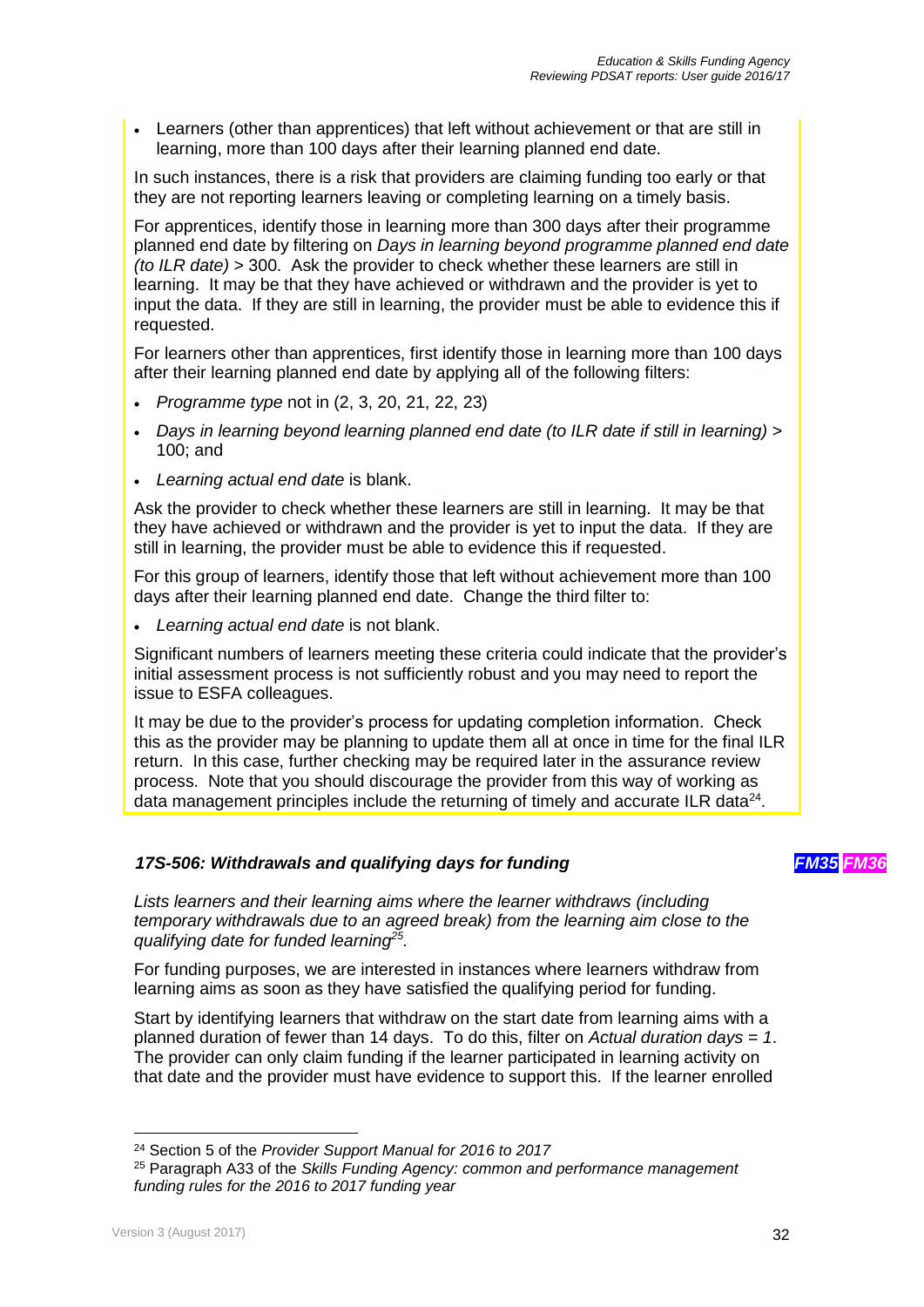on the learning aim but failed to participate in any learning activity, the provider must delete the learning aim from the ILR.

Identify learners that withdraw from learning aims with a 'short' planned duration (between 14 and 167 days) and a 'long' planned duration (at least 168 days).

To do this, filter on *Actual duration days between 14 and 28* and *Actual duration days between 42 and 56* respectively.

For the learners identified, ask the provider for evidence to support the *Learning start date* and the *Learning actual end date*. The provider will need to make the necessary data adjustments where it cannot supply the evidence.

#### <span id="page-32-0"></span>*17S-507: Learning actual end dates FM35 FM36*

*Summarises by learning actual end date the number of learners leaving learning aims without achievement during the 2016 to 2017 funding year to facilitate analysis of trends.*

This report provides a count of the number of learners leaving individual learning aims without achievement on each calendar date of the current funding year. To qualify for a monthly payment, learners must be in learning on the last day of the month. This report enables a simple visual check to identify any systematic removal of learners on or just after the monthly census date. Check whether the number of learners leaving on the last date of each month or the first days of the month are disproportionately large compared to the rest of the month.

If there is an indication of this, use reports 17S-101 and 17S-108 to identify specific examples and follow these up with the provider.

#### <span id="page-32-1"></span>*17S-508: Transferring learners*



*Lists learners and learning aims recorded as 'transferred off' where there is no corresponding 'transferred on' learning aim within any funding model starting within a calendar month. This could aid the identification of inappropriate data management.*

*Completion status = 3* and *Withdrawal reason = 40* means that the learner has withdrawn from the learning aim and at the same time has transferred to a new learning aim. The learning start date of the new learning aim may be slightly later than the learning actual end date of the 'transferred off' learning aim<sup>26</sup>. For the purposes of this report, we have used a calendar month as a reasonable period within which a new learning aim can be expected to have commenced.

Where a learning aim recorded as 'transferred off' has no corresponding 'transferred on' learning aim within a calendar month, the provider must be able to demonstrate that a transfer has taken place or correct the ILR by removing the value *Withdrawal reason = 40*.

<sup>26</sup> Paragraph 423 of version 3 of the *Provider Support Manual for 2016 to 2017* and paragraph 174 of version 2 of the *Guidance for returning apprenticeships on the ILR from 1 May 2017*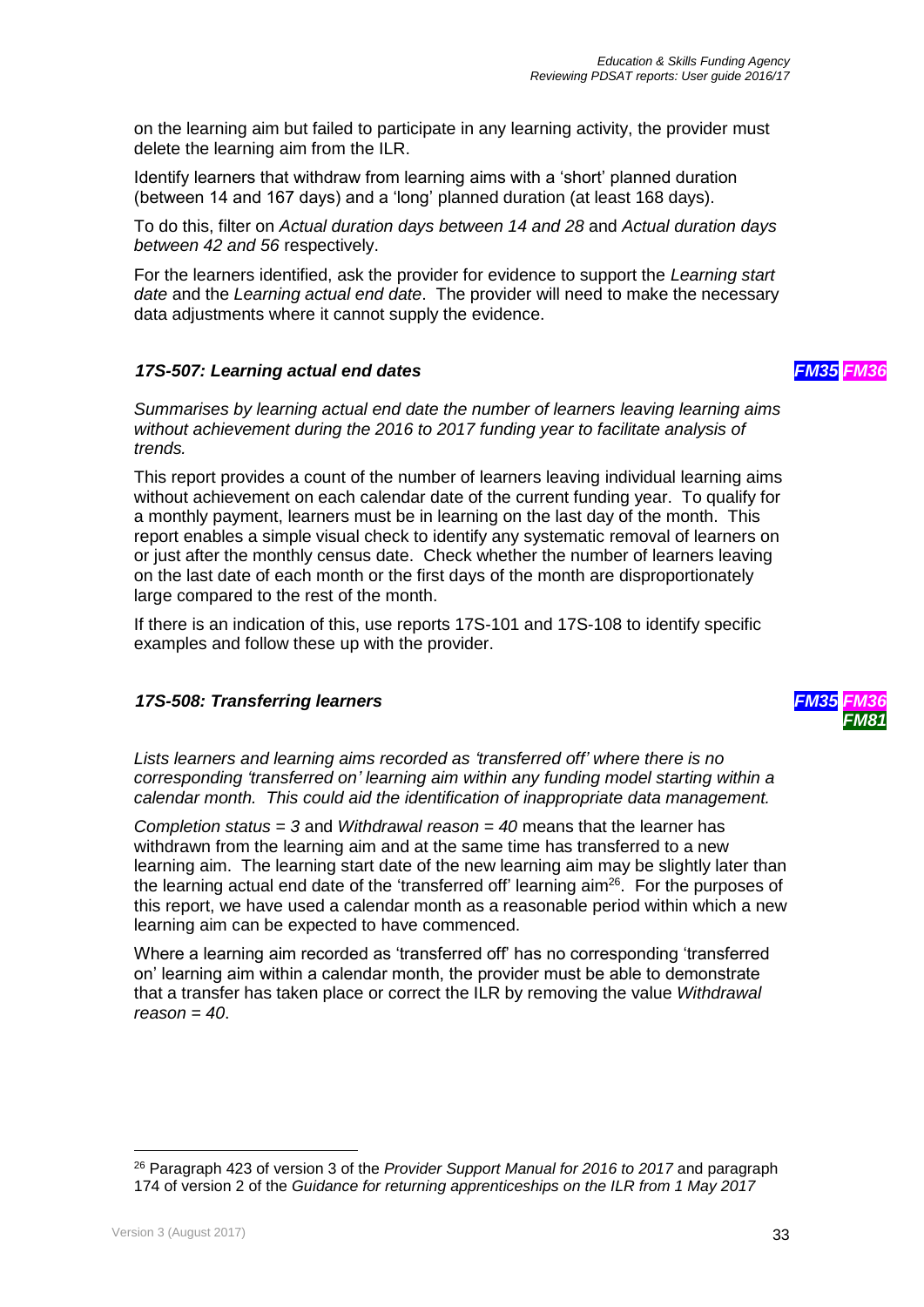#### <span id="page-33-0"></span>*17S-509: Resuming learners*



*Lists learners and learning aims where the learner has resumed the same learning aim after a break in learning or having transferred from another provider.*

The report identifies any learning aims flagged as a restart (*Restart indicator = 1*) and returns all records for the same learner with the same learning aim reference number.

It also identifies any instances where the same learning aim reference appears more than once for the same learner and none of the aims are flagged as a restart. These may include instances where the provider should have flagged them as a restart and you should feed this back to the provider as necessary for corrective action. By omitting the *Restart indicator*, the provider risks under-claiming funding because in such an instance, the funding calculation applies any funding adjustment to the achievement payment as well as the on programme element of the funding.

Where a learner restarts, the *Funding adjustment for prior learning* value is based upon the percentage difference between the original planned duration and the proportion of that time that they have already been in learning<sup>27</sup>.

Find examples of learners on the report with more than one record of the same learning aim. For each example, check the calculation of the *Funding adjustment for prior learning* field to see whether the provider is calculating it correctly as described above. If you identify any potential errors, provide specific examples so that the provider understands why it needs to check them all and correct them as applicable.

#### <span id="page-33-1"></span>*17S-510: Early completions FM35*

*Lists learning aims completed more than a month before the planned end date.*

This report is more indicative of possible issues with the provider's process rather than returning definitive errors.

For example, a large number of early completers could indicate a flaw in the provider's initial assessment process.

The report contains three calculated fields:

*Actual duration days*

This calculates the number of days taken to complete the learning aim. Filter or sort this column to identify those qualifications that the provider has delivered quickly.

*Percent complete*

This calculates the proportion of the planned duration used to complete the learning aim. Filter or sort this column to identify those qualifications that the provider has delivered most proportionately quickly (smallest percentage completed).

*Days early*

This calculates the number of days early that the learner has completed the learning aim. Filter or sort this column to identify those qualifications that learners have completed particularly early (largest number of days early).

<sup>27</sup> Paragraph 285 of version 3 of the *Provider Support Manual for 2016 to 2017*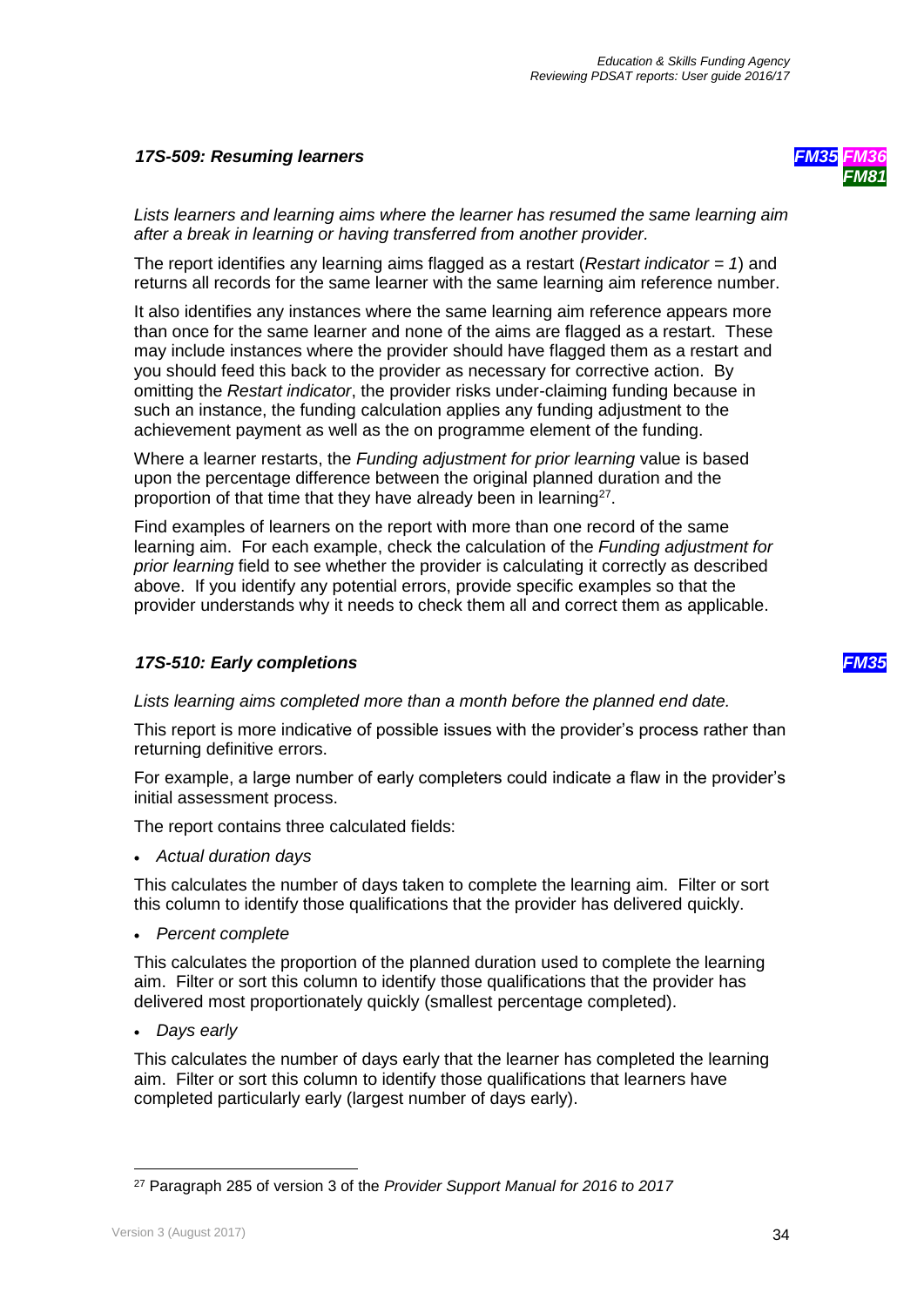In all of these cases, check whether learners have achieved early because they had relevant prior learning that the provider should have taken into account when calculating the value in the *Funding adjustment for prior learning* field of the ILR.

Learning planned end dates can often be based on a scheduled timetable of classes. Where the provider records learners as completing early, check that the learners actually completed the programme and did not withdraw. Check also that the provider is not using a standard planned end date for all learners, irrespective of the individual circumstances of each learner and learning aim.

#### <span id="page-34-0"></span>*17S-511: Completions without a full achievement FM35*

*Lists learners and their learning aims where the learner has completed the learning aim but the outcome is not a full achievement.*

The provider may be under-claiming achievement funding where the learners have actually achieved the learning aim. However, ensure that learners have completed the learning activities leading to the learning aim and have not simply withdrawn.

Ask the provider to update these as appropriate, especially where learners completed some time ago, where it is reasonable to expect that the provider should know the learning outcome. There should not be significant volumes of unknown outcome information.

It may be due to the provider's process for updating completion information. Check this as the provider may be planning to update them all at once in time for the final ILR return. In this case, further checking may be required later in the assurance review process. Note that you should discourage the provider from this way of working as data management principles include the returning of timely and accurate ILR data $^{28}$ .

#### <span id="page-34-1"></span>*17S-512: Retention FM35*

*Lists learning aims and the number of funded learners that have neither withdrawn nor taken a break in learning as a proportion of the number of funded starts. The report does not count learning aims with a learning actual end date prior to 1st August 2016.*

Use this report when undertaking completeness testing. A disproportionate number of learning aims with a low dropout rate could indicate that the provider is not recording withdrawals in the ILR completely and accurately.

Identify learning aims with high retention rates and use report 17S-101 to identify the learners on these learning aims. Use learner files or registers to check that that all learners appear in the ILR.

#### <span id="page-34-2"></span>*17S-513: Learners with prior attainment level recorded as not known FM35 FM70*

*Identifies learners that have prior attainment "not known" recorded in the ILR and lists all of their learning aims.*

This report identifies learners for whom *Prior attainment* is 97 or 98. The provider should be collecting information on prior learning during the enrolment or initial

l <sup>28</sup> Section 5 of the *Provider Support Manual for 2016 to 2017*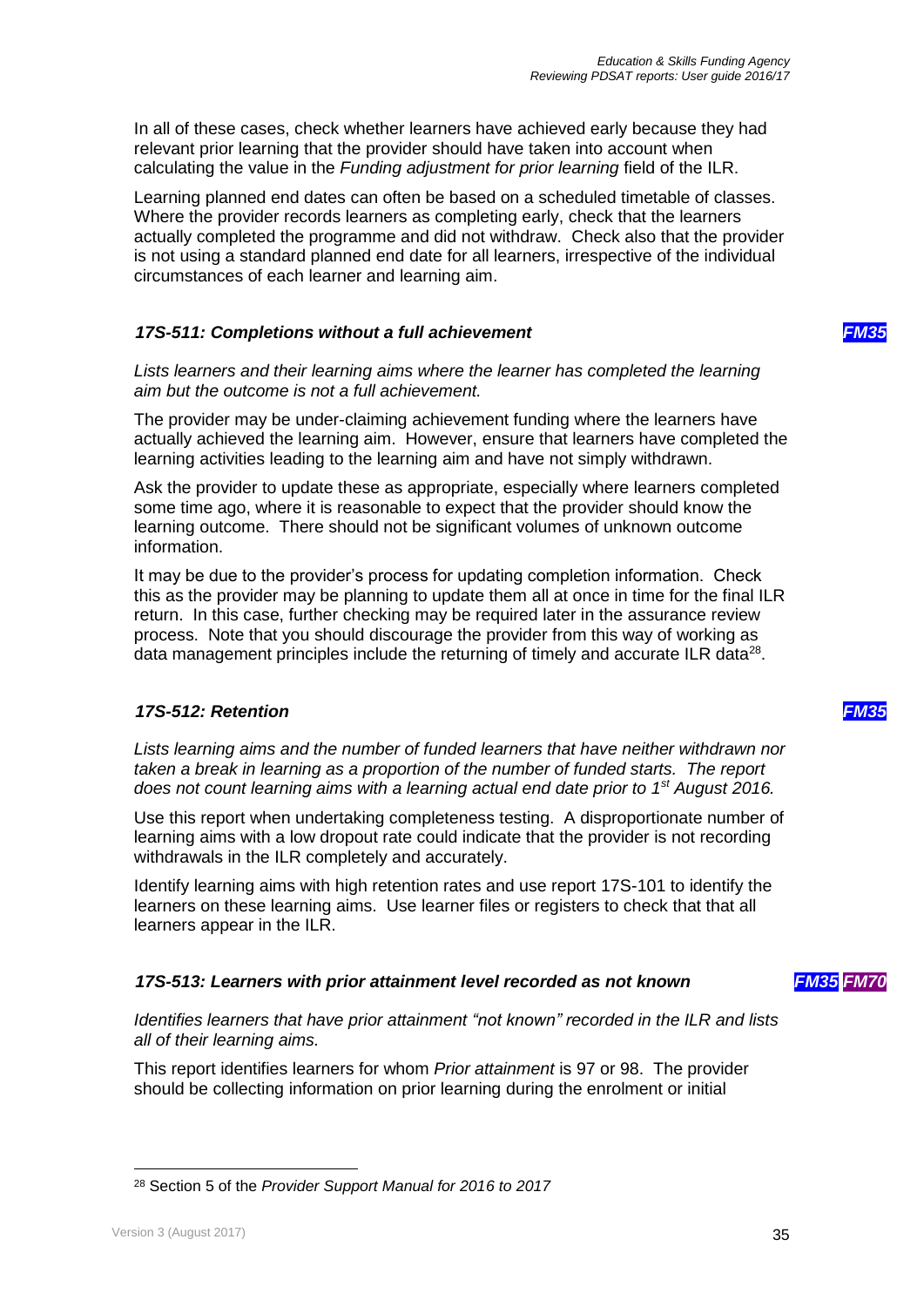assessment process, and it must record information on prior learning in the learning agreement where it affects the funding of any of a learner's learning aims<sup>29</sup>.

If the provider records the reason for full- or co-funding in its MIS, it may be able to provide useful lists of all learning aims, for example, where it has claimed level 2 or 3 entitlement yet the prior attainment is 97 or 98.

#### <span id="page-35-0"></span>*17S-514: Learning aims where the annual funding cap has been applied XML FM35*

*Lists all learning aims for learners where the funding calculation has applied the funding cap.*

*A funding cap applies to each learner and it applies across all adult skills budget provision except apprenticeships. The funding cap is £4,400 per learner per year, before any weightings or government contribution calculations are applied<sup>30</sup> .*

*The lower the value of the Cap factor, the greater the proportion of the learner's programme that is not being funded.*

Sort the *Cap factor* from smallest to largest. For heavily capped learners, check that their programme of learning aims on the ILR appears reasonable. It could be that the provider has input incorrect learning start dates or learning planned end dates, resulting in heavily compressed aims.

Providers are more likely to plan to deliver large aims such as Extended Diplomas over longer periods, such as over two funding years. If the provider has planned to deliver them over a shorter length of time such as only one year, it could be that this is because of prior learning, in which case the provider should have used the *Funding adjustment for prior learning* field to reduce funding.

#### <span id="page-35-1"></span>*17S-515: Generic postcodes FM35 FM36*

*Lists learners and their learning aims where one or more of the postcode prior to enrolment, current postcode and delivery postcode contain the generic value "ZZ99 9ZZ".*

The provider must return a *Postcode prior to enrolment* and a *Current postcode* for all learners and a *Delivery location postcode* for all learning delivery. This means that null values can only appear in this report when you have used an XML file containing invalid entries.

The provider can return a generic value for *Postcode prior to enrolment* for learners that were not resident in the UK prior to enrolment and for learners for whom their postcode is unknown. Note that generic values could result in an under-claim of disadvantage uplift. The provider can return a generic value for *Current postcode* only where it is unknown.

Follow up any such entries with the provider to check whether it can correct any of them.

Follow up generic values for *Delivery location postcode* as these could result in an under-claim of area cost uplift. Note that a delivery location postcode of "ZZ99 9ZZ" signifies distance or e-learning.

l <sup>29</sup> Paragraphs A89.4 and A89.7 of the *Skills Funding Agency: common and performance management funding rules for the 2016 to 2017 funding year*

<sup>30</sup> Paragraph 75 of version 2 the *Funding rates and formula 2016 to 2017*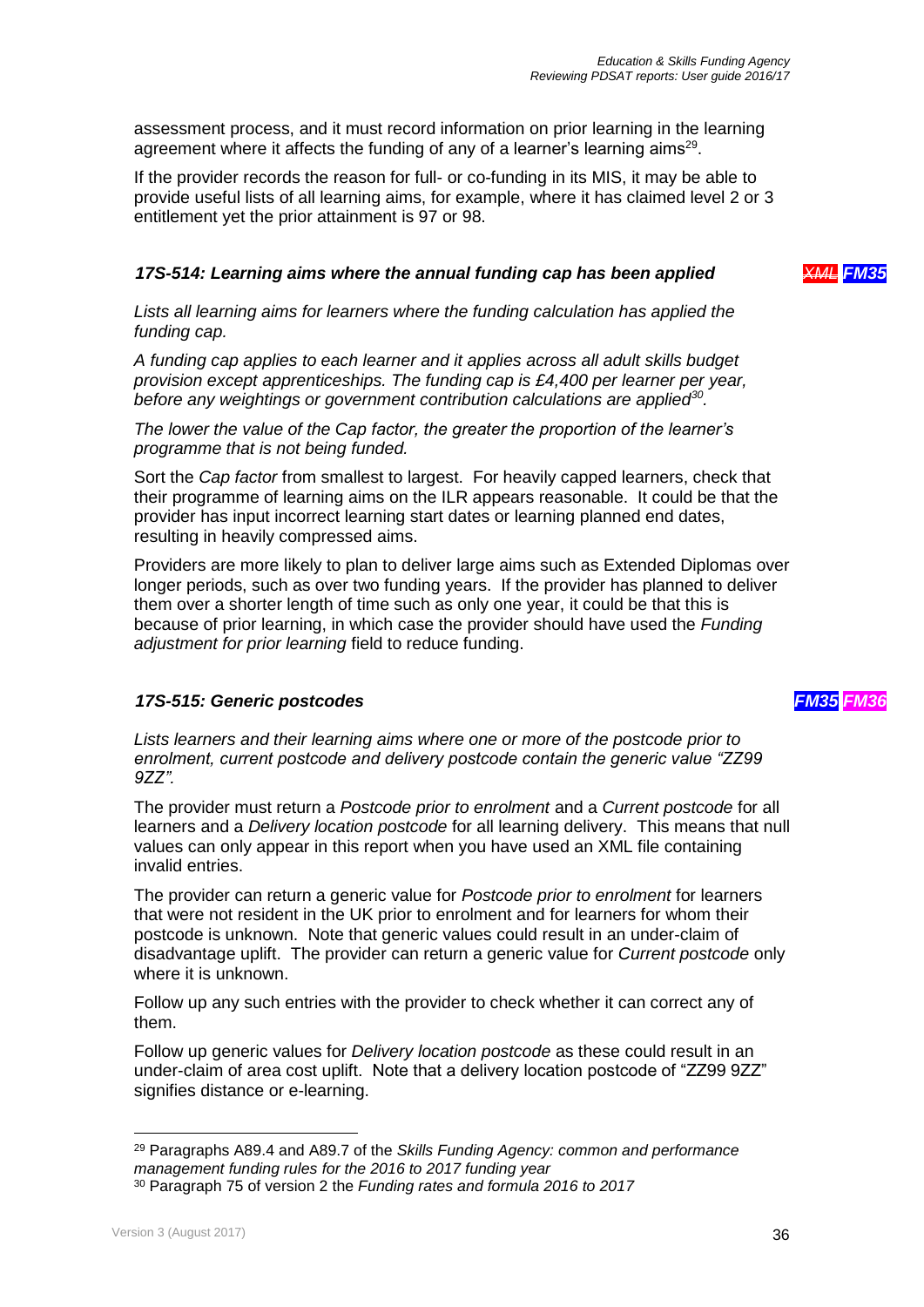#### <span id="page-36-0"></span>*17S-516: NI Numbers null, temporary or used for HMRC administrative purposes*



*FM35 FM70*

*Lists learners where the National Insurance (NI) number field in the ILR contains no value, a temporary NI number or an NI number that contains a prefix that HMRC uses for a specific administrative purpose.*

Providers should treat the *NI number*<sup>31</sup> field on the ILR as compulsory for apprentices and should also collect it for learners in receipt of active benefits and learners referred to learning by Job Centre Plus. This report identifies learners in these groups where the use of the *NI number* field is as described above.

Temporary NI numbers contain the prefix "TN", followed by the individual's date of birth in *ddmmyy* format and their gender as either "M" or "F". Other prefixes that are, or have been, used by HMRC for administrative purposes include "OO", "CR", "FY", "MW", "NC", "PP" and "PZ".

You can find more information on these on the HMRC website at [http://www.hmrc.gov.uk/manuals/nimmanual/nim39110.htm.](http://www.hmrc.gov.uk/manuals/nimmanual/nim39110.htm)

#### <span id="page-36-1"></span>*17S-517: European Social Fund data for directly funded and match funding provision*

*Returns a count of learners and their learning aims where the provider has not returned values for relevant ILR fields in a way that renders them useful for ESF match funding purposes.*

This report counts learners for whom the following ILR fields contain values indicating a response of not known or where a positive entry is not provided:

- *ULN* = 9999999999 (restricted use)
- *Ethnicity* = 99 (Not provided)
- *LLDD and health problem* = 9 (No information provided by the learner)
- *Telephone number* is null. This must be provided for all learners within the ESF and adult skills funding models.
- Learners whose *Employment status on the day prior to starting learning* is 98 (Not known/not provided). The listing excludes such learners where either the learning aim started prior to 01/08/2012 or the learner's *Previous education indicator (PEI)* = 1 (Learner was in full time education or training prior to enrolment).
- *Household situation (HHS)* = 98 (Learner has withheld this information)
- *Outcome type/code* = OTH3 (Unable to contact learner) or OTH4 (Not known).

In the case of employment status in particular, the absence of a useful value for the learner's employment status at the start of their programme or learning aim means that the ESFA is unlikely to be able to use the learner's funding as match.

The report outputs, by funding model, both the count of learners and the percentage of the population meeting each of these criteria. The availability of this report is to encourage providers to check all records where data useful for ESF match funding

<sup>31</sup> See the *Specification of the Individualised Learner Record for 2016 to 2017* for details of the *National Insurance number* ILR field.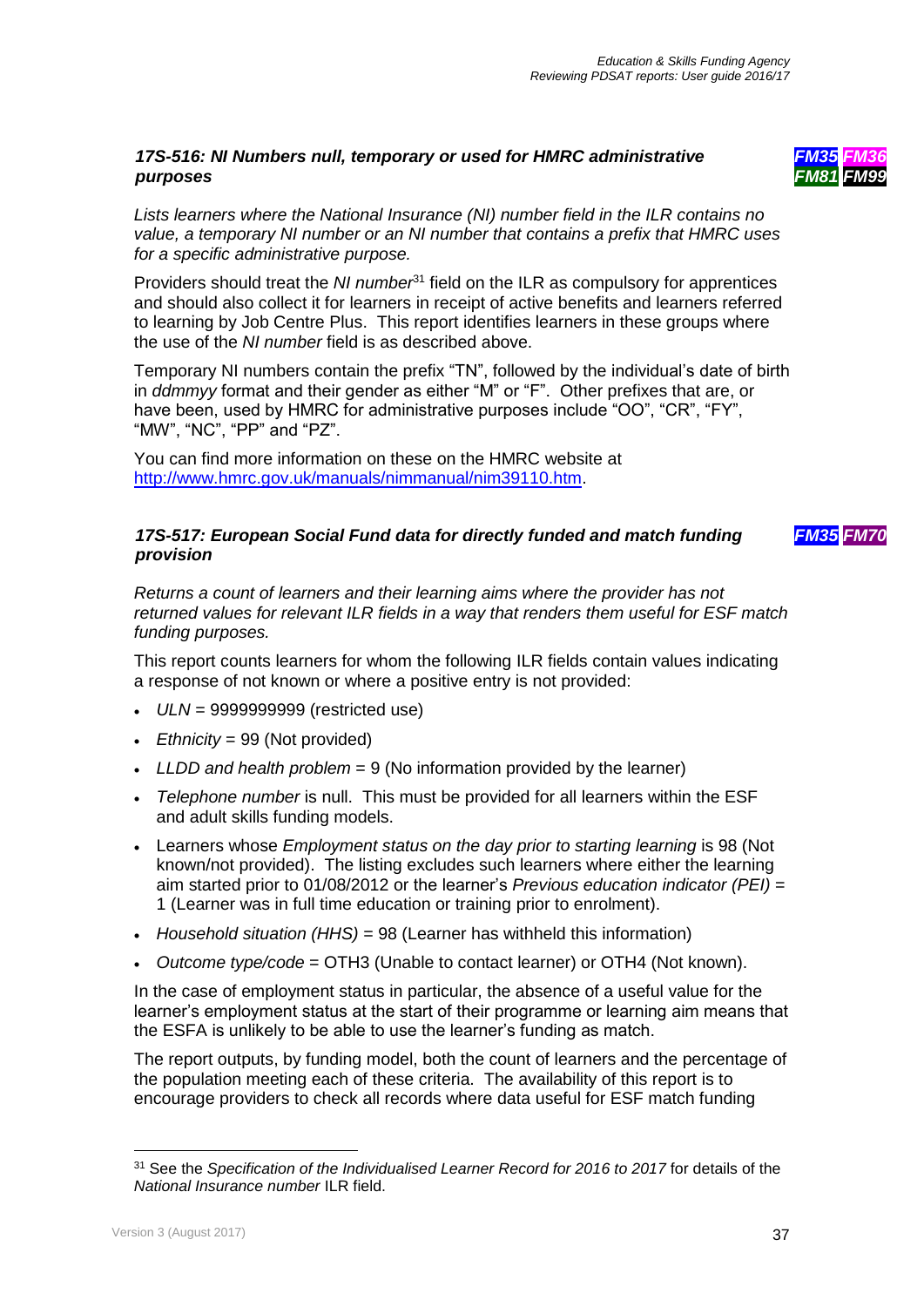purposes is missing and potentially follow up with learners to ascertain a more positive response.

Note that this report does not lead to any funding errors. However, a significant number of records may lead to the conclusion that the provider is not fulfilling its contractual obligation in respect of providing accurate participant data for the ESF programme, particularly if there is evidence that the provider is not seeking responses from learners in respect of these ILR fields.

#### <span id="page-37-0"></span>*17S-518: Non-English postcodes*



*Lists learners and their learning aims where either their postcode prior to enrolment or their delivery location postcode indicates that they normally live or have their learning activity delivered in Scotland, Wales, Northern Ireland, Isle of Man or the Channel Islands.*

Individuals that do live in Scotland, Wales or Northern Ireland can travel to or reside in England to study or learn for specialist provision not available anywhere other than England. However, the ESFA does not expect numbers to be significant<sup>32</sup>.

For learning that takes place in the workplace, the ESFA will fund learners resident in Wales, Scotland or Northern Ireland whose main employment or normal place of work is in England<sup>33</sup>. Where an employer, based in the UK, bases their training provision only in England and this would include non-English residents, the ESFA will fund these learners, although it does not expect numbers to be significant $34$ .

Learners ordinarily resident in the Isle of Man or the Channel Islands are ineligible for ESFA funding, unless they are also ordinarily resident in England<sup>35</sup>.

Use *Postcode prior to enrolment region* and *Delivery location postcode region* to determine whether learners are eligible for funding and whether the numbers of learners meeting the criteria above are significant.

The ESFA will not fund learning provision delivered outside England unless it gives the provider permission first<sup>36</sup>. This includes provision funded by Advanced Learner Loans<sup>37</sup> but excludes apprenticeship programmes starting on or after 1 May 2017. Use the *Delivery location postcode region* to identify any such instances and check with the provider as to whether it has approval from the ESFA.

Delivery outside England is eligible for funding if it forms less than 50% of an apprenticeship programme starting on or after 1 May 2017<sup>38</sup>. For any records listed where *Funding model* = 36, check with the provider the details of the delivery location

l <sup>32</sup> Paragraph A131 of the *Skills Funding Agency: common and performance management funding rules for the 2016 to 2017 funding year*

<sup>33</sup> Paragraph A132 of the *Skills Funding Agency: common and performance management funding rules for the 2016 to 2017 funding year*

<sup>34</sup> Paragraph A133 of the *Skills Funding Agency: common and performance management funding rules for the 2016 to 2017 funding year*

<sup>35</sup> Paragraph A125.6 of the *Skills Funding Agency: common and performance management funding rules for the 2016 to 2017 funding year*

<sup>36</sup> Paragraph A29 of the *Skills Funding Agency: common and performance management funding rules for the 2016 to 2017 funding year*

<sup>37</sup> Paragraph F25 of the *Advanced Learner Loans funding and performance-management rules for the 2016 to 2017 funding year*

<sup>38</sup> Paragraphs P54.6, EP54.6 and E52.6 of the respective *Apprenticeship funding rules (May 2017 to March 2018)* for training providers, employer-providers and employers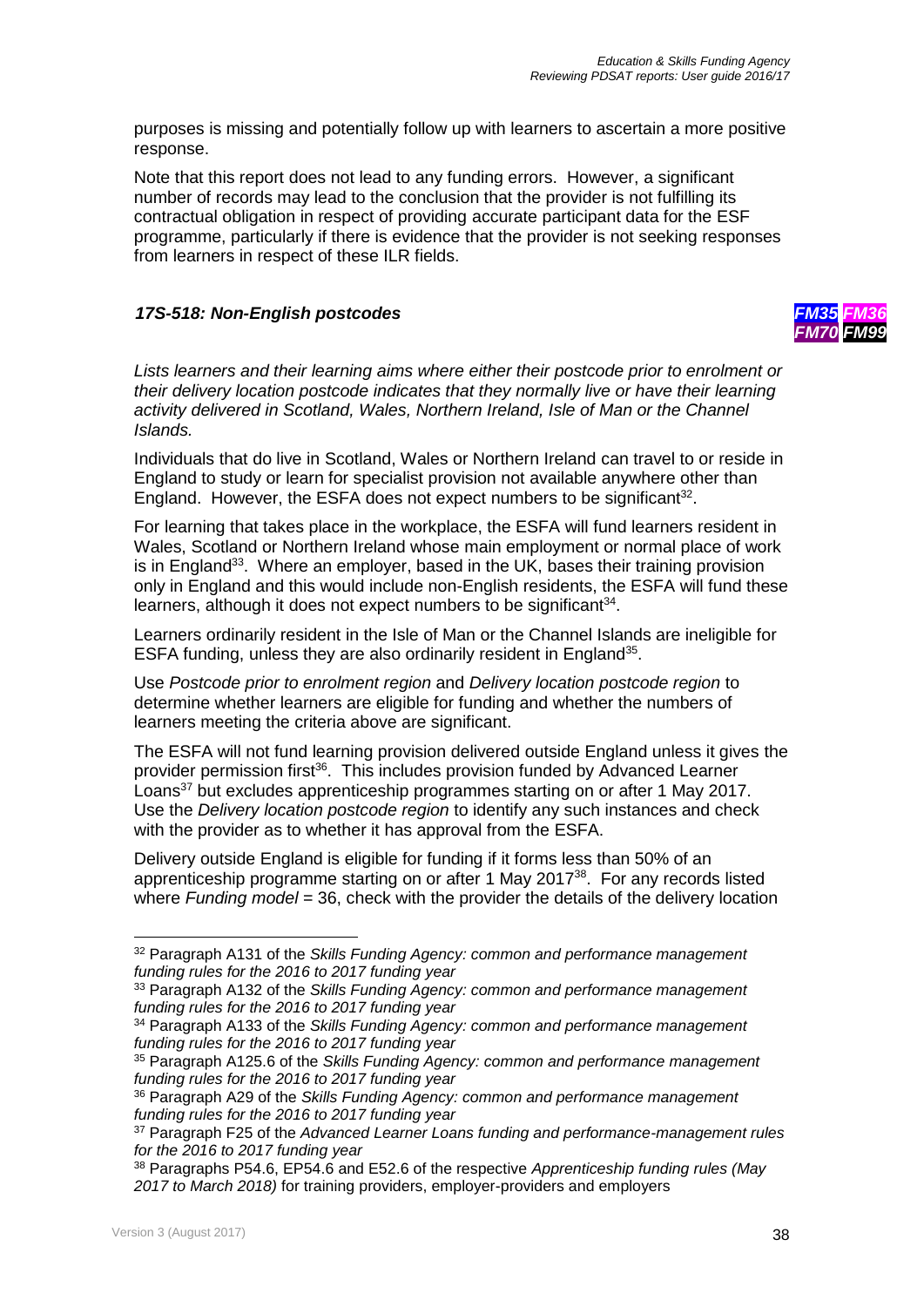of the programme. The value recorded in the *Delivery location postcode* field in the ILR must reflect the location at the start where all or the majority of learning is to be delivered, so a non-English postcode will not automatically invalidate funding, but investigation could identify that an incorrect value has been recorded.

#### <span id="page-38-0"></span>*17S-519: All HEFCE funded learners FM35 FM36*



*Identifies learners with learning aims funded by HEFCE and lists them together with any learning aims for which they are being funded either within the adult skills funding model, within any apprenticeship standard or within an apprenticeship framework starting on or after 1 May 2017.*

Check whether there are any similarities between the learning aims funded by HEFCE and the ESFA that indicate that a funding adjustment could be applicable.

For apprenticeships starting on or after 1 May 2017, check that the learner is not enrolled on an HE programme when they start their apprenticeship. In this situation, the apprenticeship is not eligible to be funded from an employer's digital account or by co-investment<sup>39</sup>.

### <span id="page-38-1"></span>**5.3 EFA reports**

These reports contain records relating to learners and learning aims within funding model 25, which the former EFA usually funded but which the former SFA could have funded. They must be output both for assurance reviews of both former SFA and former EFA funding.

For assurance reviews of former SFA funding, you can use report 17B-001 first to check whether the reports contain any records before outputting them. When reviewing the reports, start by filtering on 'Source of funding = 105' to identify learners funded by the former SFA.

For assurance reviews of former EFA funding, start by filtering on 'Source of funding = 107' to identify learners funded by the former EFA.

#### <span id="page-38-2"></span>*17E-101: All 16 to 19 funding model learners and learning aims*

*Lists all 16 to 19 funding model learners and their learning aims so that the user can filter on any specific learning aim(s).*

This is a complete listing of all learners and learning aims within the 16 to 19 funding model (FM25). Review of this report is not required but the report will be useful for identifying sub-populations for additional testing where you identify funding errors that could be ring-fenced.

<sup>39</sup> Paragraphs P54.3, EP54.3 and E52.3 of the respective *Apprenticeship funding rules (May 2017 to March 2018)* for training providers, employer-providers and employers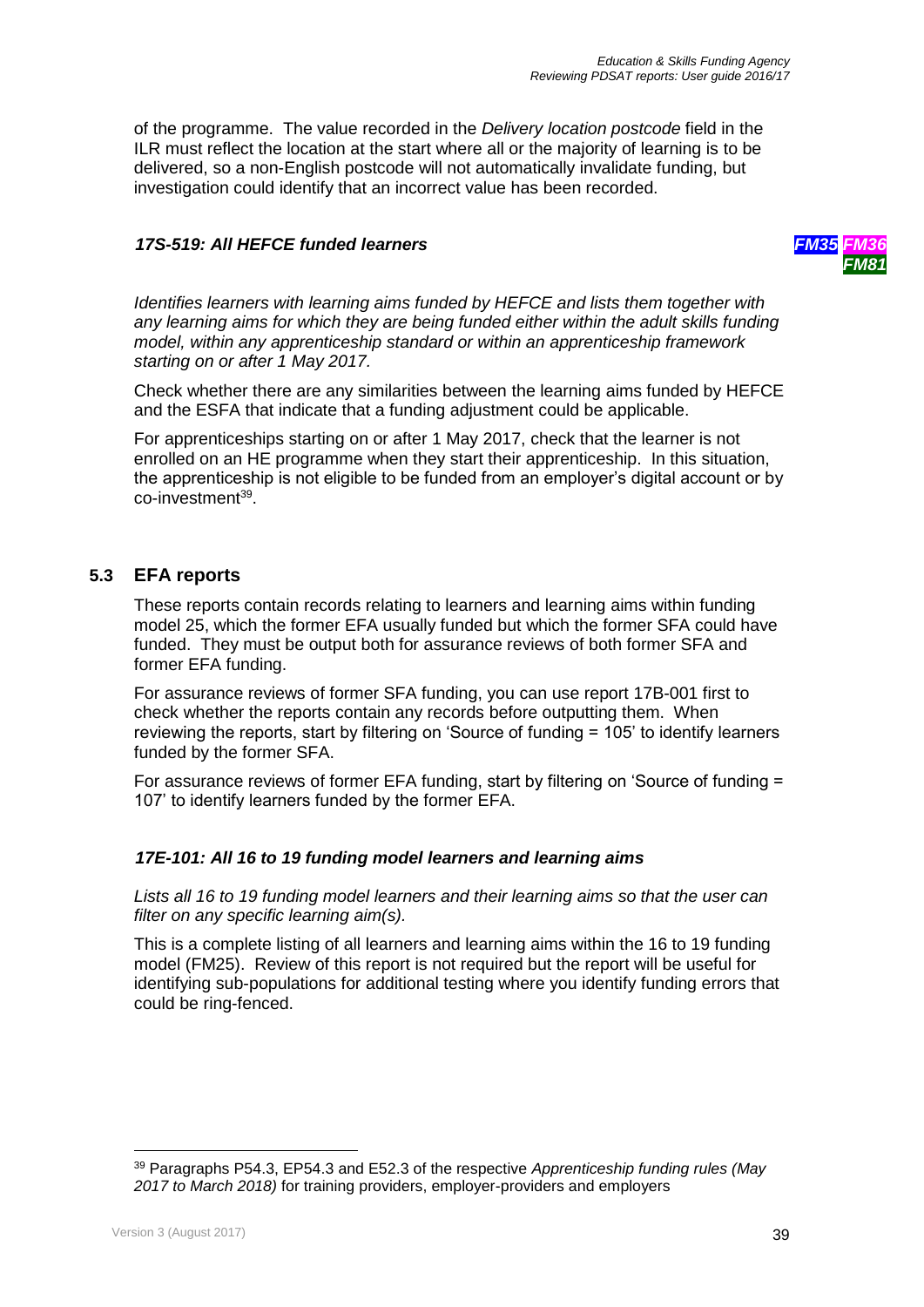#### <span id="page-39-0"></span>*17E-102: Planned hours split by qualification hours and non-qualification hours*

*Lists all learners (and the learning aims within their study programmes), including the number of qualification (planned learning) hours and non-qualification (planned employability, enrichment and pastoral) hours and, for each learner, calculates the proportion of the study programme that is planned to be delivery of qualification hours.*

The ESFA expects that most of its 16 to 19 learners on study programmes should be spending most of their funded time undertaking qualification activity.

By sorting or filtering on the lowest values for *Qualification hours (% of overall programme)*, raise with the provider any instances where learners are spending most of their time undertaking non-qualification hours. Do not include programmes such as traineeships, where non-qualification activity (e.g. work experience) could form a substantial part of the programme.

#### <span id="page-39-1"></span>*17E-103: Core aims*

#### *Identifies all individual core aims in the ILR and lists the learners enrolled on each one.*

The core aim is the most important or central element of a learner's study programme, around which the rest of the programme is built. It will usually be the component with the largest amount of timetabled activity associated with it.

The ESFA uses the core aim to determine whether the programme is academic or vocational, whether the learner is retained on the programme and for calculating the programme cost weighting. As such, it is important that the provider determines the most appropriate learning aim as the core aim<sup>40</sup>.

Check that providers have reviewed this report and are content that they have reported the correct core aims in the ILR.

#### <span id="page-39-2"></span>*17E-104: Learning aims by delivery postcode*

*Summarises the volume of learning aim enrolments in the ILR by delivery location postcode.*

Review of this report is not required but the report may be useful for identifying the extent of a potential issue where you identify funding errors that could be ring-fenced according to a particular delivery location, and you need to undertake additional testing.

#### <span id="page-39-3"></span>*17E-105: Funding by subcontractor*

*Summarises by subcontractor and funding line the value of ESFA funded 16 to 19 provision delivered by a subcontractor (only outputs count of learners for XML input).*

For each subcontractor's UKPRN, filter on *Subcontracted or partnership UKPRN* to determine the total value of ESFA funded provision (only with a FIS input file).

<sup>40</sup> Paragraphs 23 to 27 of the EFA's *Funding guidance for young people academic year 2016 to 2017: Funding rates and formula*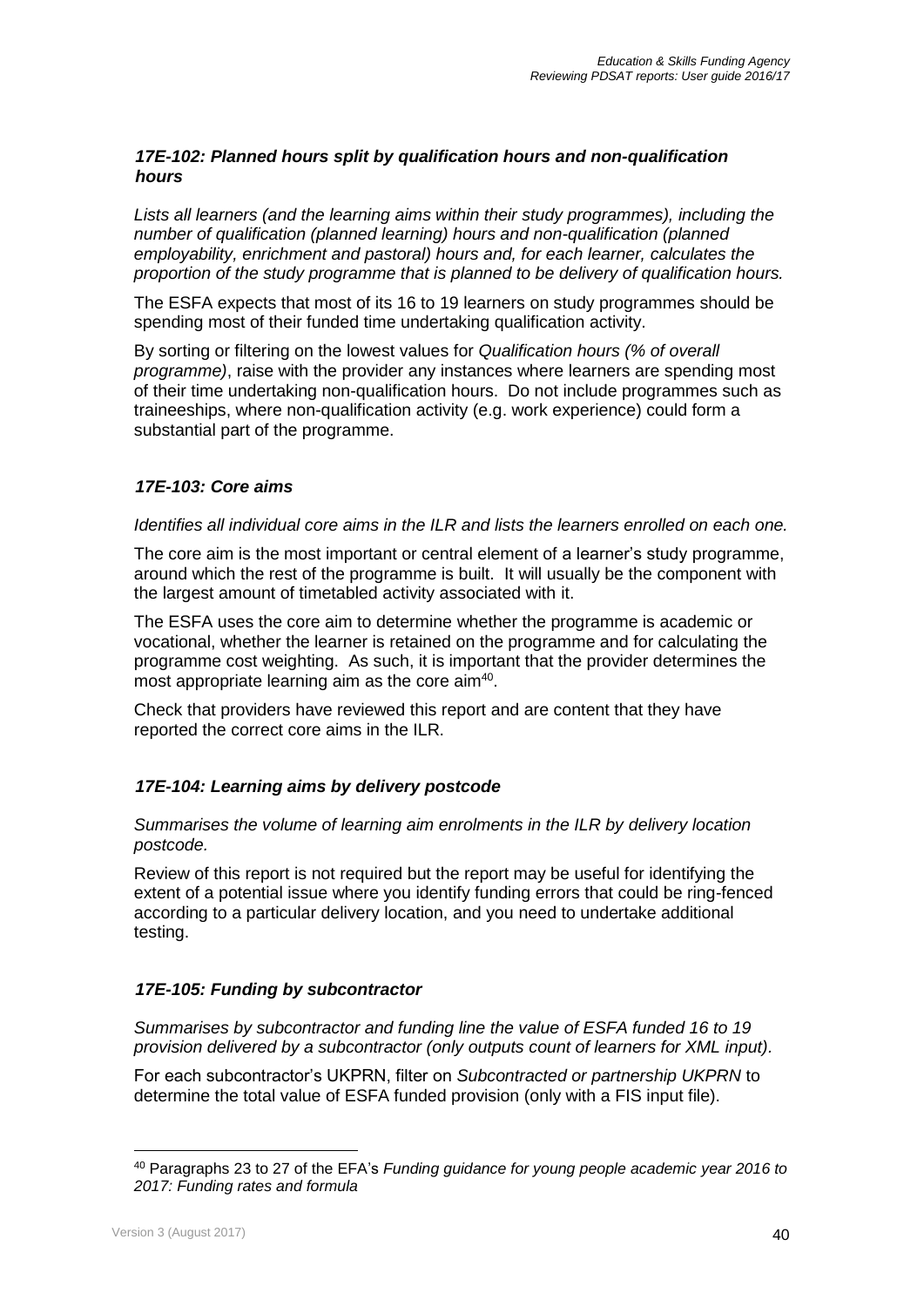Where the ESFA holds and has provided information relating to subcontractors, compare it to this report for accuracy and completeness.

#### <span id="page-40-0"></span>*17E-201: Full time learners on short study programmes*

*Lists learners on a full time study programme (i.e. 540 hours or more) and the learning aims within the programme where the programme has a planned duration of fewer than 24 weeks.*

*The planned duration of the programme is derived from the sum of the values in the ILR fields Planned learning hours and Planned employability, enrichment and pastoral hours.*

The purpose of the report is to identify full-time learners on compressed study programmes.

One of the most common errors that providers make is omitting to update the values in the ILR fields *Planned learning hours* and *Planned employability, enrichment and pastoral hours* for continuing learners at the start of a new teaching year<sup>41</sup>. You may find that learners appear on this report for this reason.

You can sort records on *Total planned hours* so that you can easily identify those study programmes with the highest number of hours. You can also sort records on *Programme planned duration days in year* so that you can easily identify study programmes that the provider plans to deliver in the shortest time. Alternatively, if you prefer to keep the report in alphabetical order by learner name, simply filter on these fields.

Check whether it is feasible to deliver programmes over such short periods, investigating the circumstances. There may be patterns of delivery for specific types of programmes that the provider systematically delivers over short periods.

Check all or a sample of learners to learning agreements, timetables and registers to ensure that the provider has accurately recorded in the ILR the details of the planned programmes that it is delivering.

#### <span id="page-40-1"></span>*17E-202: Learners with high weekly study hours*

*Lists learners shown as having high weekly guided learning hours.*

*The report establishes whether a learner's study programme exceeds an average of 35 hours per week during the planned period of the programme.*

Where the average number of hours per week is high, there is a risk that the planned programme may not be realistic and deliverable.

One of the most common errors that providers make is omitting to update the values in the ILR fields *Planned learning hours* and *Planned employability, enrichment and pastoral hours* for continuing learners at the start of a new teaching year<sup>42</sup>. You may find that learners appear on this report for this reason.

You can sort records on *Average weekly planned hours in year (programme)* so that you can easily identify those study programmes with the highest average weekly planned hours in the current teaching year. Alternatively, if you prefer to keep the

<sup>41</sup> Paragraph 203 of the *Provider Support Manual for 2016 to 2017*

<sup>42</sup> Paragraph 203 of version 3 of the *Provider Support Manual for 2016 to 2017*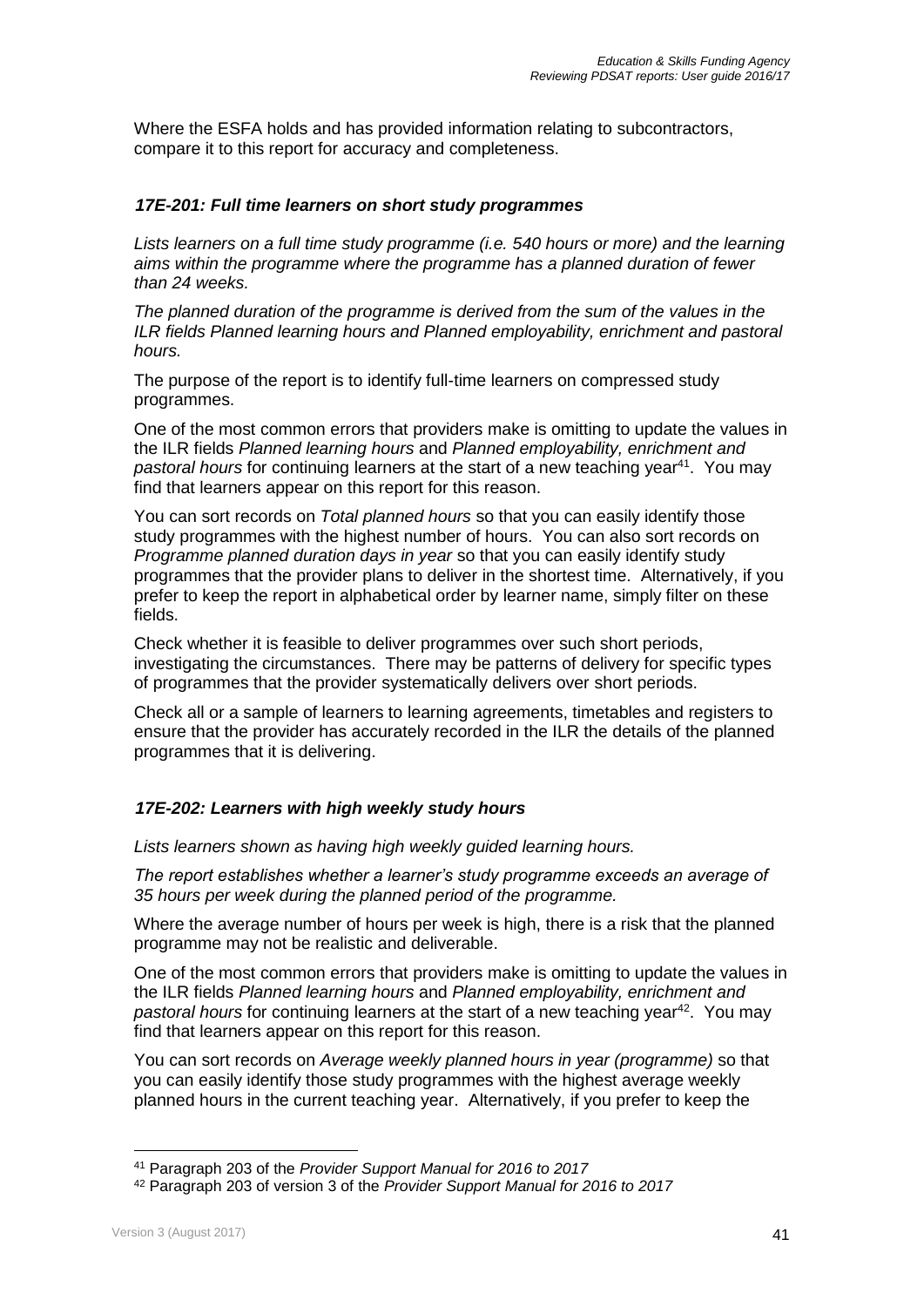report in alphabetical order by learner name, simply filter on this field to identify the highest values.

Check to ensure that data are correct for each programme, selecting all or a sample of learners and their learning aims to reconcile to supporting evidence held.

#### <span id="page-41-0"></span>*17E-203: Learners with high planned hours in-year*

*Lists learners on a study programme with a planned annual duration of at least 620 hours.*

*Note that the values in the ILR fields Planned learning hours and Planned employability, enrichment and pastoral hours are the planned hours in the funding year in question, not the total number of hours for the whole programme if it spans more than one funding year.*

Annual programmes of more than 620 study hours are unusual and providers should review the accuracy of the hours recorded for learners contained in this report.

This report will assist in identifying learners where the provider has inadvertently returned planned hours for the whole duration of the learner's programme rather than the planned hours in the funding year only.

Check to ensure that data are correct for each programme, selecting all or a sample of learners and their learning aims to reconcile to supporting evidence held.

#### <span id="page-41-1"></span>*17E-204: Learners with qualification hours for non-qualification programmes*

*Identifies (and lists all learning aims for) learners where qualification hours are recorded for study programmes containing only generic learning aims.*

Where a learner's study programme contains planned qualification hours, it must contain regulated provision<sup>43</sup>.

Study programmes listed contain planned qualification hours but only non-regulated provision. The provider must have incorrectly recorded details of learning aims or planned qualification hours for the learners listed and must make the necessary corrections to the data.

#### <span id="page-41-2"></span>*17E-205: Funded hours thresholds*

*Identifies learners whose recorded study hours are within 5% of the previous funding band's maximum number of hours and lists all of the learning aims within their programme.*

The ESFA's funding rate per learner depends on the range of hours within which the number of study hours in the learner's study programme falls. In particular, the maximum numbers of hours for the four part-time bands (1, 2, 3 and 4b) are 279, 359, 449 and 539 respectively. This report identifies learners that have exceeded these thresholds by 5%, taking them into the next funding band.

Where there are large numbers of learners in this report, check that the provider holds evidence to support the number of planned study hours.

<sup>43</sup> Paragraph 76 of the EFA's *Funding guidance for young people 2016 to 2017: Funding regulations April 2016*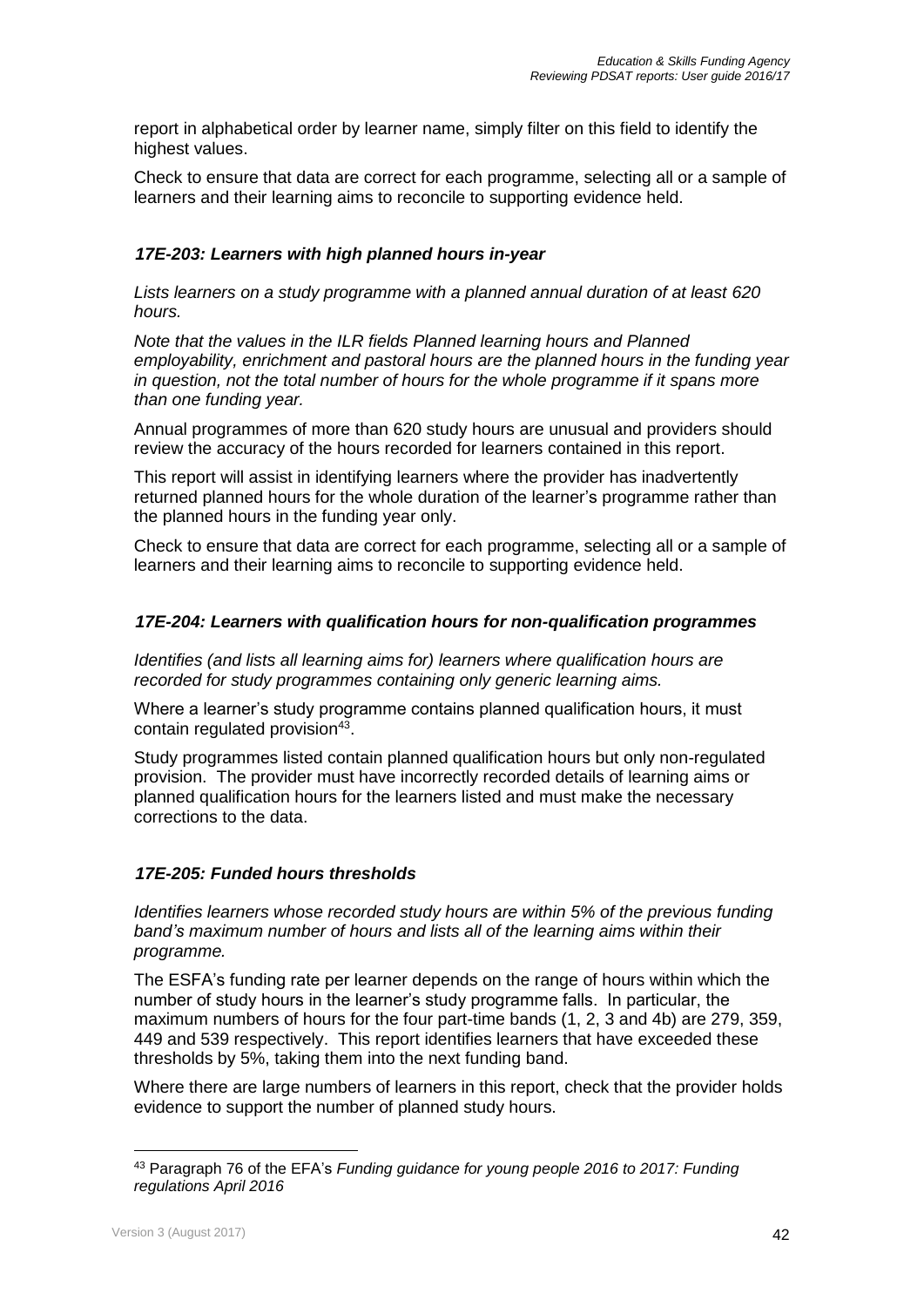#### <span id="page-42-0"></span>*17E-206: Learners on study programmes of no more than four weeks' duration*

*Identifies learners on short study programmes and lists all of the learning aims within their programme.*

Learners recruited on short programmes are ineligible for ESFA funding if they are already enrolled with another provider on ESFA funded provision or full time HE provision<sup>44</sup>. Providers should be able to demonstrate that they are delivering the study hours recorded on the ILR and that they have checked that such learners are not being funded elsewhere on longer programmes.

<span id="page-42-1"></span>Note that study programmes of fewer than 2 weeks are not eligible for ESFA funding.

#### *17E-207: Withdrawals and qualifying days for funding*

*Identifies learners that have withdrawn from programmes where the actual duration is close to the minimum number of qualifying days for funded learning<sup>45</sup> .*

For learners on ESFA funded 16 to 19 study programmes, it is the date on which the learner withdraws from the study programme, rather than any individual learning aim, that determines whether the learner has reached the start qualifying date for funding.

For funding purposes, we are interested in instances where learners withdraw from study programmes soon after satisfying the qualifying period for funding. These are:

- programmes of at least 2 weeks' and less than 24 weeks' planned duration with fewer than 450 planned hours, where the actual duration is at least 14 days
- programmes of at least 24 weeks' planned duration or 450 or more planned hours, where the actual duration is at least 42 days.

Identify learners that withdraw from such programmes by filtering on *Actual duration days between 14 and 28* and *Actual duration days between 42 and 56* respectively.

For the learners identified, ask the provider for evidence to support the *Learner start date (programme)* and the *Learner actual end date (programme)*. The provider will need to make the necessary data adjustments where it cannot supply the evidence.

#### <span id="page-42-2"></span>*17E-208: Withdrawals and qualifying days for Condition of Funding*

*Identifies learners that have withdrawn from condition of funding learning aims where the actual duration is close to the minimum number of qualifying days for funding at the learning aim level.*

For learning aims on which learners are enrolled in order to meet the condition of funding, it is the date on which the learner withdraws from the individual learning aim that determines whether the learner has reached the start qualifying date for funding<sup>46</sup>.

<sup>44</sup> Paragraph 85i of the EFA's *Funding guidance for young people 2016 to 2017: Funding regulations April 2016*

<sup>45</sup> Paragraphs 31 to 33 and Table 4 of the EFA's *Funding guidance for young people academic year 2016 to 2016: Funding rates and formula*

<sup>46</sup> Paragraph 6 of Annex D of the EFA's *Funding guidance for young people 2016 to 2017: Funding regulations April 2016*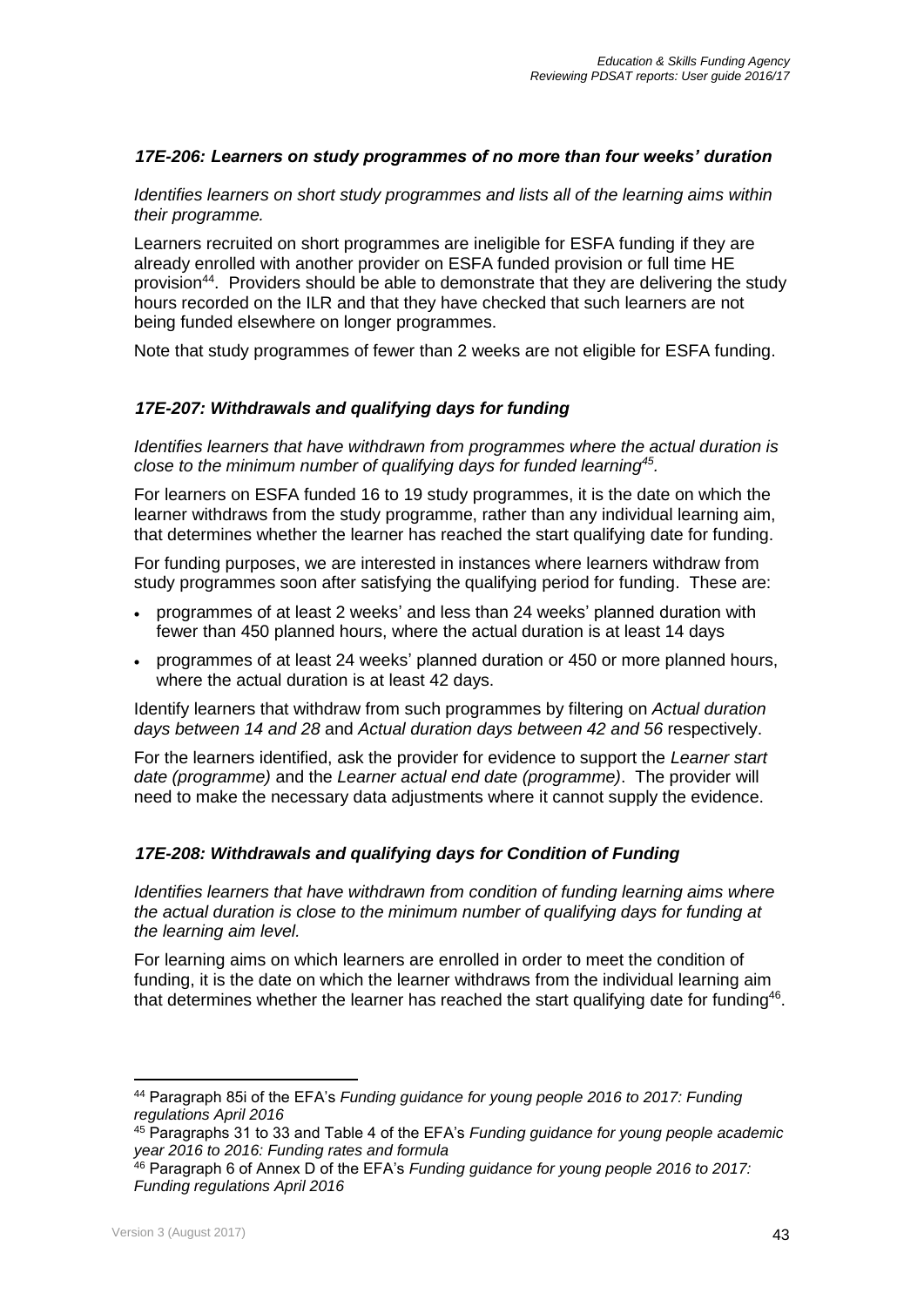For condition of funding purposes, we are interested in instances where learners withdraw from learning aims that meet the condition of funding soon after satisfying the qualifying period for funding. These are:

- learning aims of at least 2 weeks' and less than 24 weeks' planned duration, where the actual duration is at least 14 days
- learning aims of at least 24 weeks' planned duration, where the actual duration is at least 42 days.

Identify learners that withdraw from such learning aims by filtering on *Actual duration days between 14 and 28* and *Actual duration days between 42 and 56* respectively.

For the learners identified, ask the provider for evidence to support the *Learning start date* and the *Learning actual end date*. The provider will need to make the necessary data adjustments where it cannot supply the evidence.

#### <span id="page-43-0"></span>*17E-209: Learning aims delivered in one day*

*Identifies learners enrolled on learning aims that are delivered in one day.*

Learning aims must only be reported in the ILR if there is evidence that learning is taking or has taken place. Learners that enrol on a learning aim but do not attend a single episode of learning must not be reported.

It is possible that the provider may have input an incorrect Learning start date and/or Learning actual end date.

Unless the provider holds evidence to confirm the accuracy of the ILR data, it must make the necessary amendments. This includes removing the learning aim from the ILR completely if the learner did not participate in any learning activity.

#### <span id="page-43-1"></span>*17E-210: Learner numbers by funding band and by planned duration in weeks*

*Summarises the number of learners by funding band and planned duration in weeks to facilitate review of planned hours.*

This report helps to identify where planned hours may be recorded that are harder to evidence as "realistic and deliverable"<sup>47</sup>.

The expectation is that the shorter the planned duration of the study programme, the lower the band and the associated planned hours. Check for higher volumes of learners in the areas of the table that reflect potentially more unrealistic and/or undeliverable study programmes. These will be predominantly towards the top and to the left of the table.

For example, learners with a band 5 study programme (> 540 hours) and a planned duration shorter than 16 weeks will be exceeding an average of 35 weekly planned hours, as per report 17E-202.

Where there is a disproportionately high volume of learners in this area of the table, ask the provider to demonstrate that such study programmes are realistic and deliverable, supported by evidence that the eligible activity offered to students is timetabled and exists<sup>48</sup>. You can filter report 17E-101 as necessary to identify the

<sup>47</sup> Paragraphs 13e and 72 of the EFA's *Funding guidance for young people 2016 to 2017: Funding regulations April 2016*

<sup>48</sup> Paragraph 72 of the EFA's *Funding guidance for young people 2016 to 2017: Funding regulations April 2016*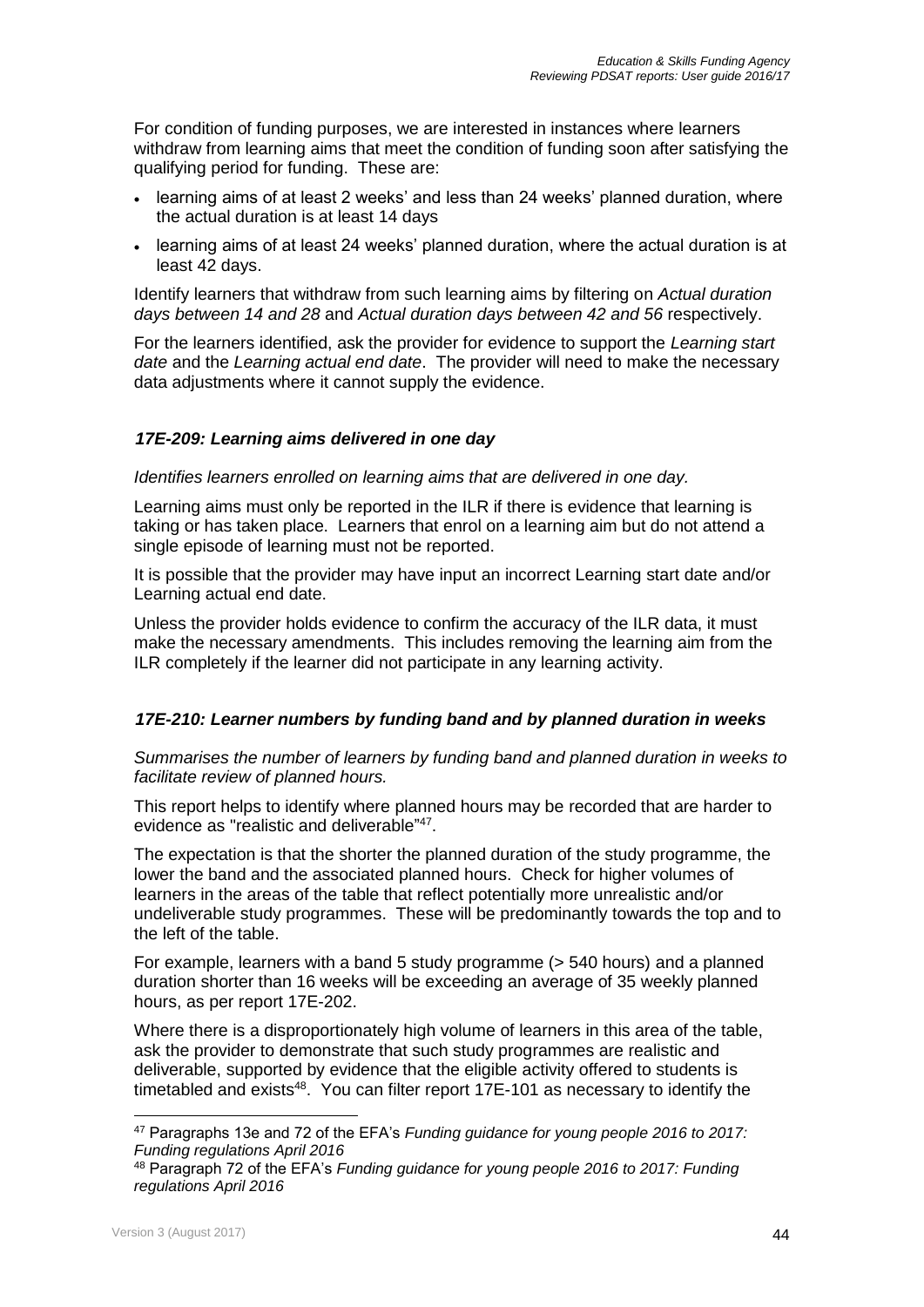learners affected, although you will need to add a formula to calculate the planned duration in weeks.

There could also be unrealistic study programmes towards the bottom and to the right of the table, where the study programme may have a particularly long planned duration for the number of planned hours. Particularly high volumes of these could indicate possible errors in the recording of planned hours or planned durations in the ILR.

#### <span id="page-44-0"></span>*17E-211: Learners in learning beyond their learning planned end date*

*Lists learners and their learning aims where, as at the date on which the provider prepared its ILR data return, the learner was still in learning and had passed their planned end date by at least 30 days.*

This report identifies those learners that have passed their learning planned end date by at least 30 days and, as such, should have completed their learning aim.

Ask the provider to check whether these learners are still in learning, particularly where the planned end date is some time ago. It may be that they have achieved or withdrawn and the provider is yet to input the data.

If they are still in learning, the provider must be able to evidence this if requested.

Filter the *Learning planned end date* on "is less than or equal to" and choose a date for which it is reasonable to expect that most learners should have completed (you could use 31/07/2016 although the further into the 2016 to 2017 funding year the review is, the later the date that you could reasonably use). Where the numbers of learners with learning planned end dates prior to this date are significant, this could be due to the quality of the provider's initial assessment process and you may need to report the issue to the ESFA territorial team.

It may be due to the provider's process for updating completion information. Check this as the provider may be planning to update them all at once in time for the final ILR return. In this case, further checking may be required later in the assurance review process. Note that you should discourage the provider from this way of working as data management principles include the returning of timely and accurate ILR data<sup>49</sup>.

#### <span id="page-44-1"></span>*17E-212: Transferring learners*

*Lists learners and learning aims recorded as 'transferred off' where there is no corresponding 'transferred on' learning aim, within any funding model, starting within a calendar month. This could aid the identification of inappropriate data management.*

*Completion status = 3* and *Withdrawal reason = 40* means that the learner has withdrawn from the learning aim and at the same time has transferred to a new learning aim. The learning start date of the new learning aim may be slightly later than the learning actual end date of the 'transferred off' learning aim<sup>50</sup>. For the purposes of this report, we have used a calendar month as a reasonable period within which a new learning aim can be expected to have commenced.

Where a learning aim recorded as 'transferred off' has no corresponding 'transferred on' learning aim within a calendar month, the provider must be able to demonstrate

<sup>49</sup> Section 5 of version 3 of the *Provider Support Manual for 2016 to 2017*

<sup>50</sup> Paragraph 423 of version 3 of the *Provider Support Manual for 2016 to 2017*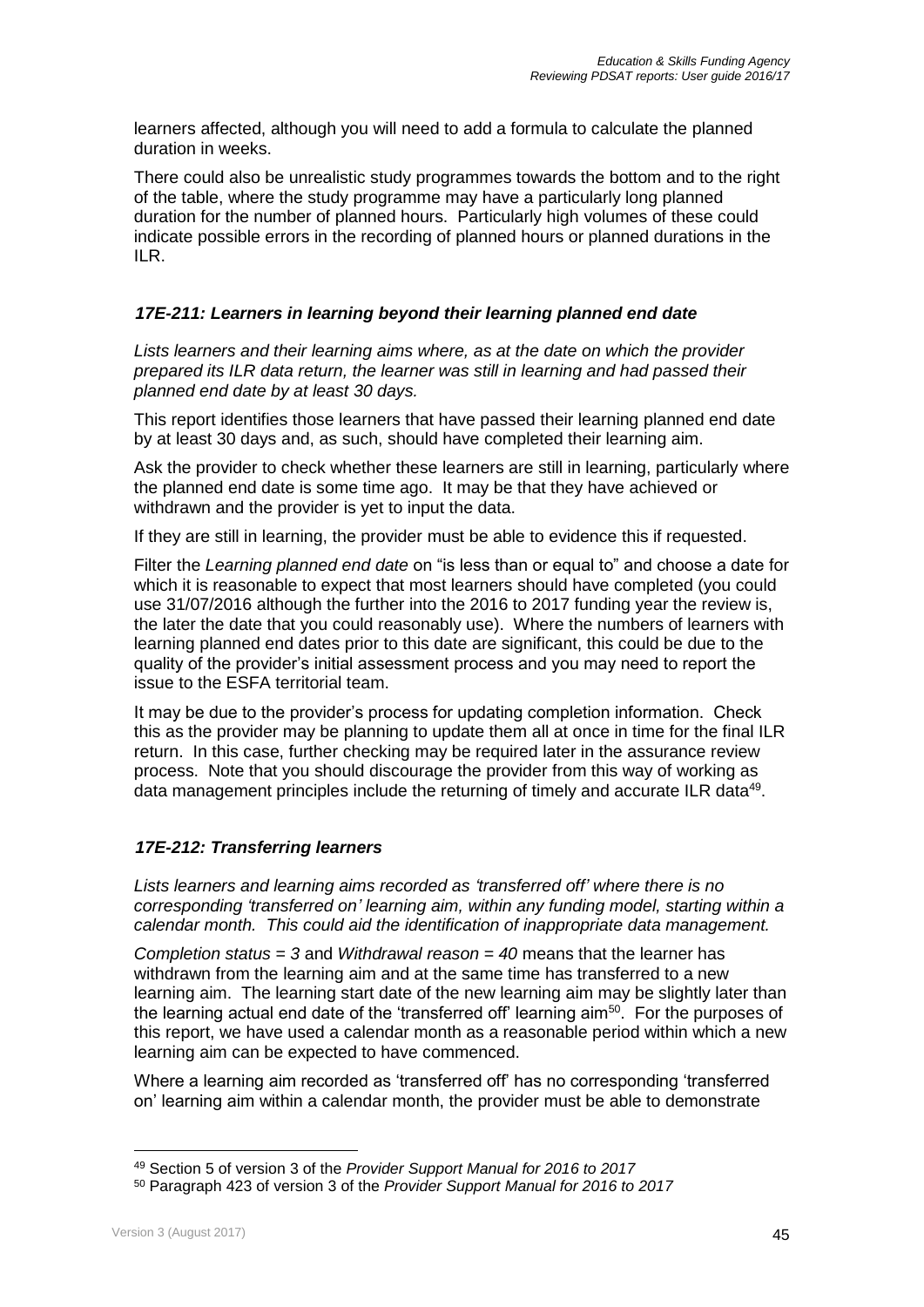that a transfer has taken place or correct the ILR by removing the value *Withdrawal reason = 40*.

#### <span id="page-45-0"></span>*17E-213: Early completions*

*Lists learning aims completed more than a month before the planned end date.*

This report is more indicative of possible issues with the provider's process rather than returning definitive errors.

For example, a large number of early completers could indicate a flaw in the provider's initial assessment process and inaccurate recording of learning planned end dates.

The report contains the following calculated fields:

*Actual duration days*

This calculates the number of days taken to complete the learning aim. Filter or sort this column to identify those qualifications that the provider has delivered quickly.

*Percent complete*

This calculates the proportion of the planned duration used to complete the learning aim. Filter or sort this column to identify those qualifications that the provider has delivered most proportionately quickly (smallest percentage completed).

*Days early*

This calculates the number of days early that the learner has completed the learning aim. Filter or sort this column to identify those qualifications that learners have completed particularly early (largest number of days early).

*Planned hours per actual week in year (programme)*

This calculates the number of planned hours that must have been delivered per week in order to complete the programme early. Filter or sort this column to identify instances where the number of hours delivered per week appears unrealistic or undeliverable.

Learning planned end dates can often be based on a scheduled timetable of classes. Where the provider records learners as completing early, check that the learners actually completed the programme and did not withdraw. Check also that the provider is not using a standard planned end date for all learners, irrespective of the individual circumstances of each learner and learning aim.

#### <span id="page-45-1"></span>*17E-214: Completions without a full achievement*

*Lists learners and their learning aims where the learner has completed the learning aim but the outcome is not a full achievement.*

The provider may be under-reporting achievements where the learners have actually achieved their learning aims. However, ensure that learners have completed the learning activities leading to the learning aim and have not simply withdrawn.

Ask the provider to update these as appropriate, especially where learners completed some time ago, where it is reasonable to expect that the provider should know the learning outcome. There should not be significant volumes of unknown outcome information.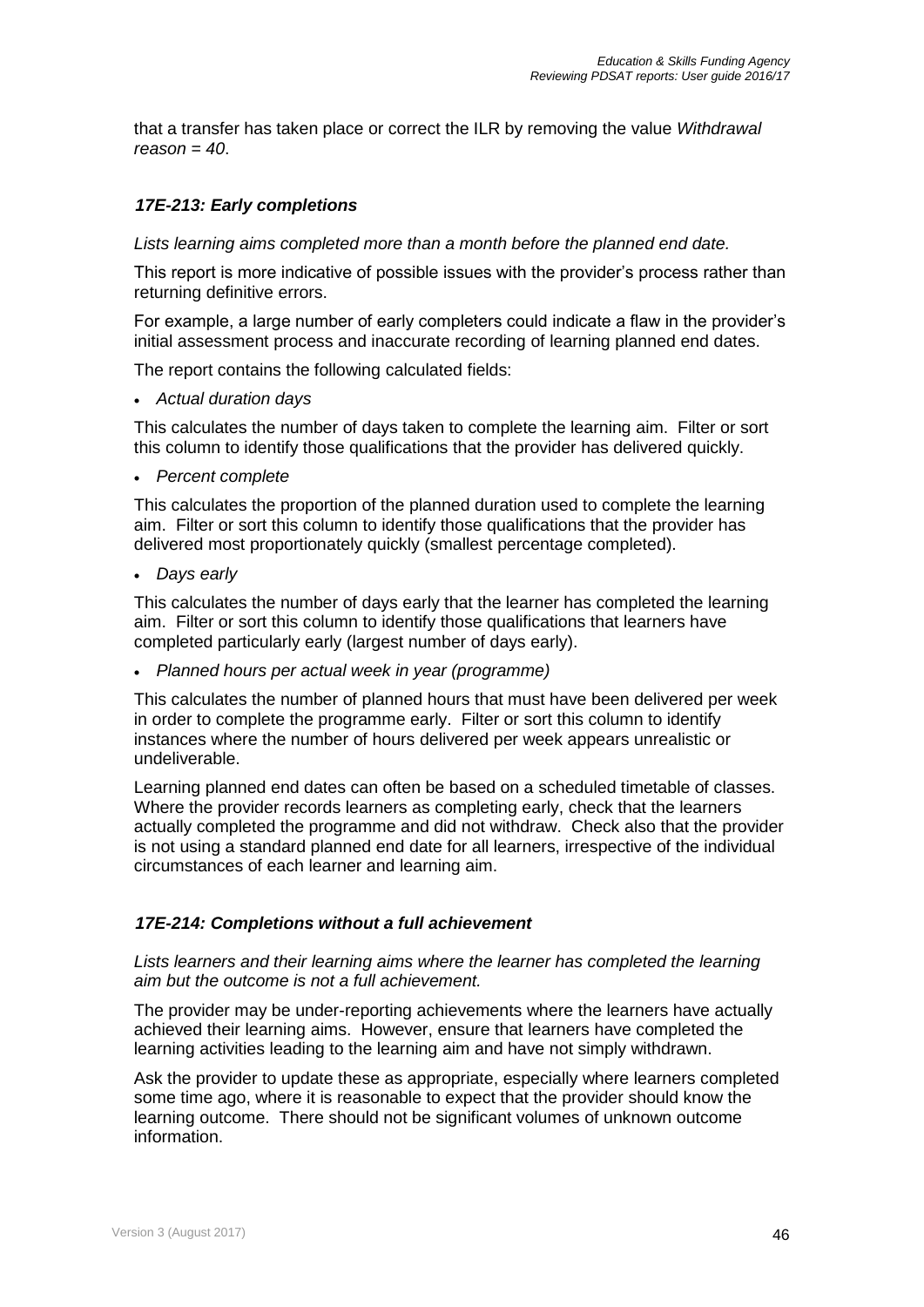It may be due to the provider's process for updating completion information. Check this as the provider may be planning to update them all at once in time for the final ILR return. In this case, further checking may be required later in the assurance review process. Note that you should discourage the provider from this way of working as data management principles include the returning of timely and accurate ILR data $51$ .

#### <span id="page-46-0"></span>*17E-215: Traineeships with incorrect or no work placement aims*

#### *Identifies traineeships containing no work placement aims and lists all component aims.*

A traineeship includes a work placement. There are five learning aim reference numbers that the provider can use to report work placements within funding model 25 in the ILR<sup>52</sup>. The use of any other aim could result in a discrepancy in the number of planned hours recorded and could affect the funding claim. Traineeships with no work placement could be ineligible for funding.

If there is no work placement reported in the ILR, check the learning agreement to confirm whether a work placement was planned to take place at all. If it was, there may be reasons why the provider has not reported it in the ILR. For example, the employer may have withdrawn the placement or the learner may have left before the placement started. If there was no placement planned, it is not a traineeship programme and the provider must correct the ILR as applicable.

Note that where a learner leaves the traineeship programme before starting a planned work placement, the provider must remove the work placement from the ILR and assign another learning aim as the core aim.

#### <span id="page-46-1"></span>*17E-301: Learners under 16*

*Lists learners and their learning aims where they are aged under 16 on 31st August in the relevant funding year, excluding learners aged 14 to 16 and flagged as EFA direct funded.*

In respect of ESFA funding, if the learner is 15 but has started a full level 3 programme after their official school leaving date, this is acceptable without individual approval from the ESFA if they hold qualifications at least equivalent to a full level  $2^{53}$ . If this is the case, there is nothing to raise with the provider.

The report could contain learners aged 14 to 16 and flagged as electively home educated, using the code value of 321 in the related Learning Delivery FAM Type *LDM (Learning delivery monitoring)*. Providers must be able to demonstrate that such learners are electively home educated if requested.

Follow up any other learners appearing on this report to confirm whether they are eligible for ESFA funding. This may involve checking for ESFA approvals.

<sup>51</sup> Section 5 of version 3 of the *Provider Support Manual for 2016 to 2017*

<sup>52</sup> Paragraph 573 of version 3 of the *Provider Support Manual for 2016 to 2017*

<sup>53</sup> Paragraph 48 of the EFA's *Funding guidance for young people 2016 to 2017: Funding regulations April 2016*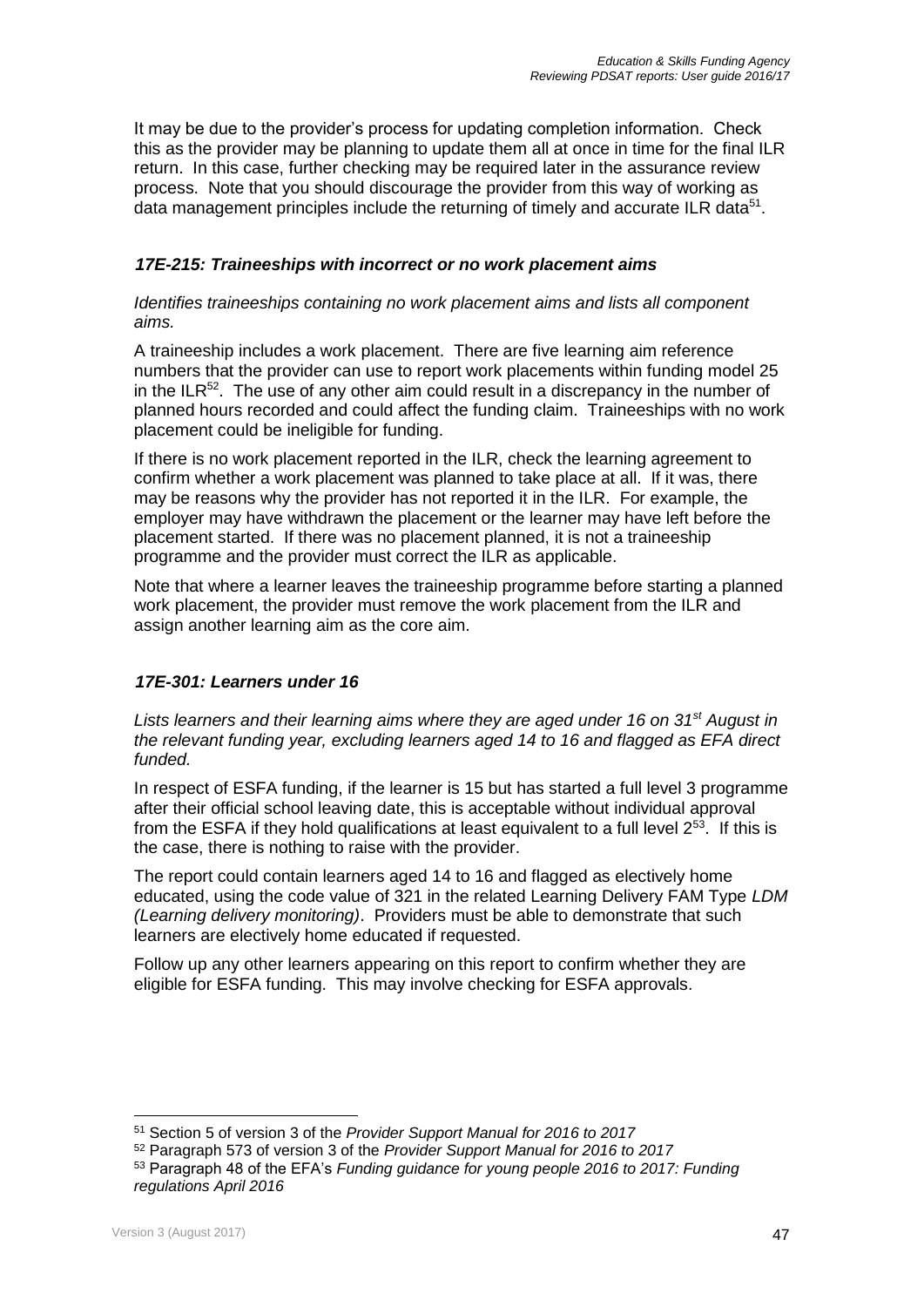#### <span id="page-47-0"></span>*17E-302: Learner difficulty/disability inconsistency*

*Lists learners and their learning aims where LLDD and High needs student (HNS) field values are inconsistent.*

*LLDD and health problem indicator = 1 (Learner considers himself or herself to have a learning difficulty and/or disability and/or health problem) & there is no Learner FAM type HNS.*

*LLDD and health problem indicator in (2, 9) (Learner does not consider himself or herself to have a learning difficulty and/or disability and/or health problem or not known) & Learner FAM type/code HNS = 1.*

It does not necessarily follow that learners that are flagged as HNS will deem themselves to have a learning difficulty, disability or health problem and *vice versa*.

However, providers can use this report to check for completeness of its recording of learners with HNS.

#### <span id="page-47-1"></span>*17E-303: Non-English postcodes*

*Lists learners and their learning aims where their postcode prior to enrolment indicates that they normally live in Scotland, Wales, Northern Ireland, Isle of Man or the Channel Islands.*

This report identifies potentially ineligible learners.

The ESFA usually regards a provider's normal recruitment area as the area in which the provider is physically situated and it expects this to take account of learners' normal travel to learn patterns. This may include parts of Scotland or Wales where a provider is situated close to the border. The ESFA does not expect providers to recruit entire groups of students from outside their local area and they must seek prior permission from the ESFA to enrol such groups of students.

There may be exceptional circumstances where individual Scottish or Welsh learners may travel to or reside in England to study or learn for specialist provision not available locally.

The ESFA expects some local areas within Wales and Scotland to form part of providers' normal recruitment areas and ESFA territorial offices will agree these with providers. Check that the ESFA and the provider have reached such an agreement for learners on this report.

Learners living in the Isle of Man or the Channel Islands are ineligible for funding<sup>54</sup>.

For learners that turn out to be ineligible, the provider must make the necessary data corrections, removing the learners from the ILR.

#### <span id="page-47-2"></span>*17E-304: Generic postcodes*

*Lists learners and their learning aims where either or both of the postcode prior to enrolment or current postcode contain the generic value "ZZ99 9ZZ".*

<sup>54</sup> Paragraph 37 of the EFA's *Funding guidance for young people 2016 to 2017: Funding regulations April 2016*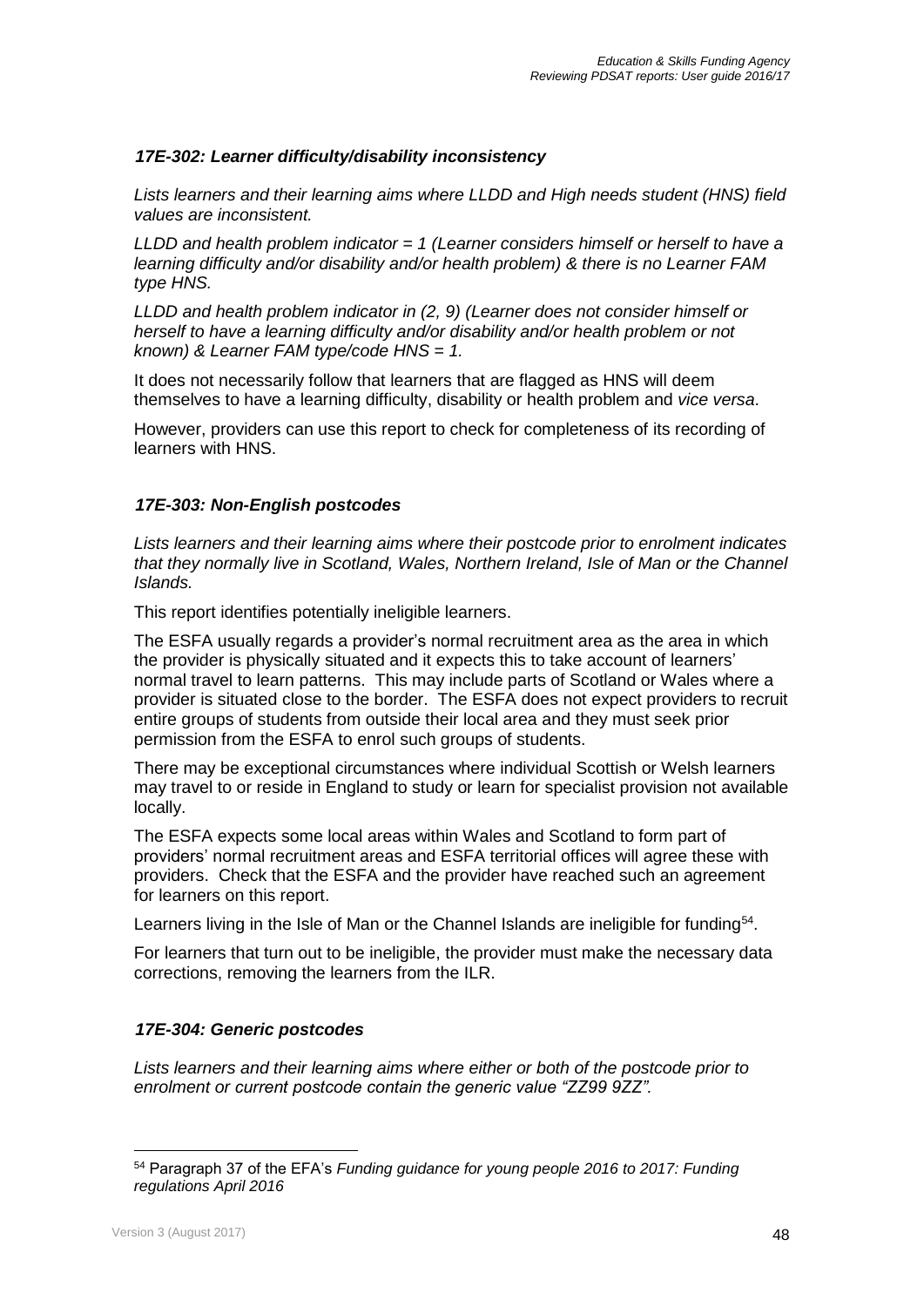The provider must return a *Postcode prior to enrolment* and a *Current postcode* for all learners. This means that null values can only appear in this report when you have used an XML file containing invalid entries.

The provider can return a generic value for *Postcode prior to enrolment* for learners that were not resident in the UK prior to enrolment and for learners for whom their postcode is unknown. Note that generic values could result in an understatement of future disadvantage funding. The provider can return a generic value for *Current postcode* only where it is unknown.

Follow up any such entries with the provider to check whether it can correct any of them.

#### <span id="page-48-0"></span>*17E-305: All HEFCE funded learners*

*Identifies all learners with learning aims funded by HEFCE funding and lists these and all of their ESFA funded learning aims.*

Learners undertaking full time Higher Education (HE) programmes are usually ineligible for ESFA funded provision.

In addition, the ESFA does not expect to fund FE qualifications or other programmes for groups of HE students.

For any learners on this report, check whether they are eligible for the ESFA funded provision listed.